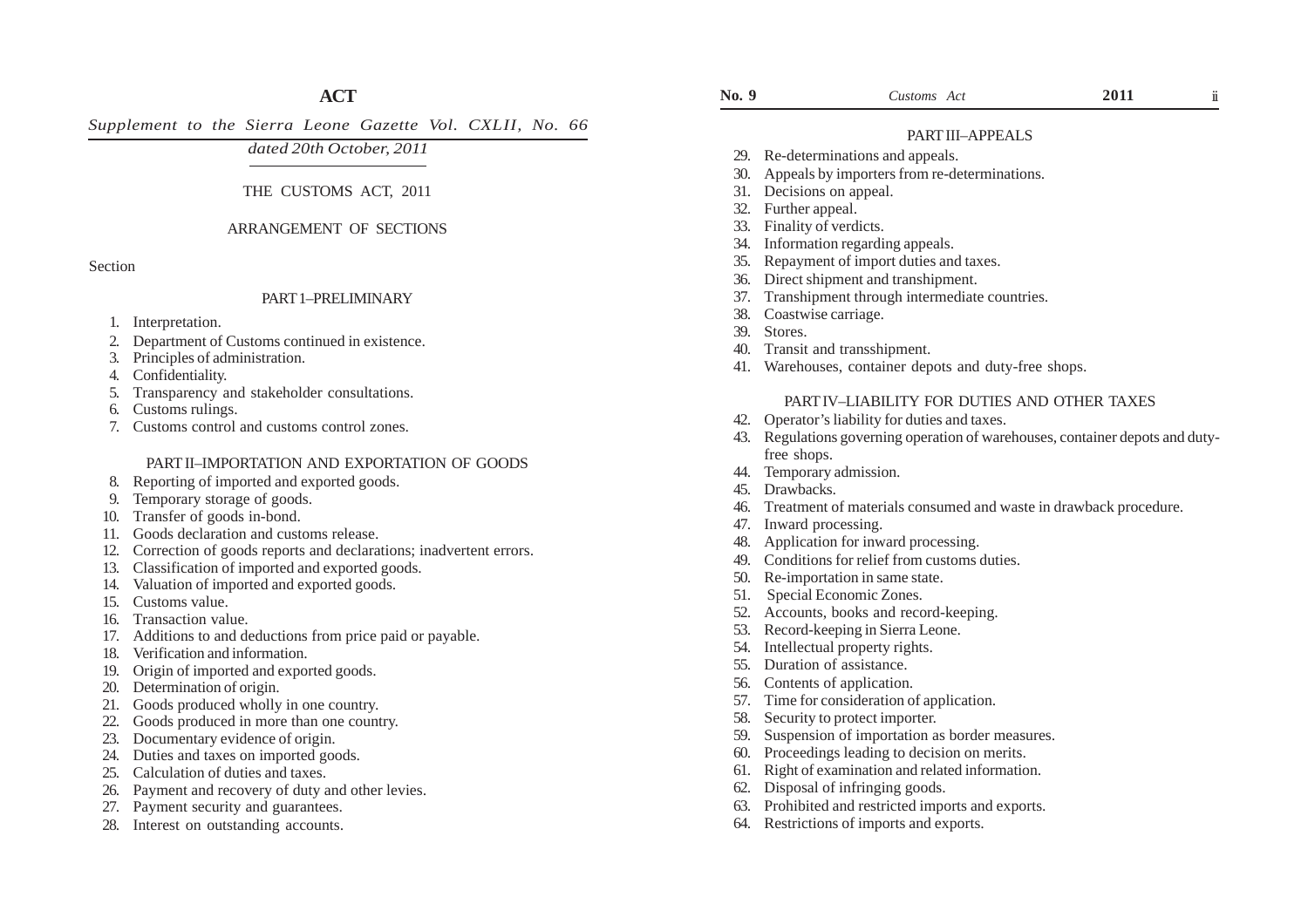iii

## PART V–COMPLIANCE /VERIFICATION AND ENFORCEMENT

- 65. Verification and search.
- 66. Search of means of transport, conveyances of imported goods; samples.
- 67. Authority to detain goods and means of transport.
- 68. Assistance to officers.
- 69. Seizure and forfeiture of goods and means of transport.
- 70. Authority to investigate offences.
- 71. Limitation on seizures.
- 72. Notification of contravention.
- 73. Time limit for commencing proceeding.
- 74. Smuggling and other intentional violations.
- 75. Goods not related to offence.
- 76. Notice of ascertained forfeiture.
- 77. False statement and other customs offenses.
- 78. Terms of release and penalties.
- 79. Due diligence and rewards.
- 80. Fines and additional penalties.
- 81. Powers of arrest.
- 82. Corruption.
- 83. Right of appeal on goods seized and penalties.

#### PART VI–MISCELLANEOUS

- 84. Third party representation and liability.
- 85. Licensing of customs clearing agents.
- 86. Proof of right to do business as customs clearing agent.
- 87. Joint and several liability.
- 88. Decision not to conduct business; revocation of license.
- 89. Custom offices and facilities.
- 90. Joint border operations.
- 91. International travellers.
- 92. Regulations by Minister.
- 93. Repeal of Cap 271 and savings.

SIGNED this *11th day of August, 2011.*

## DR. ERNEST BAI KOROMA, *President.*





**Sierra Leone**

**THE CUSTOMS ACT, 2011.**

Short title.

**Being an Act to modernise and simplify the laws relating to customs and the prohibition and control of the importation and exportation of certain goods; and to provide for related matters.**

> $[$   $]$ Date of commencement.

ENACTED by the President and Members of Parliament in this present Parliament assembled.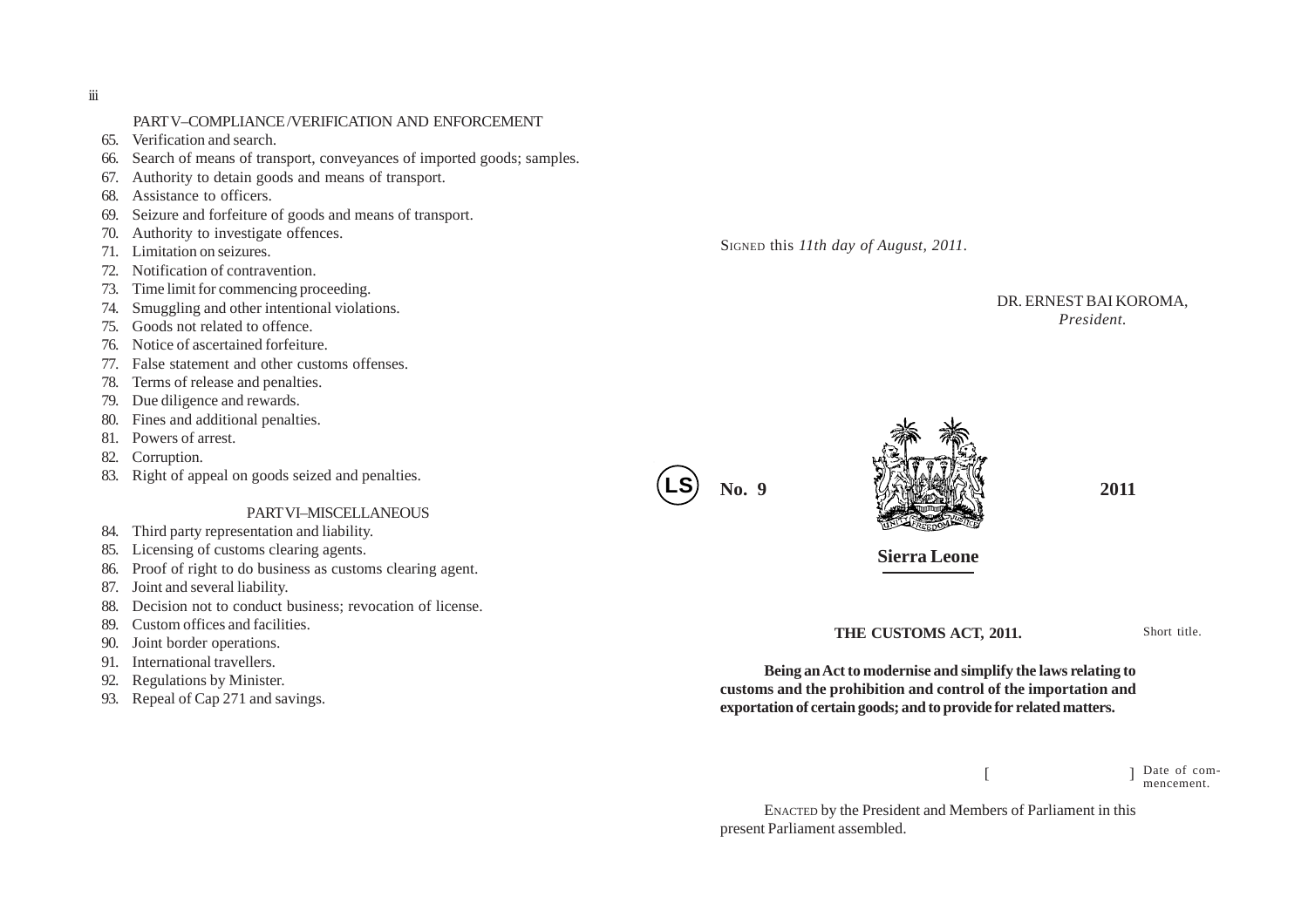## PART 1–PRELIMINARY

- **1.** In this Act, unless the context otherwise requires– Interpretation.
	- "advice" means a report from one party to another informing them of an occurrence with regard to some business transaction, including a shipment, a collection or manufacture;
	- "air waybill" means the shipping contract document used for the transportation of airfreight, showing conditions, limitations of liability, shipping instructions, description of commodity, and applicable transportation charges;

"assessment" means:–

- (a) valuation, or determination as to value of goods;
- (b) act of apportioning amounts to be paid; and
- (c) amount assessed or charged, including duties, taxes or other levies;
- "ascertained forfeiture" means the penalty action taken in respect of goods, which it is determined are in contravention of this or any other enactment, and which would be subject to seizure and forfeiture except that the goods are not found or such seizure would be impractical;
- Act No. 11 of "Authority" means the National Revenue Authority established by the National Revenue Authority Act, 2002; 2002.

"bank guarantee" means an indemnity letter or financial performance security in which the bank commits itself to pay a certain sum if a third party fails to perform, or if any other form of default occurs;

"bill of lading" means the contract of carriage or other document issued by a carrier, which if issued to order as evidence of receipt of goods or in other negotiable form, becomes documentary evidence of title to the goods;

- "bonded" means secured by obligation to Customs, pending the performance or fulfilment of specified acts according to a binding contract, engagement or agreement, enforceable under legal penalty;
- "bonded warehouse" means an approved private warehouse used for the storage of goods pending release of the goods from such premises under a declared customs procedure, and until such time as duties or taxes owing, if any, are paid and the goods are properly released from customs control;
- "border" means the boundary line at the frontier of a country or territory;
- "cargo manifest" means a list of cargo being transported or warehoused;
- "carrier" means the person actually transporting goods or in charge of, or responsible for the operation of the means of conveyance;
- "carriage of goods coastwise" means the customs procedure under which certain goods are loaded on board a vessel at a place in Sierra Leone, and are transported to another place in Sierra Leone, where they are then unloaded;
- "certificate of origin" means the specified form identifying certain goods, in which the authority or body empowered to issue it certifies expressly that the goods to which the certificate relates originate in a specific country;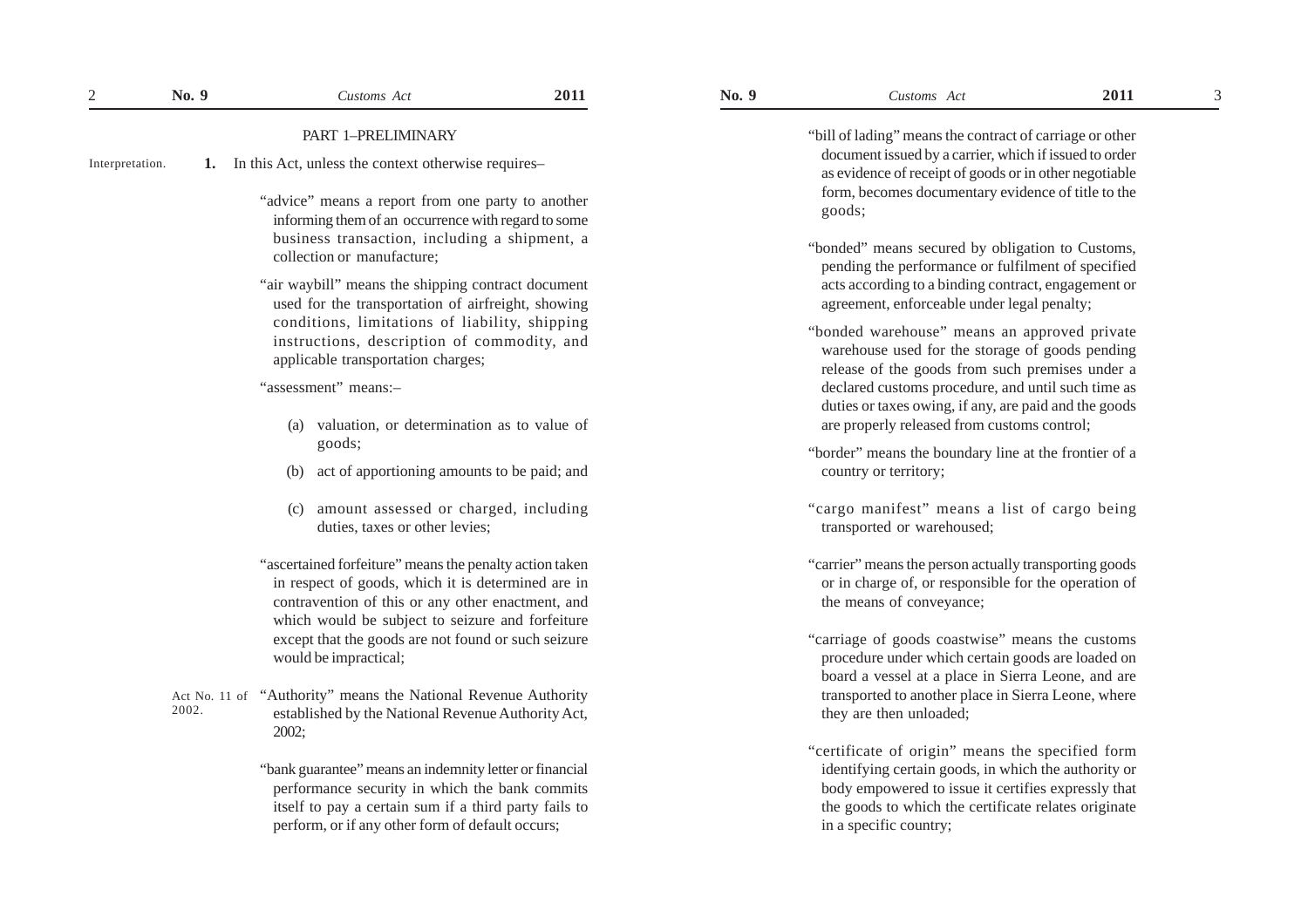- "clearance for home use" means the customs procedure which provides that imported goods may remain permanently in Sierra Leone;
- "clearing agent" means a customs clearing agent;
- "Commissioner-General" means the Commissioner-General referred to in section 19 of the National Revenue Authority Act, 2002;
- "Commissioner-General" means the Commissioner-General of the National Revenue Authority;
- "container" means a reusable transport unit or reusable equipment having an internal volume of not less than one cubic metre and designed for the transport of goods by any means, without intermediate reloading;
- "container depot" means any container depot contemplated under section 41 for the deposit of imported containerized goods, pending release from customs control;
- "conveyance" means any vehicle, aircraft, or waterborne vessel or any other means of transport that is used to move persons or goods;
- "country" means the territory of a nation or state and unless the context otherwise requires, includes a dependent territory of a country;

"crew" includes any person, other than a pilot or master employed in any capacity on board any ship or aircraft;

- "Customs" means the Department of Customs of the National Revenue Authority;
- "customs bonded warehouse" means any premises provided and operated by Customs for the deposit and storage of imported or exported goods that have been abandoned, seized or forfeited pending their disposal at a customs auction;
- "customs clearing agent" means a person who is the holder of an agent's licence that is valid,and is authorized to transact business on behalf of an importer or exporter;
- "customs control" means the measures applied to ensure compliance with the laws of Sierra Leone pertaining to the importation and exportation of goods;
- "customs duty" means any duty leviable under this Act or the Tariff Act;
- "customs formalities applicable to means of transport for commercial use" means all the operations to be carried out by the person concerned and by Customs in respect of transport for commercial use arriving in or departing from the Customs territory, and during their stay therein;
- "customs formalities prior to the lodgement of the goods declaration" means all the operations to be carried out by the person concerned and by Customs from the time goods are introduced into the customs territory until goods are placed under a customs procedure;

<sup>&</sup>quot;CIF (Cost, Insurance and Freight... named port of destination)" means the seller has the same obligations as under cost and freight terms, but with the addition that he has to procure insurance against the buyer's risk of loss of or damage to the goods during the carriage;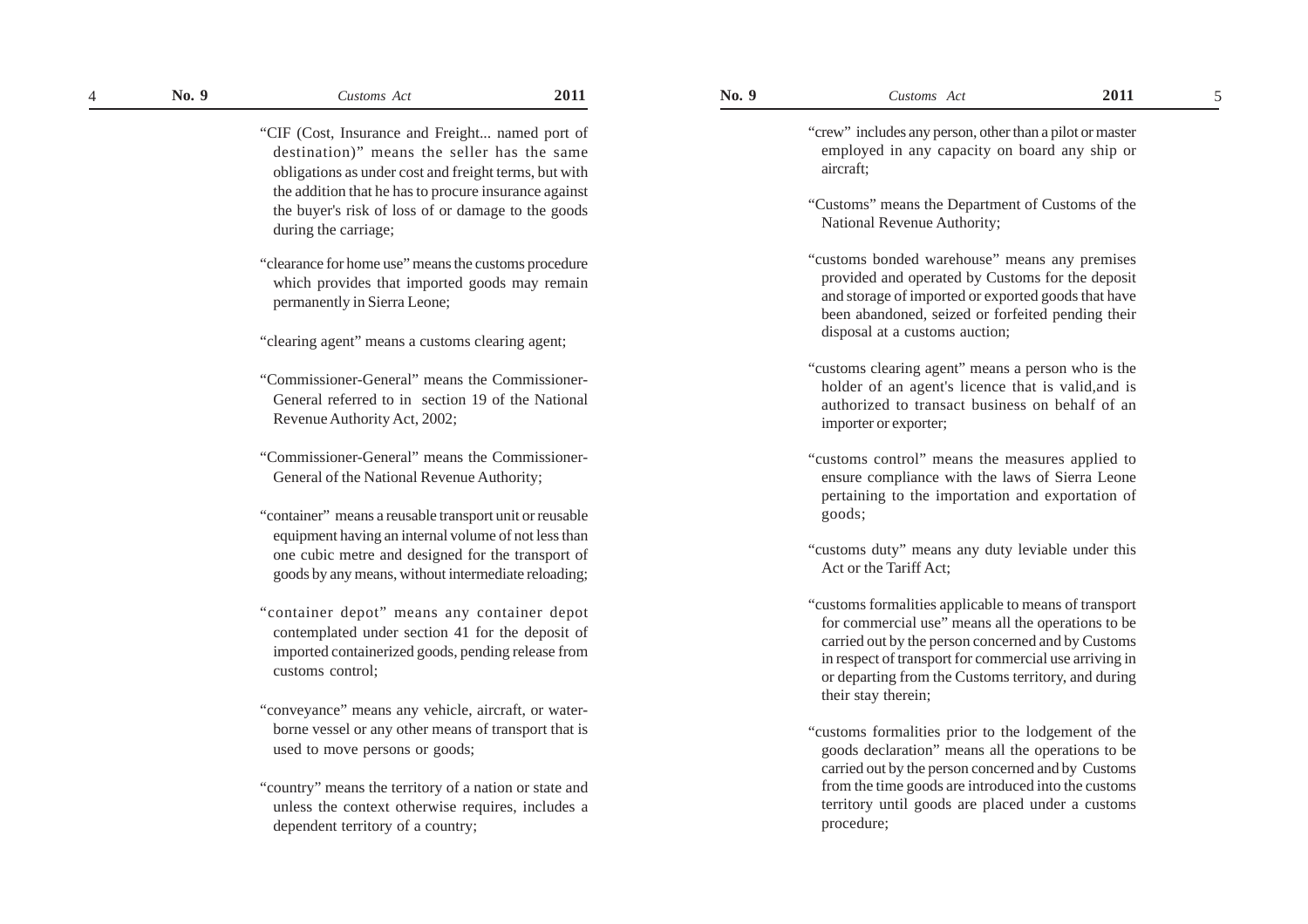"customs office" means a place designated as such for the operation of customs business by the Commissioner-General;

- "customs procedure" means the legal action to effect release of imported or exported goods from customs control;
- 'customs transit" means the customs procedure under which imported goods are transported under customs control from one customs office to another;
- "declarant" means the importer or exporter, or any person acting under a legal contractual authority on behalf of the importer or exporter, who prepares and lodges goods declarations and other documents pertaining to goods;
- "depot operator" means the person having charge of any container depot;
- "drawback" means the amount of import duties and taxes repaid under the customs drawback procedure;
- "drawback procedure" means the customs procedure which, when goods are exported, provides for a refund to be made in respect of the import duties and taxes charged on articles or on materials contained in those goods or used in their production;
- "ECOWAS" means the Economic Community of West African States;
- "entry for home consumption" includes entry under any subheading or classification number in the First Schedule to the Tariff Act, for any use or purpose in Sierra Leone;

"electronic digital signature" a set of electronic digital symbols created by means of electronic digital signature and confirming authenticity of an electronic document, holder of signature and invariability of its content;

- "export" means export from Sierra Leone;
- "exportation" means the customs procedure applicable to goods which, being in free circulation in Sierra Leone, leave the territory of Sierra Leone and are intended to remain permanently outside Sierra Leone;
- "exporter" means any person who at the time of exportation –
	- (a) owns any goods exported;
	- (b) carries the risk of any goods exported;
	- (c) represents that or acts as if he is the exporter or owner of any goods exported;
	- (d) actually takes or attempts to take any goods from Sierra Leone;
	- (e) is beneficially interested in any way whatever in any goods exported or as the case may be;
	- (f) bears ultimate legal liability under this Act for the exportation of goods;

"freight" means–

(a) all merchandise, goods, products, or commodities shipped by rail, air, road; or water, other than baggage, express mail, or regular mail; or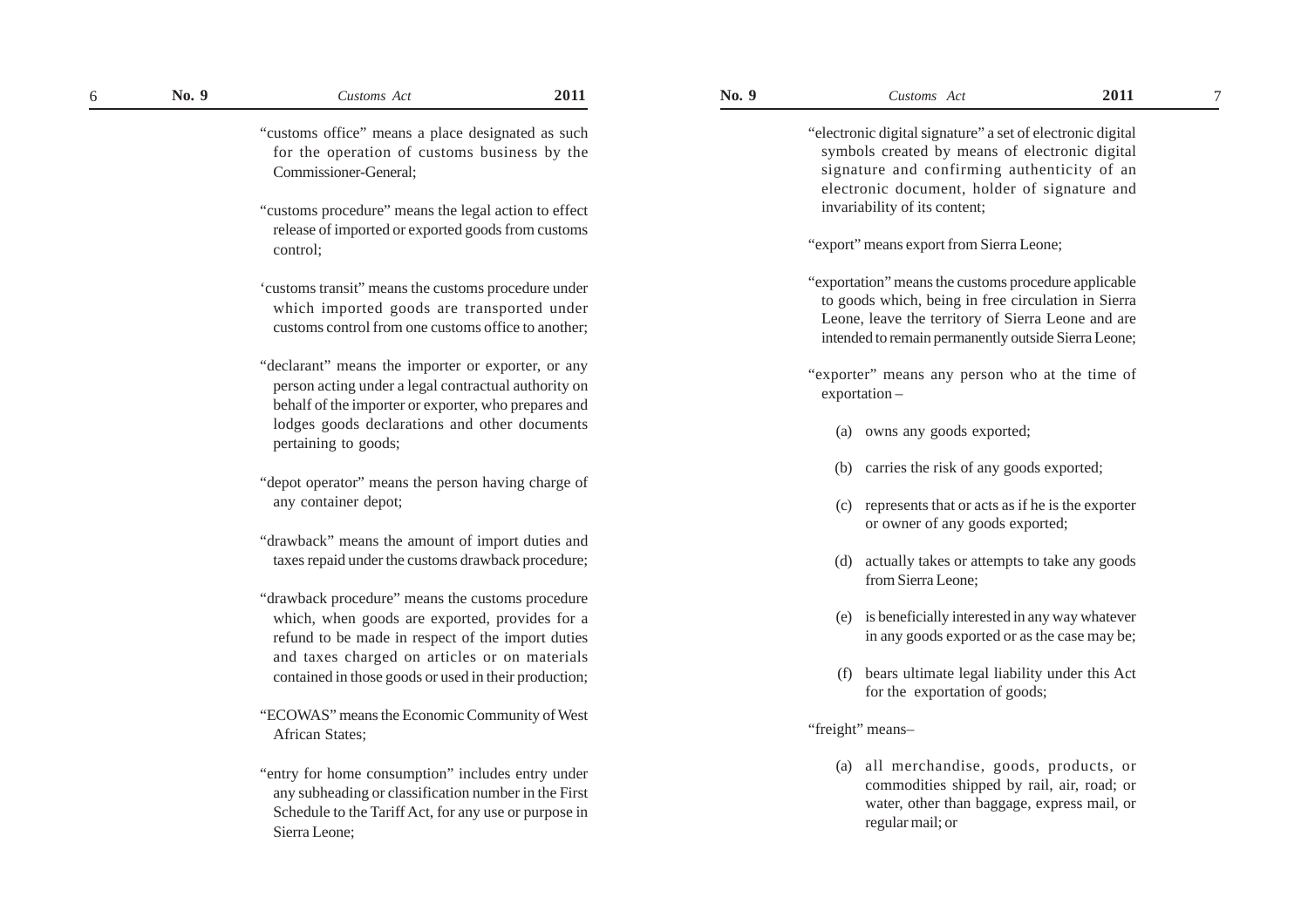(b) the compensation paid for the transport of goods;

"goods" includes stores, baggage, animals, conveyances, articles, materials and currency;

"goods declaration" means a statement by an importer accounting for imported goods, or in the case of goods to be exported, by the exporter accounting for exported goods, whereby the importer or exporter indicates the particular customs procedure to be applied to the goods and furnishes the particulars which are to be declared for the application of that procedure;

- "goods in free circulation" means goods, which may be disposed of in Sierra Leone without customs restriction;
- "Government", in relation to any country other than Sierra Leone, means the government of such country and includes–
	- (a) any state, provincial, municipal or other local or regional government in such country;
	- (b) any person, agency or institution acting for, on behalf of, or under the authority of any law passed by the government of such country or such state, provincial, municipal, or other local or regional government; and,
	- (c) any association of sovereign states of which such country is a member;
- "GST" means the goods and services tax, imposed by the Goods and Services Tax Act, 2009 (Act No. 6 of 2009);

"Harmonized System" means the International Convention on the Harmonized Commodity Description and Coding System;

- "home use" means consumption, use or other disposition within the territory of Sierra Leone;
- "importation" means the customs procedure applicable to goods, which are entered into the territory of Sierra Leone;
- "importer" means any person who, at the time of importation–
	- (a) owns any goods imported;
	- (b) carries the risk of any goods imported;
	- (c) represents that or acts as if he is the importer or owner of any goods imported;
	- (d) actually brings any goods into Sierra Leone;
	- (e) is beneficially interested in any way whatever in any goods imported;
	- (f) bears ultimate legal liability under this Act for the importation of goods;
- "infringing or counterfeit goods" means goods incorporating objects of intellectual property, if the manufacture of such goods, their conveyance across the customs border or other actions with the goods under customs control result in infringement of a right-holder's rights protected in accordance with legislation of Sierra Leone;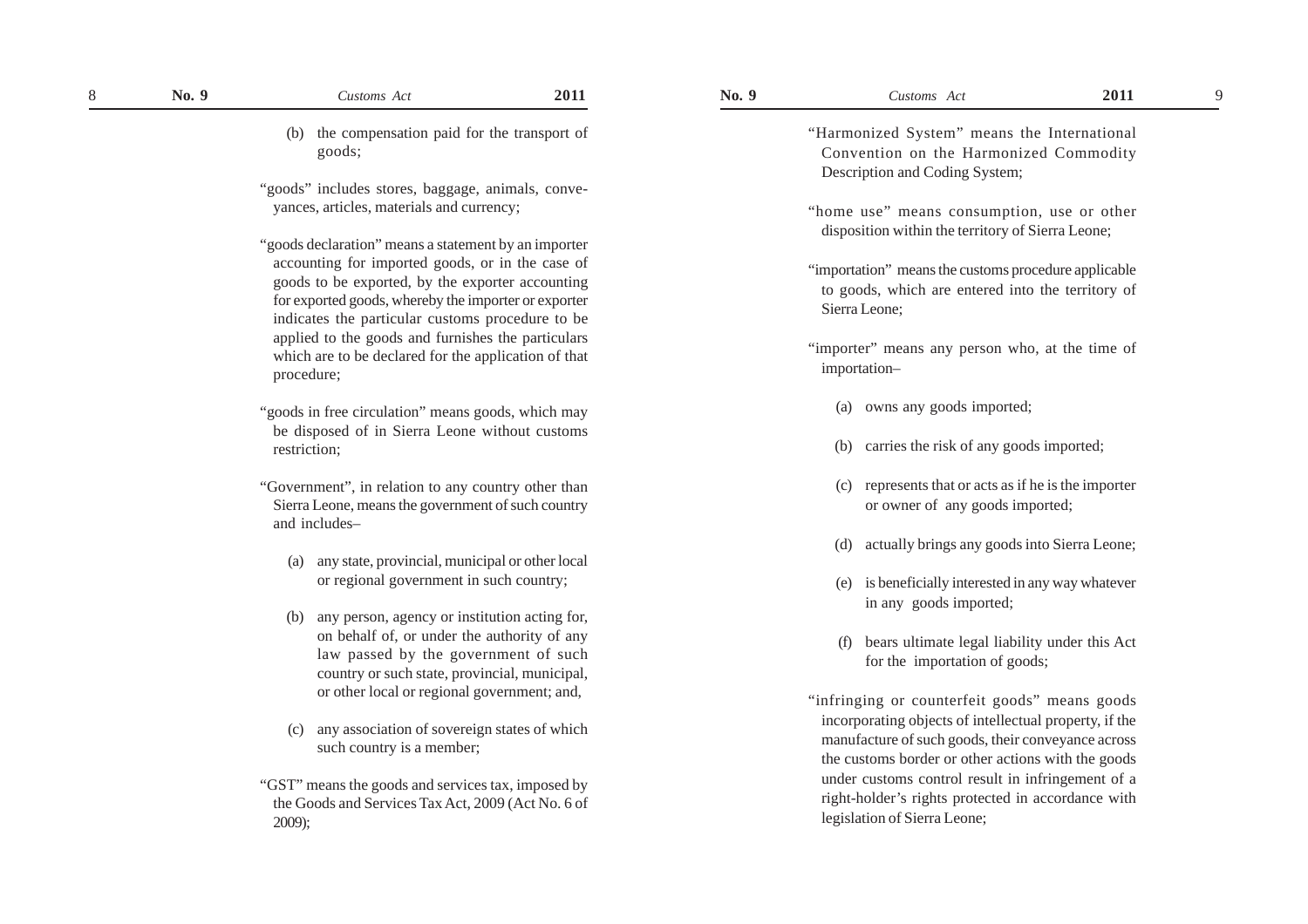- "inward processing" means the customs procedure whereby the temporary admission of imported goods into Sierra Leone, shall be conditionally relieved from the payment of import duties and taxes, pending the re-exportation within a specified period, after having undergone manufacturing, processing or repair;
- "manifest" means a document listing and describing the cargo contents of a carrier, container or warehouse;
- "Master" means, in relation to any ship, the person (other than a pilot) having charge of the ship;
- "Minister" means the Minister responsible for finance;
- "means of transport for commercial use" means any vessel (including lighters and barges, whether or not ship-borne, and hydrofoils), hovercraft, aircraft, road vehicle (including trailers, semi-trailers and combinations of vehicles) or railway rolling stock, which is used in international traffic for the transport of persons for remuneration or for the industrial or commercial transport of goods;
- "multimodal transport" means transportation, which includes at least two modes of transport, such as shipping by rail and by sea;
- "national treatment" means affording foreign individuals and firms the same competitive opportunities, including market access, as are available to domestic parties;

| "officer" means a person employed on any duty<br>relating to customs and appointed as such under<br>the National Revenue Authority Act, 2002;                                                                            |  |
|--------------------------------------------------------------------------------------------------------------------------------------------------------------------------------------------------------------------------|--|
| "owner" includes any person lawfully acting on behalf<br>of the owner of imported or exported goods;                                                                                                                     |  |
| "package" means any container, wrapping, or the inner<br>or outer cover thereof and its contents, or any bundle<br>or single piece in the case of unpacked goods;                                                        |  |
| "person" means both natural and legal persons and<br>includes a corporation, a public limited company, a<br>partnership or an association;                                                                               |  |
| "pilot" means, in relation of any aircraft, the person<br>having charge of such aircraft;                                                                                                                                |  |
| "plant" includes vessels, utensils, appliances and<br>fittings;                                                                                                                                                          |  |
| "prescribed" means prescribed by this Act or a<br>Statutory Instrument made thereunder;                                                                                                                                  |  |
| "prohibited or restricted goods" means any goods or<br>class or description of which the importation,<br>exportation or carriage coastwise is for the time being<br>prohibited or restricted by virtue of any enactment; |  |
| "regulations" means regulations made by the Authority Act No. 11 of<br>under section 38 of the National Revenue Authority 2002.<br>Act, 2002;                                                                            |  |
| "re-importation in the same state" means the customs<br>procedure under which goods which were exported<br>from Sierra Leone and were in free circulation may<br>be taken into home use free of import duties and        |  |

taxes;

<sup>&</sup>quot;invoice" means a written account or itemized statement, on a printed form with the name and address of the seller, listing merchandise sold or shipped to a purchaser, consignee, factor etc., showing their names and addresses, and containing a description of the merchandise;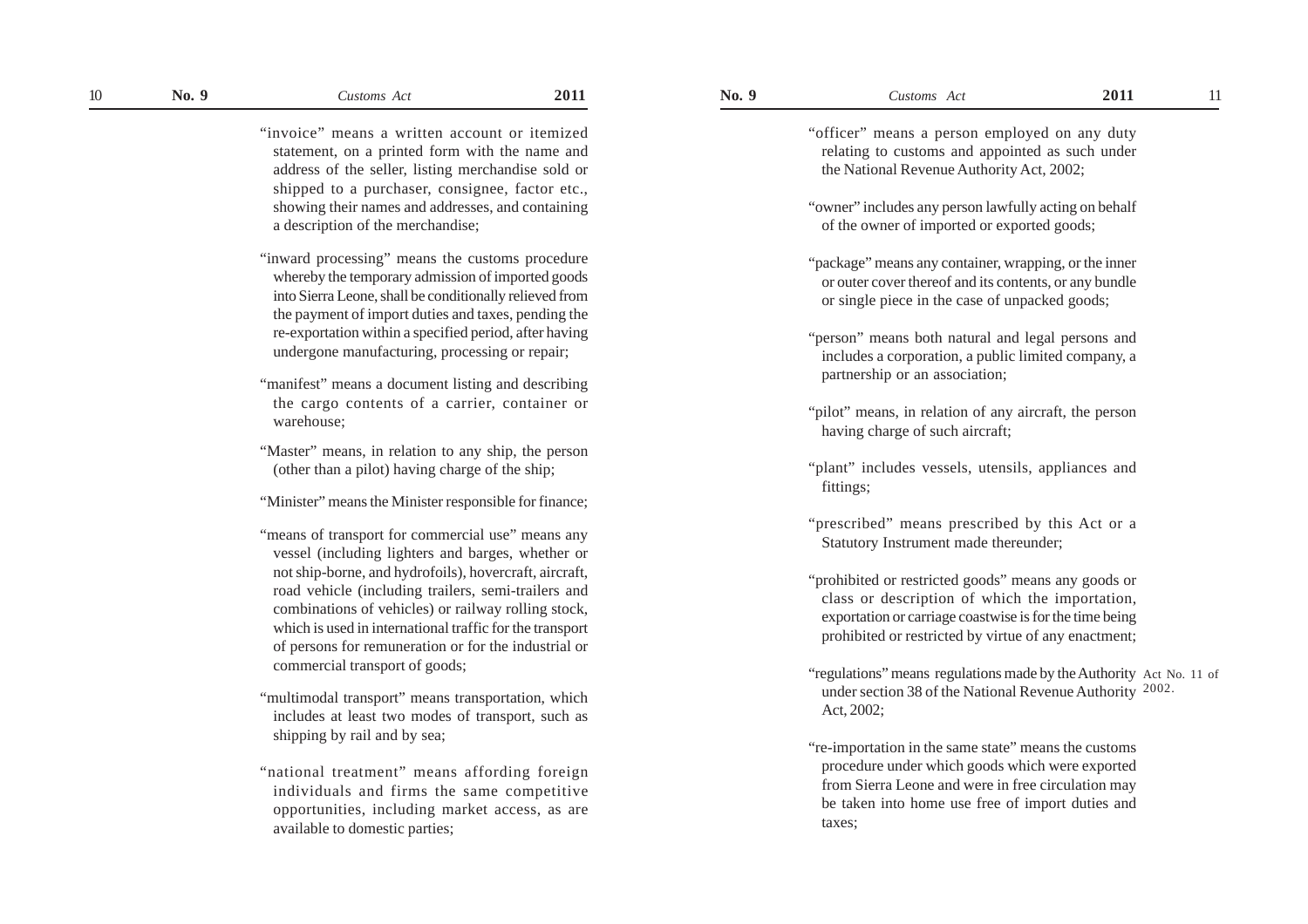"release" in relation to imported goods, means to authorize the removal, and release from customs control, of the goods;

- "report of arrival" or "report of departure", as the case may be, means any declaration required to be made or produced to Customs upon the arrival or departure of means of transport by the person responsible for the means of transport;
- "right-holder" means a person who has rights to use an object of intellectual property in accordance with legislation of Sierra Leone;
- "security" means that which ensures to the satisfaction of an officer, that an obligation under the customs laws of Sierra Leone will be fulfilled;
- "state warehouse" means any premises owned by the Government of Sierra Leone provided for or authorized for the deposit of imported goods for the security thereof, and for the payment of the duties and taxes due thereon, if any, or for ensuring compliance with the provisions of any law in respect of such goods, pending their release from customs control;
- "stores" means goods for use in an aircraft, a ship or other conveyance engaged in international transport and includes fuel, spare parts and other articles of equipment, whether or not for immediate use or fitting;
- "Tariff Act" means the Customs Tariff Act, 1978 (Act No. 16 of 1978);
- "temporary admission" means the customs procedure under which certain goods can be brought into the territory of Sierra Leone conditionally relieved from

payment of import duties and taxes; such goods imported for a specific purpose and being re-exported within a specified period and without having undergone any change except normal depreciation due to the use made of the goods;

- "territory" means, in relation to Sierra Leone, the territory to which its customs laws shall apply, including any areas beyond its territorial seas within which, in accordance with international law and its domestic laws, Sierra Leone may exercise rights with respect to the seabed and subsoil and their natural resources;
- "transhipment" means the customs procedure under which imported goods are transferred under customs control from the importing means of transport to the exporting means of transport within the area of one customs office which is the office of both importation and exportation;
- "transaction value" means the price actually paid, or payable, for goods sold for export to Sierra Leone, subject to certain conditions and adjustments as provided in this Act;
- "transparency" means the extent to which laws, agreements, and practices affecting international trade are open, clear, measurable, and verifiable;
- "transit warehouse" means a place for the deposit of imported goods under customs control, pending the reporting of such goods to a customs office and the subsequent application of a customs procedure;
- "vehicle" means any aircraft, train, motor car, van, truck, lorry, cart, barrow, or other conveyance of any kind and includes the fittings, furnishings and equipment thereof, and also pack animals and their harness and tackle;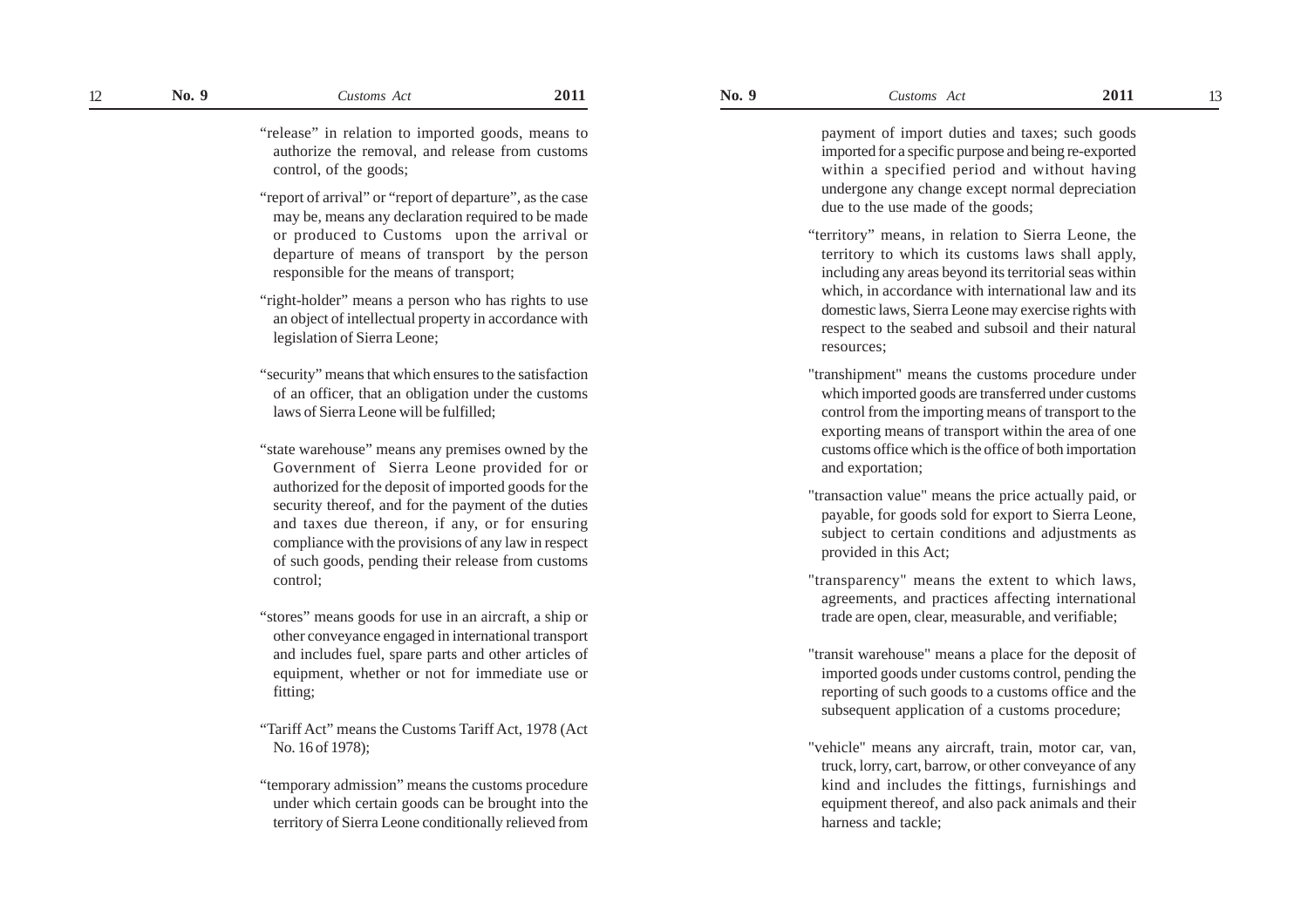"WCO" means the World Customs Organisation;

"WTO" means the World Trade Organisation.

 **2.** (1) There is hereby continued in existence the Department of Customs to assist the National Revenue Authority to direct, manage and enforce the provisions of this Act. Department of Customs continued in existence.

> (2) The Department of Customs shall be headed by the Commissioner who shall, in the performance of any function under this Act, be under the direction and control of the Commissioner- General.

Principles of administration.

**3.** (1) Any function or authority conferred on the Commissioner, the Commissioner-General or any other person by or under this Act for the administration or enforcement of this Act shall be regarded as delegated by the Authority and, accordingly, the Authority is not prevented from itself resuming that function or authority.

 (2) Any decision made and any notice or communication issued or signed by any officer may be withdrawn or amended by the Commissioner-General or by the officer concerned, and shall for the purposes of this Act, until it has been so withdrawn, be deemed to have been made, issued or signed by theCommissioner-General:

Provided that a decision made by any such officer in the exercise of any discretionary power under this Act shall not be withdrawn or amended after the expiration of two years from the date of the written notification of such decision or of a notice of assessment giving effect thereto, if all the material facts were known to the said officer when he made the decision.

(3) Any written decision made by the Commissioner-General personally in the exercise of any discretionary power under this Act shall not be withdrawn or amended by the Commissioner- General, if all the material facts were known to him when he made the decision.

 (4) Subject to subsection (1), officers exercising their duties under this Act shall, in the first instance, be deemed to be under the direction and control of the Commissioner-General.

(5) Except otherwise permitted by the Commissioner-General, a customs officer shall not directly have a proprietary or financial interest in the importation or exportation of goods.

**4.** (1) All information acquired by Customs in the course of Confidentiathe administration and enforcement of this Act, which is by its nature lity. confidential or which is provided on a confidential basis shall be covered by the obligation of professional secrecy, except otherwise stated by order of a competent court:

Provided that the Auditor-General shall, in the performance of his duties in terms of the Government Budgeting and Accountability Act, 2005, have access to all records and documents in the possession or custody of the Commissioner-General for the purposes of this Act.

(2) The provisions of subsection (1) shall not be construed as preventing the Commissioner-General from -

- (a) using any information obtained by him in the exercise of his powers or the performance of his duties under this Act for the purposes of any other fiscal law administered by him;
- (b) disclosing such information to the National Revenue Authority, if he is satisfied that it is required for the prevention or combating of the evasion of any tax, duty or levy imposed under any fiscal law administered by the Authority.

(3) Any person employed in carrying out the provisions of any fiscal law shall not disclose any information supplied to him under subsection (2) to any person or permit any person to have access thereto, except in the exercise of his powers or the performance of his duties under such a law or by order of a competent court.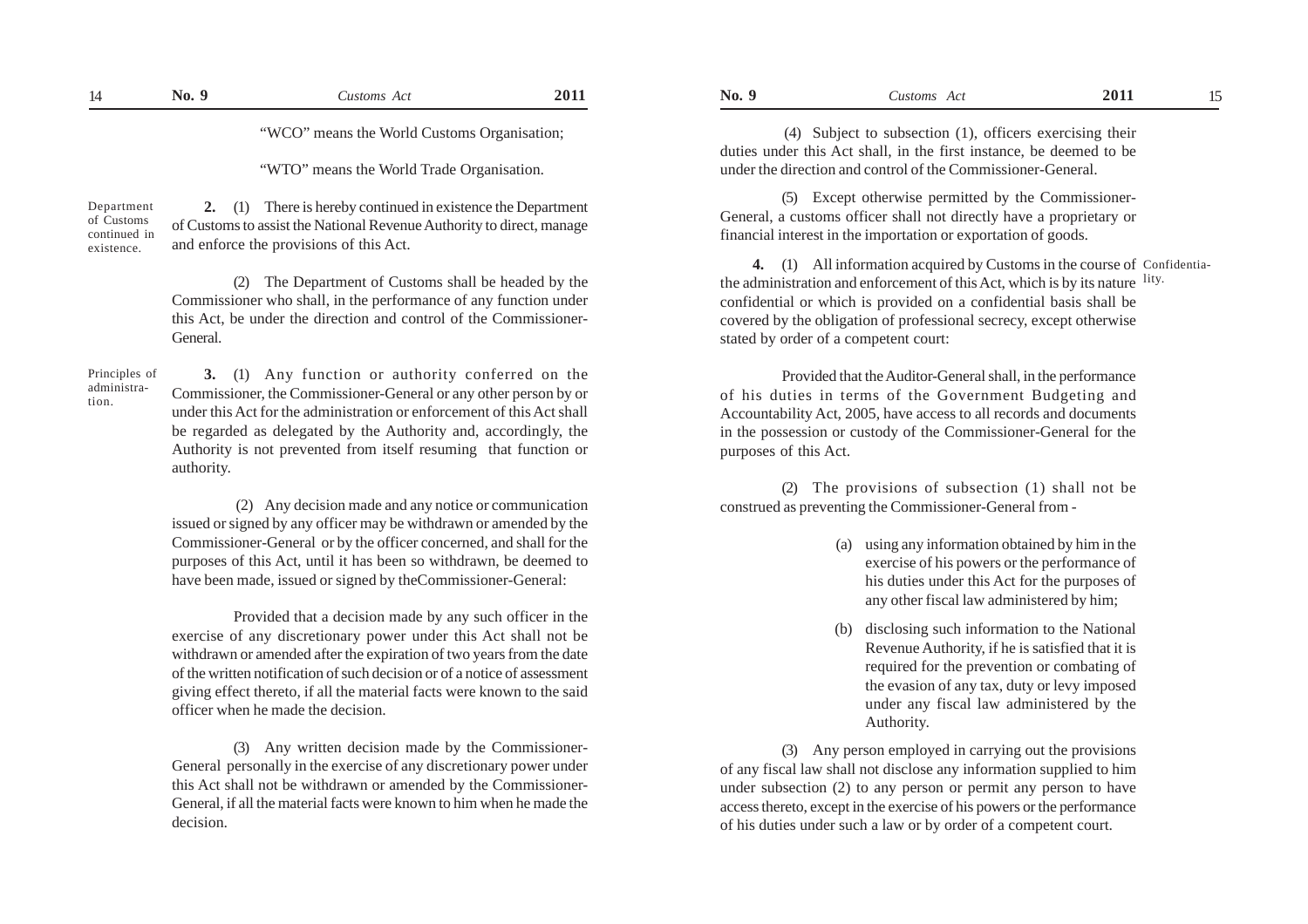(4) Any person who contravenes the provisions of subsection (1) or (3) shall be guilty of an offence and liable on conviction to a fine not exceeding two hundred million leones or to imprisonment for a term not exceeding two years or to both such fine and such imprisonment.

**5.** (1) The Department of Customs on behalf of the National Revenue Authority, shall– Transparency and stakeholder consultations.

- (a) ensure that all relevant information of general application regarding the requirements, obligations and administration of this Act is made easily available to any person interested; and.
- (b) institute and maintain formal consultations with interested persons to increase cooperation and compliance, and facilitate participation in establishing the most effective administrative policies, procedures and methods of working commensurate with national legal provisions and international agreements.

(2) Customs and interested persons may by written agreement, exchange any information not specifically required under this Act or any other enactment, for the purpose of mutual cooperation in the identification and counteraction of risk.

(3) Any information provided by one party to the other in the course of the cooperation referred to in subsection (1) shall be confidential unless both parties agree otherwise.

Customs rulings.

 **6.** (1) Any person may make an application, in respect of particular goods specified in the application, hereinafter referred to as "specified goods" to Customs for an advance binding ruling in respect of any one or more of the following matters:–

| 16 | -0<br>NO. | ustoms Act                                     | 2011 | N0. | ustoms<br>ACI                                       | 2011 |  |
|----|-----------|------------------------------------------------|------|-----|-----------------------------------------------------|------|--|
|    |           | April paraon who controverse the provisions of |      |     | the toriff classification of specified goods<br>(n) |      |  |

- (a) the tariff classification of specified goods under the Tariff;
	- (b) whether or not the specified goods are, for the purposes of the Tariff Act and in accordance with any applicable regulations made under this Act, the produce or manufacture of a particular country or group of countries, referred to in the application;
	- (c) whether or not the specified goods are subject to a specified duty exemption under the Tariff Act referred to in the application;
	- (d) the correct application of the valuation methodology in relation to the specified goods on the understanding that the stated terms and conditions of sale as included in the application for a ruling remain unchanged in all respects.

(2) Advance rulings shall be binding in respect of the tariff classification, determination of the origin of the goods, or determination of the valuation method to be applied for specific goods under specific circumstances.

(3) An application under subsection (1) may be made at any time and may have retroactive force.

(4) A person may make an application in relation to a particular matter specified in the application, to Customs for a customs ruling as to the correct application of any provision contained in this Act or other customs legislation.

(5) A customs ruling may be requested by and given to, a single person or several persons.

(6) Customs may, at any time, request further information from an applicant, if Customs considers that the information is relevant to the application.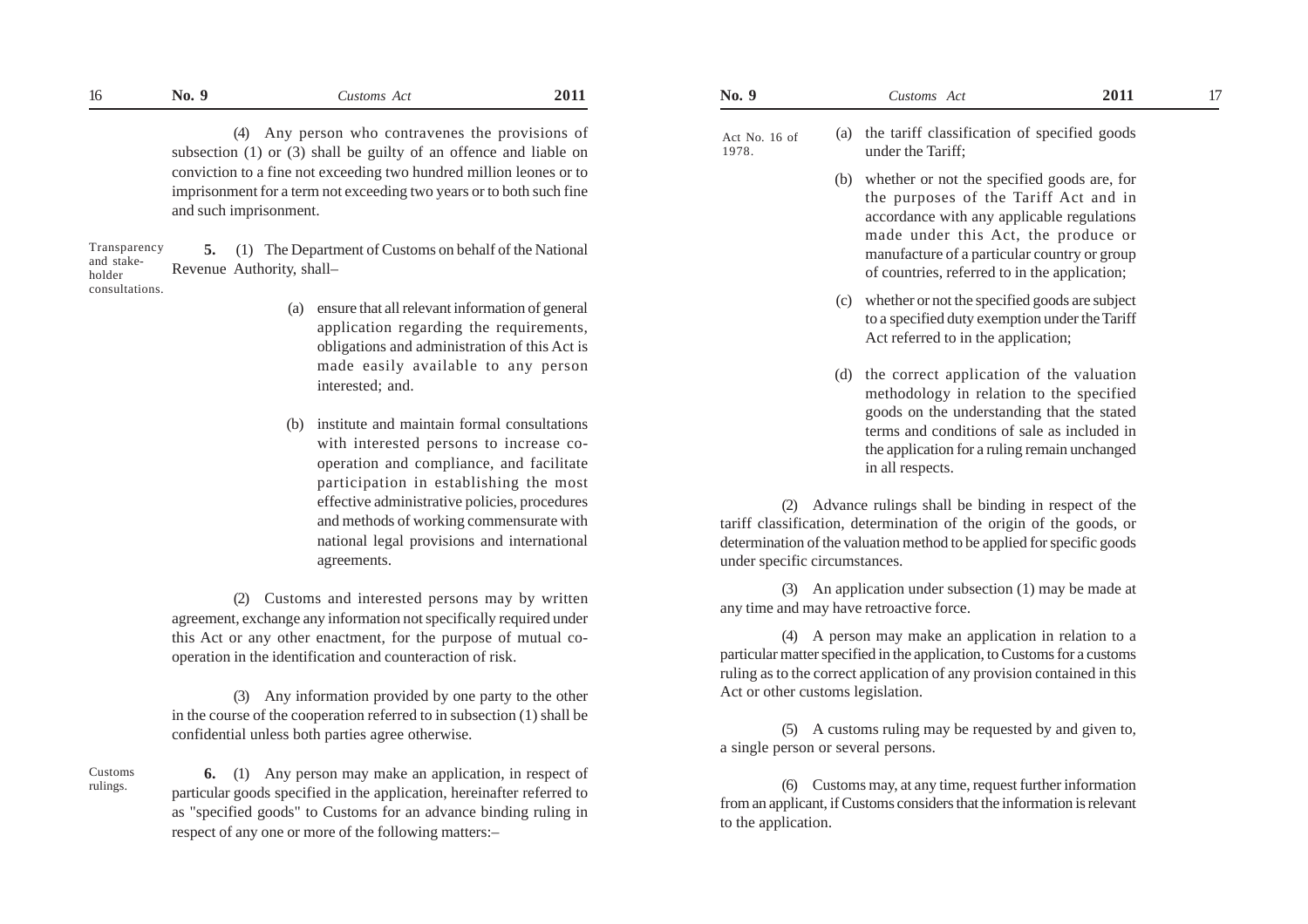(7) Customs rulings of general application shall be published by Customs.

(8) A customs ruling shall refer to the right of appeal provided for in section 30.

(9) Customs may decline to make a customs ruling if, in its opinion, it has insufficient information to do so.

(10) Unless otherwise requested or specified, rulings given by Customs shall be valid throughout Sierra Leone.

(11) Customs may from time to time, revoke or amend a customs ruling, if one or more conditions laid down for its issue were not or are no longer applicable or fulfilled.

(12) A customs ruling ceases to have effect on the earliest to occur of the following dates:–

- (a) the date on which any information on which the customs ruling was made ceases to be correct in all material respects; or
- (b) the date of a material change in any of the information or facts on which the customs ruling was made; or
- (c) the date of material change in the Tariff Act, or in any applicable regulations made under this Act or the Tariff Act, if that date occurs prior to importation, exportation or manufacture of the relevant goods, as the case may be; or
- (d) the date on which any of the conditions to which the customs ruling was made subject cease to be met or complied with; or
- (e) the date of a failure to satisfy requirements of Customs under this Act.

(13) A customs ruling favourable to the person to whom it is addressed shall not come into effect if–

- (a) information on which it was made was not correct in all material respects; and
	- (i) the applicant knew or ought reasonably to have known that the information was incorrect or incomplete; and
	- (ii) if the information had been correct and complete, the ruling would have been different; or
- (b) material change has occurred in any information or facts on which it was made; or
- (c) it does not conform with customs legislation or to rules, guidelines or explanatory notes issued for its interpretation.

(14) The person to whom the ruling was addressed shall be notified in writing of its annulment.

(15) Annulment shall take effect from the date on which the initial ruling took effect, unless otherwise specified.

(16) Where an applicant has relied on a customs ruling in relation to specific goods or a specific matter, and, as a result -

- (a) the applicant has not paid the amount of duty that, but for this section, is payable on the goods; or
- the applicant would, but for this section, be liable to the imposition of a penalty under this Act; or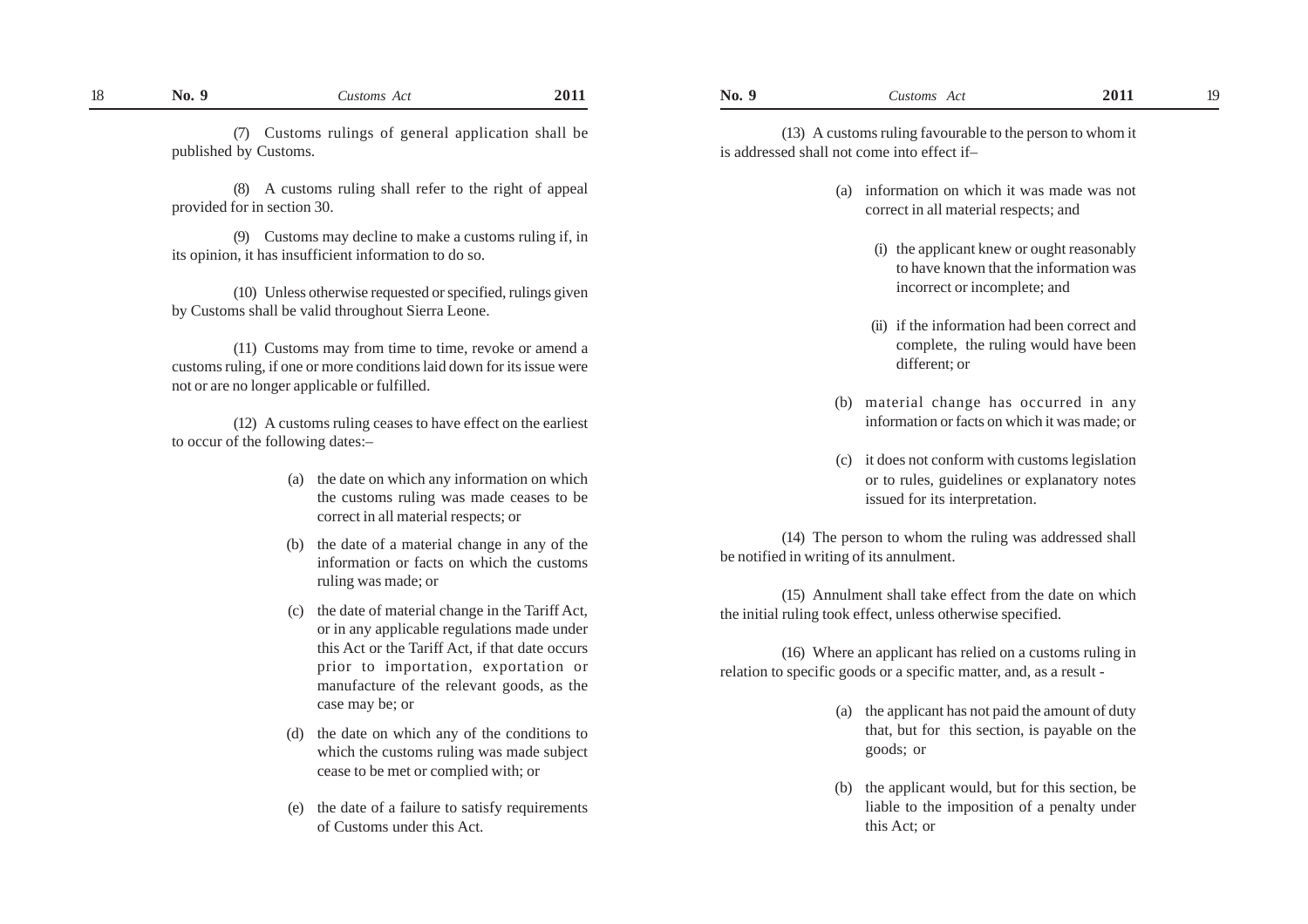(23) Customs may adopt measures and issue guidelines for the effective implementation of this section and may adopt measures required for the implementation of this section, in particular, with respect to rulings addressed to several persons.

 **7.** (1) Customs shall carry out all the controls it deems Customs necessary to ensure the correct application of this Act or any other  $\frac{\text{control and}}{\text{cuts}}$ Act governing the entry, customs exit, transit, transfer and use of control goods moved between the territory and other countries or territories outside the customs territory. customs zones.

(2) The Minister may appoint areas of land or territorial waters in Sierra Leone as Customs Control Zones for the purposes of administering or enforcing this Act.

(3) A Customs Control Zone shall normally be at a place suitable for, or already recognised as a centre of international trade, and is part of an international port, an international land border crossing or an international airport, and suitable and able to provide a high level of service in terms of the traffic flows and clearance demands.

(4) Operators of a Customs Control Zone shall provide adequate facilities for handling the volumes of trade and traffic concerned, such as access roads that do not impede traffic flows, quay space, cranes, airfield ramp access, temporary storage sheds, customs offices, transport services, clearing agent services, adequate security, cargo inspection facilities, among others.

(5) Subject to directives from the Commissioner-General, all imported or exported goods shall be loaded, unloaded, inspected, assessed and cleared within the confines of a Customs Control Zone, but Customs control shall be limited to actions necessary to ensure compliance with this Act and other applicable laws of Sierra Leone.

(c) goods, but for this section, would be liable to seizure under this Act,

the amount of the duty otherwise payable shall not be recoverable as a debt due to the State and no penalty shall be imposed under this Act and the goods shall not be liable to seizure under this Act, as the case may be.

(17) Any person who is dissatisfied with a customs ruling, or a decision to decline to make a customs ruling, or a decision to amend a customs ruling under this Act, which concerns them directly and individually, has the right to appeal within thirty working days after the date on which notice of such ruling, or decision is given, either to Customs in the first instance, or to the High Court against that ruling or decision.

(18) Any person who has applied to Customs for a customs ruling or decision and has not obtained such a ruling or decision on that request within the prescribed time limits shall also be entitled to exercise the right of appeal to Customs in the first instance, or to the High Court.

(19) The submission of an appeal shall not cause implementation of the disputed ruling or decision to be suspended.

(20) By way of derogation from subsection (2), where irreparable damage may be caused to the person who lodged the appeal, Customs shall suspend implementation of the disputed ruling or decision, in whole or in part.

(21) Customs may suspend implementation of the disputed ruling or decision, in whole or in part, where it has good reason to suspect that it is inconsistent with the customs legislation.

(22) Where the disputed ruling or decision has the effect of causing customs duties, fees or taxes to be payable, suspension of that ruling or decision shall be conditional upon the provision of a guarantee, in accordance with section 27.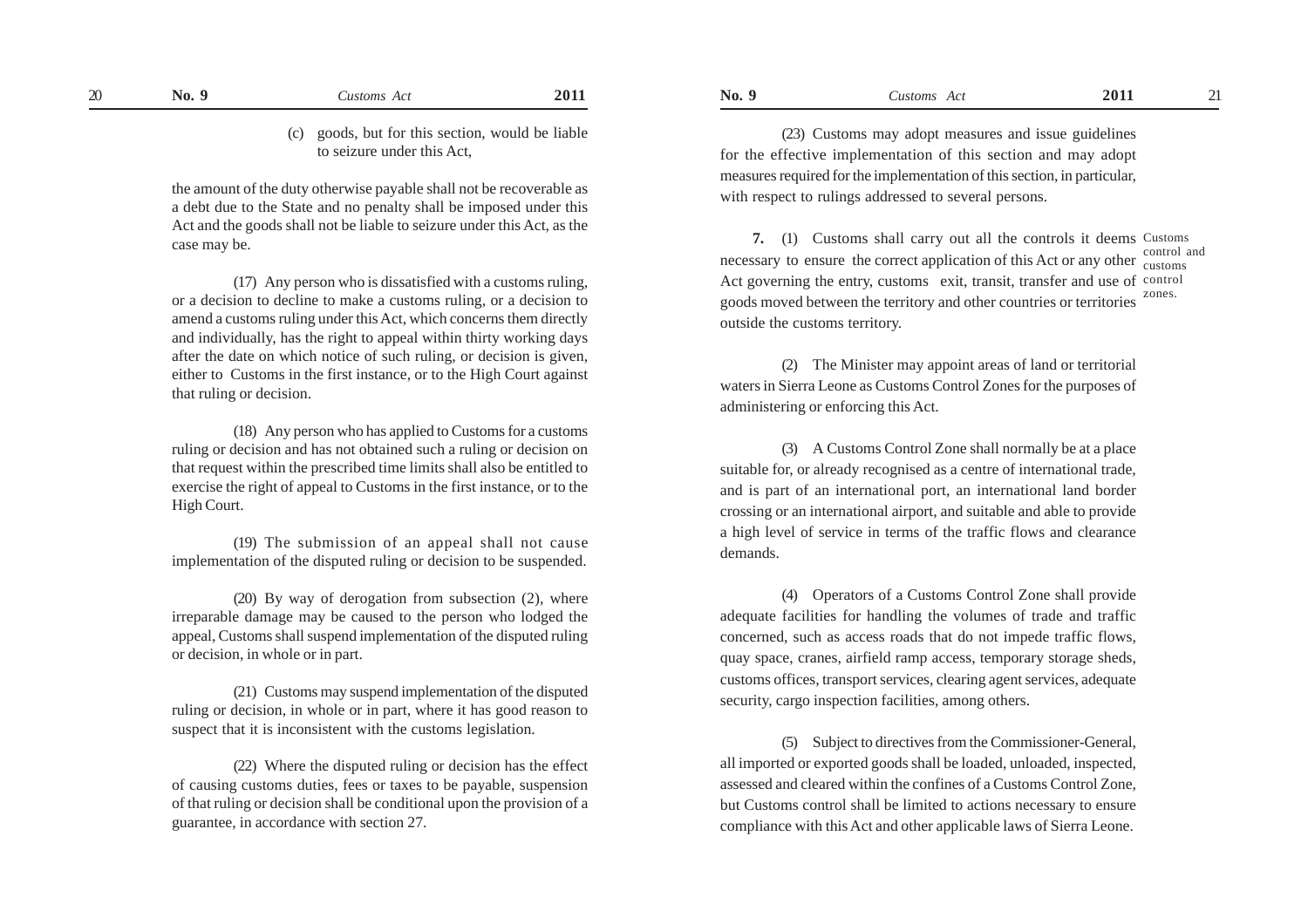- (a) an appropriate record of compliance with customs laws, and other regulatory requirements:
- (b) a satisfactory system of managing commercial and, where appropriate, transport records, which allows appropriate customs control:
- (c) proven financial solvency;
- (d) practical standards of competence or professional qualifications directly related to the activity carried out; and
- (e) where applicable, appropriate security and safety standards.

(12) In exercising customs control on Authorised Economic Operators, Customs may apply such control through periodic post-clearance compliance verification techniques, including but not limited to post-clearance audits, rather than declaration-bydeclaration, or transaction-based verification and import and export clearance procedures for Authorised Economic Operators may be conducted, when appropriate, at the declarant`s premises.

(13) The Commissioner-General may introduce customs control measures laying down in which cases, and under which conditions, the application of this Act may be simplified, including cases involving perishable products or where customs control may be carried out outside of a designated customs control zone, including live animals or hazardous, toxic, radioactive, explosive or other dangerous products.

(14) In those cases when the final determination of amounts payable on imported or exported goods is delayed, the importer has the right, upon request, to withdraw goods from customs control subject to providing a sufficient guarantee that will cover the ultimate payment of any duties or taxes to which the goods may be liable.

(6) Customs control measures may consist of examining goods, verifying goods declaration data and the existence and authenticity of electronic records or written documents, examining books, accounts and records, inspecting means of transport, inspecting luggage and other goods carried by or on persons.

(7) Whilst carrying out examination of goods or any means of transport, a customs officer may use any necessary and appropriate force to access any locked cargo storage compartment, if the officer has reasonable and probable grounds to search such compartment and to examine the goods or means of transport.

(8) Customs controls, other than random verifications, shall be based on risk analysis and assessment practices, including compliance measurement programmes, which may be supported by electronic data processing techniques and mathematical algorithms, with the purpose of identifying and evaluating the risks and developing the necessary measures to counter such risk, on the basis of criteria developed at a national or local level, and, where available, at the international level.

(9) Customs shall seek to cooperate with other customs administrations and to conclude mutual administrative assistance agreements to enhance customs control which may be carried out outside the customs territory where an international agreement provides for that.

(10) Customs may, where necessary for the purposes of verifying compliance with this Act, exchange data received in the context of the entry, exit, transit, transfer and use of imported or exported goods with the customs administration, other competent authority of other countries or territories outside the customs territory.

(11) In exercising risk-based customs control measures, Customs may grant the status of "Authorised Economic Operator" to any person found to have–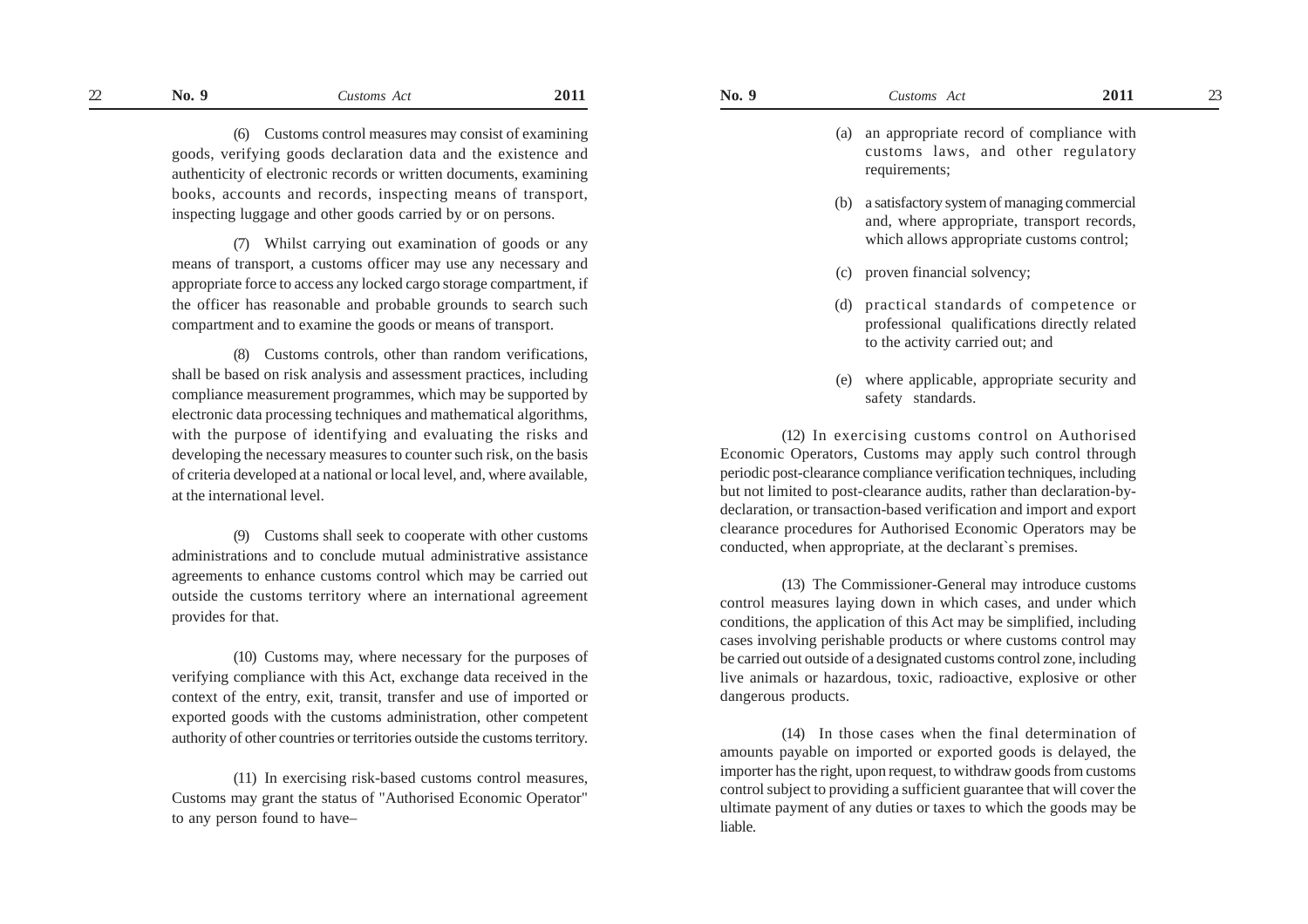(15) The Commissioner-General may introduce customs control measures for adoption of the WCO Safe Framework of Standards (June 2005) to secure and facilitate imports, exports and transits in the territory, and for harmonisation of customs procedures within the Economic Community of West African States, and within the Mano River Union.

## PART II–IMPORTATION AND EXPORTATION OF GOODS

Reporting of imported and exported goods.

 **8.** (1) The importer, exporter, his appointed agent or the person in charge of the conveyance shall be responsible for reporting all goods that are imported or exported, to the Customs office designated for that purpose nearest to the place where the goods are introduced into, or exported from Sierra Leone, regardless of whether the goods are liable to duty and taxes, and all such goods shall be placed under and be subject to Customs control.

(2) The report under subsection (1) shall be lodged in the English language and shall be required to contain only the information necessary to identify the goods and the means of transport, and shall be sent, given or transmitted electronically to the designated Customs office in such form and manner as may be prescribed.

(3) The act of having introduced goods into Sierra Leone shall carry with it the obligation upon the carrier to convey them directly to the nearest appointed Customs office without altering their nature or their packaging, whereupon the goods shall be reported.

(4) Goods shall be reported under subsection (1)–

- (a) prior to the time the goods are introduced into Sierra Leone in order to advise customs officials of their impending arrival; or
- (b) at the time the goods are introduced into Sierra Leone; or
- (c) in any other case, within twenty-four hours of the time the goods were introduced into Sierra Leone;
- (d) in the case of goods in the actual possession of a person arriving in Sierra Leone, or that form part of his baggage where the person and his baggage are being carried on board the same conveyance, by that person;
- (e) in the case of goods, other than goods referred in paragraph (d), on board a conveyance arriving in Sierra Leone, by the person in charge of the conveyance; or,
- (f) in any other case, by the importer or the person on behalf of whom the goods are imported.

**9.** (1) Subject to section 41, the Commissioner-General may Temporary approve for such periods and subject to certain conditions and storage of restrictions, transit warehouses or container depots for the temporary goods. storage of imported or exported goods not yet reported, as provided in section 8, pending their report and subsequent declaration under a customs procedure in accordance with this Act.

(2) Once duly reported and placed under customs control, no goods shall be removed from a customs office, transit warehouse or container depot by any person other than an officer in the performance of his duties under this Act, or any other Act, unless the goods have been released by an officer.

**10.** Imported goods may be transferred directly in-bond under Transfer of customs control from a customs office, transit warehouse or container goods indepot to– bond.

- (a) another customs office;
- (b) to another transit warehouse or container depot for transhipment;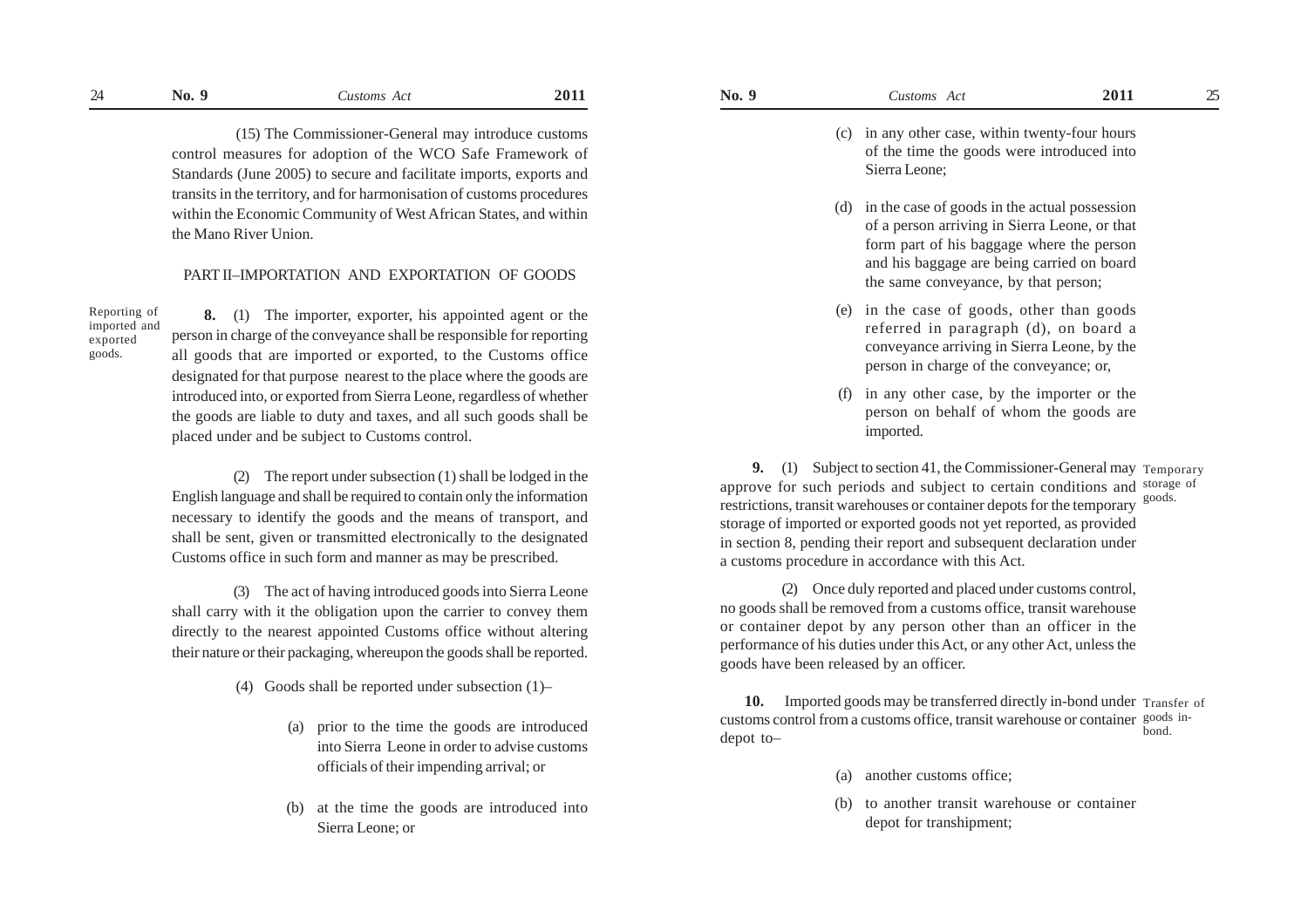| $26\,$             | No. 9              |     | Customs Act                                                          | 2011 | No. 9                             | Customs Act                                                            | 2011 | 27 |
|--------------------|--------------------|-----|----------------------------------------------------------------------|------|-----------------------------------|------------------------------------------------------------------------|------|----|
|                    |                    |     | (c) to a customs bonded warehouse;                                   |      |                                   | (a) prior to their arrival in or departure from of<br>Sierra Leone; or |      |    |
|                    |                    |     | (d) to a duty free shop; or such goods may be                        |      |                                   |                                                                        |      |    |
|                    |                    |     | re-exported from temporary storage.                                  |      |                                   | (b) upon their arrival in or departure from Sierra<br>Leone.           |      |    |
| Goods              | 11.<br>(1)         |     | No goods shall be released from customs control until-               |      |                                   |                                                                        |      |    |
| declaration<br>and |                    |     |                                                                      |      |                                   | (4) The goods declaration is the legal undertaking by the              |      |    |
| customs            |                    |     | (a) the importer or exporter, or agent acting on                     |      |                                   | importer or exporter which shall indicate the customs procedure to be  |      |    |
| release.           |                    |     | behalf of an importer or exporter, has lodged                        |      |                                   | applied to the goods, and shall furnish the particulars regarding the  |      |    |
|                    |                    |     | a customs goods declaration pertaining to                            |      |                                   | goods required by an officer for the application of that procedure;    |      |    |
|                    |                    |     | the goods by giving, sending or transmitting                         |      |                                   | and along with the goods declaration, an importer or exporter shall    |      |    |
|                    |                    |     | electronically such declaration to a customs                         |      |                                   | provide Customs with all necessary supporting documentation and        |      |    |
|                    |                    |     | office in the form and manner prescribed and                         |      | information related to the goods. |                                                                        |      |    |
|                    |                    |     | all duties and taxes payable thereon, if any,                        |      |                                   |                                                                        |      |    |
|                    |                    |     | have been paid; or                                                   |      |                                   | (5) A goods declaration shall be lodged under this section             |      |    |
|                    |                    |     |                                                                      |      | when goods are for-               |                                                                        |      |    |
|                    |                    |     | (b) the importer or exporter has made prior                          |      |                                   |                                                                        |      |    |
|                    |                    |     | arrangements to post security in accordance                          |      | (a)                               | use in Sierra Leone, if so eligible;                                   |      |    |
|                    |                    |     | with section 27 and lodge a goods declaration                        |      |                                   |                                                                        |      |    |
|                    |                    |     | and pay all duties and taxes, if any, on the                         |      |                                   | (b) re-importation;                                                    |      |    |
|                    |                    |     | goods, subsequent to release from customs                            |      |                                   |                                                                        |      |    |
|                    |                    |     | control, in the form and manner prescribed;                          |      |                                   | (c) exportation;                                                       |      |    |
|                    |                    |     | and                                                                  |      |                                   |                                                                        |      |    |
|                    |                    | (c) | if the importation or exportation of the goods                       |      | (d)                               | transit or transhipment;                                               |      |    |
|                    |                    |     | is subject to restriction, until the conditions                      |      |                                   |                                                                        |      |    |
|                    |                    |     | pertaining to the restriction have been                              |      | (e)                               | warehousing or duty free shops;                                        |      |    |
|                    |                    |     | satisfied.                                                           |      |                                   |                                                                        |      |    |
|                    |                    |     |                                                                      |      |                                   | (f) inward processing; or                                              |      |    |
|                    |                    |     | (2) The goods declaration provided for in subsection (1)             |      |                                   |                                                                        |      |    |
|                    |                    |     | shall be sent, given or transmitted electronically to the designated |      | (g)                               | temporary admission into Sierra Leone with                             |      |    |
|                    |                    |     | customs office in the English language and in the form and manner    |      |                                   | the declared intention by the importer of                              |      |    |
|                    |                    |     | prescribed in regulations; a goods declaration may be lodged orally  |      |                                   | subsequent re-exportation.                                             |      |    |
|                    |                    |     | to an officer by passengers and travelers arriving in or departing   |      |                                   |                                                                        |      |    |
|                    | from Sierra Leone. |     |                                                                      |      | (6)                               | The person lodging a goods declaration under this                      |      |    |
|                    |                    |     |                                                                      |      |                                   | section shall, when lodging it, answer all questions relating to the   |      |    |
|                    |                    |     | (3) Imported or exported goods may be released from                  |      |                                   | goods as may be put to him by an officer.                              |      |    |
|                    |                    |     |                                                                      |      |                                   |                                                                        |      |    |

customs control–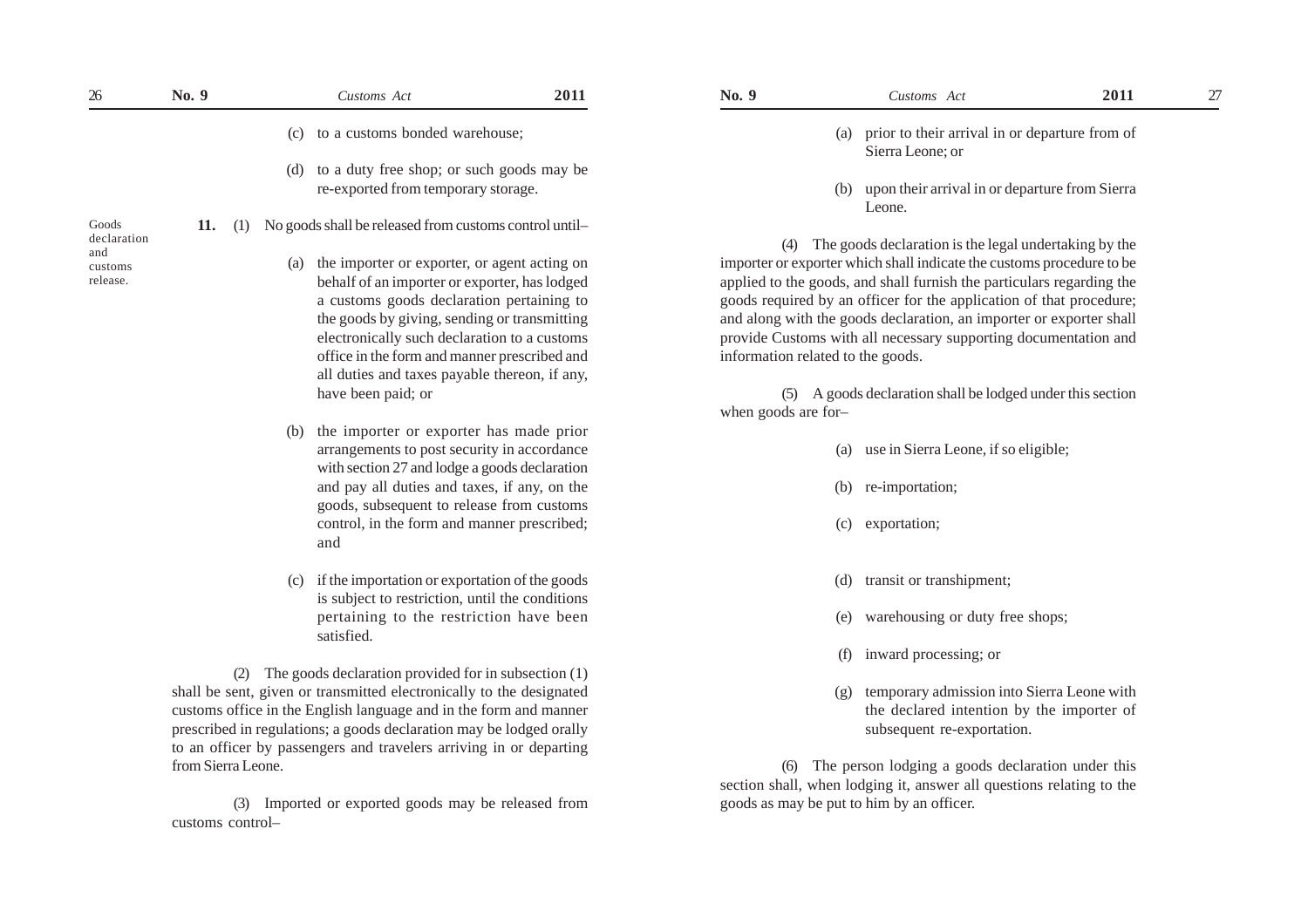(7) Total or partial exclusion as the case may be, from payment of import duties and taxes shall be granted in respect of goods damaged, destroyed or irrecoverably lost by accident or force majeure during the accomplishment of the customs formalities prior to the lodgement of the goods declaration under this section, if the facts are duly established to the satisfaction of an officer.

(8) At the request of the importer, remnants of goods referred to under subsection (7) may be–

- (a) declared for use in Sierra Leone as if they had been imported in that state; or
- (b) re-exported; or
- (c) rendered commercially valueless under customs control, without expense to customs; or
- (d) abandoned free of all expenses or obligations to Customs.

(9) The exportation of goods shall not be delayed on the grounds that the goods declaration is incomplete or minor irregularities are found in export documentation if customs control or any export prohibitions or restrictions in force are not compromised.

(10) The Commissioner-General may prescribe the classes of goods which, and the persons who are exempted from the requirement under this section to lodge a goods declaration for the importation or exportation of goods.

(11) While not responsible for the accuracy of a goods declaration under this Act, postal authorities in Sierra Leone shall nevertheless verify that declarations on postal items are, where appropriate, present, and as far as possible take steps to ensure that they are correctly and fully completed, but where a goods declaration for exportation is obviously incomplete, postal authorities shall draw the attention of senders to the relevant customs obligations and may refuse to accept the postal item in question.

(12) When a postal consignment consists of a number of items, particularly in the case of commercial consignments, postal authorities shall advise the sender of the practical need to attach separate documents to each item.

(13) The exportation of goods in postal items shall be allowed regardless of whether they are in free circulation in Sierra Leone or are under a customs procedure such as warehousing or temporary admission, but when they are under a customs procedure, all the formalities prescribed for that procedure shall be complied with.

(14) The Commissioner-General may prescribe regulations concerning the postal items, which shall be produced to an officer at exportation for the purposes of customs control and in the prescribed circumstances, the goods declaration under subsection (1) shall be lodged at a customs office in the prescribed form and contain the prescribed information, in accordance with regulations under this Act.

(15) The Commissioner-General may maintain a register of importers and issue a numeric or alpha-numeric code to any importer for the purpose of identifying such importer where a written goods declaration is required under this section.

(16) In such circumstances as may be prescribed, mail may be released prior to lodgement of the goods declaration required under subsection (1) and prior to the payment of duties and taxes thereon.

(17) Where mail is released under subsection (16), the importer or consignee of the mail shall, within fourteen days, lodge a goods declaration for the mail in the manner described in section 12.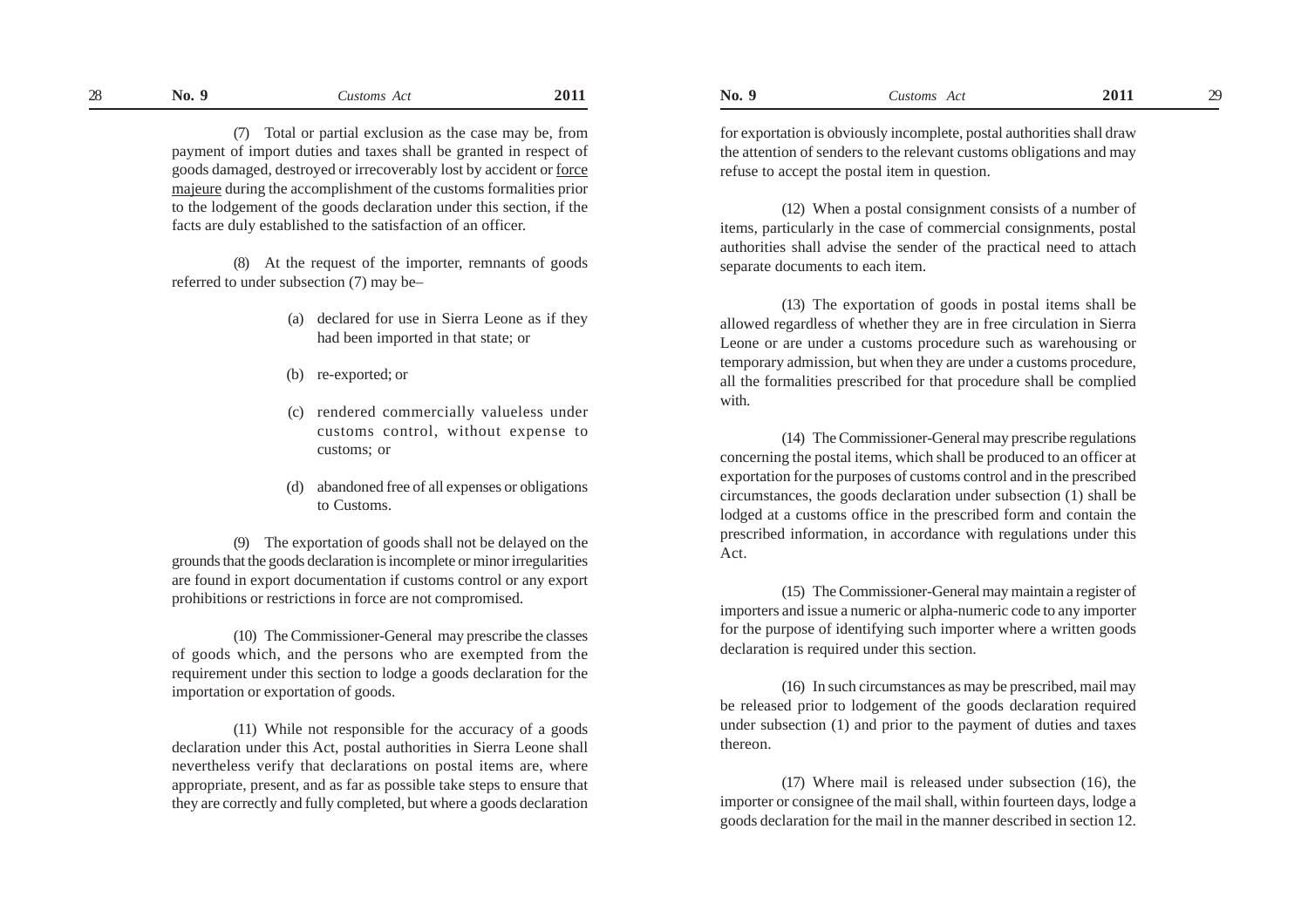Correction of goods report and declarations; inadvertent errors.

**12.** (1) If a report of imported or exported goods lodged under section 8, or a goods declaration lodged under section 11 are inaccurate in any particular, the importer or exporter shall immediately when such inaccuracy is discovered send, deliver or transmit to the proper officer a full and accurate report or declaration concerning the goods.

(2) If an inaccurate goods report or declaration, such as contemplated in subsection (1) are lodged by an importer or exporter and the Commissioner-General is satisfied that the inaccuracy was inadvertent and immaterial except for statistical purposes, and was not primarily intended to avoid payment of duties and taxes lawfully payable on the goods or the restriction or prohibition of imports or exports, then notwithstanding anything in this Act or in any instrument made thereunder, the goods shall not be liable to forfeiture, or the importer to any fine, by reason only of the inaccuracy of the declaration. Such inadvertent errors may include -

- (a) errors in transcription;
- (b) arithmetical mistakes in the goods declaration or supporting documents;
- (c) omissions of elements of the dutiable value, such as inland freight abroad;
- (d) errors in the conversion of foreign currency;
- (e) incorrect deductions, such as discounts, the inadmissibility of which is not within the knowledge of the importer, and similar errors arising from misapprehension of the principles for the valuation of imported goods under sections 16 and 17;
- (f) an incorrect declaration of tariff subheading under section 13, where the nature and other physical characteristics of the goods have been properly declared;

(g) a discrepancy between the quantity of goods shown in the freight declaration and the true quantity, where due to a clerical error.

(3) Whenever under this Act, more than one person is responsible for the performance of any obligation, performance of the obligation by any one of them shall be deemed to be performance by all of them, and whenever liability for duty or any penalty devolves on two or more persons, each person shall be jointly and severally liable for such duty or amount.

**13.** In lodging a goods declaration under section 11, the importer Classification or exporter shall determine and declare the classification subheading of imported for the imported or exported goods under the nomenclature of the goods. Harmonized System, as provided under the Tariff Act and pursuant to the applicable international agreements. and exported

14. In lodging a goods declaration under section 11, the importer Valuation of or exporter shall determine and declare the value of the imported or <sub>and exported</sub> exported goods in the official currency of Sierra Leone, using the goods. official daily exchange rate issued by the Bank of Sierra Leone in effect at the time of importation or exportation, for the foreign currency amount to be converted. imported

**15.** (1) Subject to this Act, the value for customs duty Customs purposes of any imported goods shall, at the time the goods declaration is lodged, be the transaction value thereof, within the meaning of section 16. value.

(2) Unless the context otherwise requires, any reference in this Act to customs value or to value for duty purposes, in relation to imported or exported goods, shall be deemed to be a reference to value for customs duty and tax purposes of the goods, and shall include the cost of the goods and the cost of insurance and freight to transport the goods to Sierra Leone, otherwise referred to as the "C.I.F." value.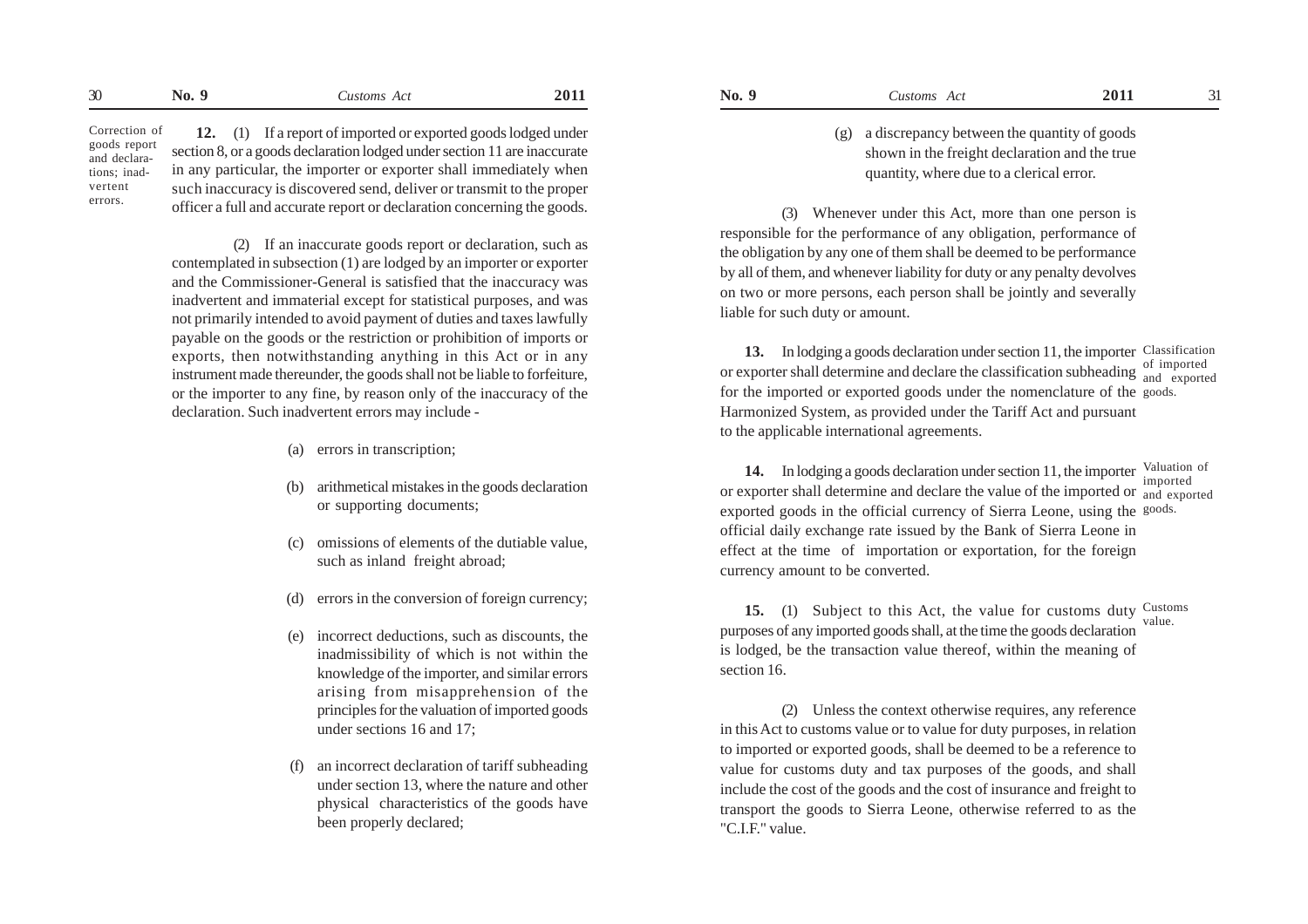**16.** (1) Subject to this Act, the transaction value of any imported goods shall be the price actually paid or payable for the goods when sold for export to Sierra Leone, adjusted in terms of section 17, if– Transaction value.

- (a) there are no restrictions as to the disposal or use of the goods by the buyer, other than restrictions which–
	- (i) are imposed by law;
	- (ii) limit the geographical area in which the goods may be resold; or
	- (iii) do not substantially affect the value of the goods;
- (b) the sale or such price of the goods is not subject to any term or condition for which a value cannot be determined;
- (c) no part of the proceeds of any disposal, use or subsequent resale of the goods by the buyer will accrue directly or indirectly to the seller, unless an appropriate adjustment can be made under section 16;
- (d) subject to subsection (3), the seller and the buyer are not related within the meaning of subsection  $(2)$   $(a)$ .
- (2) (a) For the purposes of subsection (1) (d), two persons shall be deemed to be related only if–
	- (i) they are officers or members of one another's businesses;
	- (ii) they are legally recognized partners in business;

(iii) the one is employed by the other:

- (iv) any person directly or indirectly owns, controls or holds 5% or more of the outstanding voting stock or shares of both of them;
- (v) one of them directly or indirectly controls the other;
- (vi) both of them are directly or indirectly controlled by a third person;
- (vii) together they directly or indirectly control a third person; or
- (viii) they are members of the same family.
- (b) persons who are associated in business with one another, in that the one is the sole agent, sole distributor or sole concessionaire, however described, of the other shall be deemed to be related only if they are so deemed in terms of paragraph (a).
- (c) every importer of goods which are not exempted by regulation shall, when accounting for the goods, declare, in the manner prescribed whether or not he is related to the supplier of the goods within the meaning of this section.

(3) Notwithstanding subsection (1) (d), the fact that a buyer and a seller are related within the meaning of subsection (2) (a) shall not in itself be a ground for not accepting the transaction value, where–

> (a) in the opinion of the Commissioner-General such relationship did not influence the price paid or payable; or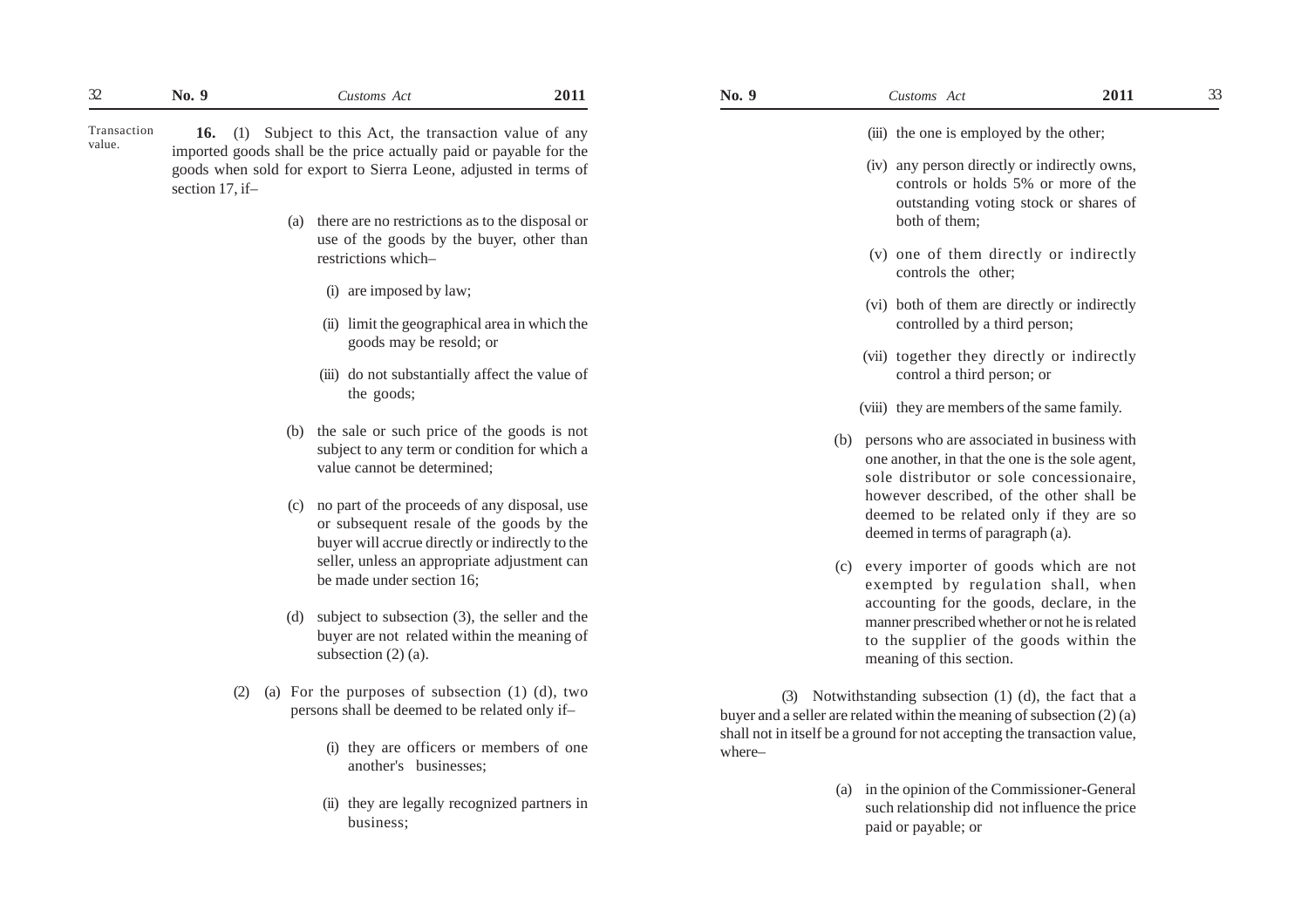(b) the importer proves that the transaction value closely approximates to one of the following values, namely–

- (i) the transaction value of identical or similar goods sold for export to Sierra Leone at comparable trade and quantity levels to unrelated buyers in Sierra Leone at or about the same time as the goods to be valued;
- (ii) the value, ascertained under subsection (7), of identical or similar goods imported into Sierra Leone at or about the same time as the goods to be valued;
- (iii) the value, ascertained under subsection (8), of identical or similar goods imported into Sierra Leone at or about the same time as the goods to be valued.

 $(4)$  If –

- (a) the transaction value of any imported goods cannot be determined under subsection (1), it shall be the price actually paid or payable for identical goods in a sale for export to Sierra Leone at the same commercial level and in substantially the same quantity and exported at or about the same time as the goods to be valued, adjusted, reference to differences in any costs and charges referred to in section 17, on account of differences in distances and modes of transport to the port or place of export;
- (b) no such sale is found, a sale of identical imported goods at either a different commercial or quantity level, or at a different

commercial level and quantity level, adjusted to compensate for such differences, shall be used to ascertain the transaction value;

- (c) in the application of this subsection more than one transaction value is determined, the lowest such value shall be the transaction value of the goods to be valued.
- $(5)$  If-
	- (a) the transaction value of any imported goods cannot be determined under subsection (4), it shall be the price actually paid or payable for similar goods in a sale for export to Sierra Leone at the same commercial level and in substantially the same quantity and exported at or about the same time as the goods to be valued, adjusted, with reference to differences in any costs and charges referred to in section 17, on account of differences in distances and modes of transport to the port or place of export.
	- (b) no such sale is found, the provisions of paragraphs (b) and
	- (c) of subsection (4) shall mutatis mutandis apply.

(6) If the transaction value of any imported goods cannot be determined under subsection (5), it shall be determined under of subsection (7) or, when it cannot be determined under subsection (7), it shall be determined under subsection 8:

Provided that at the request, in writing, of the importer concerned, the order of application of subsections (7) and (8) shall be reversed.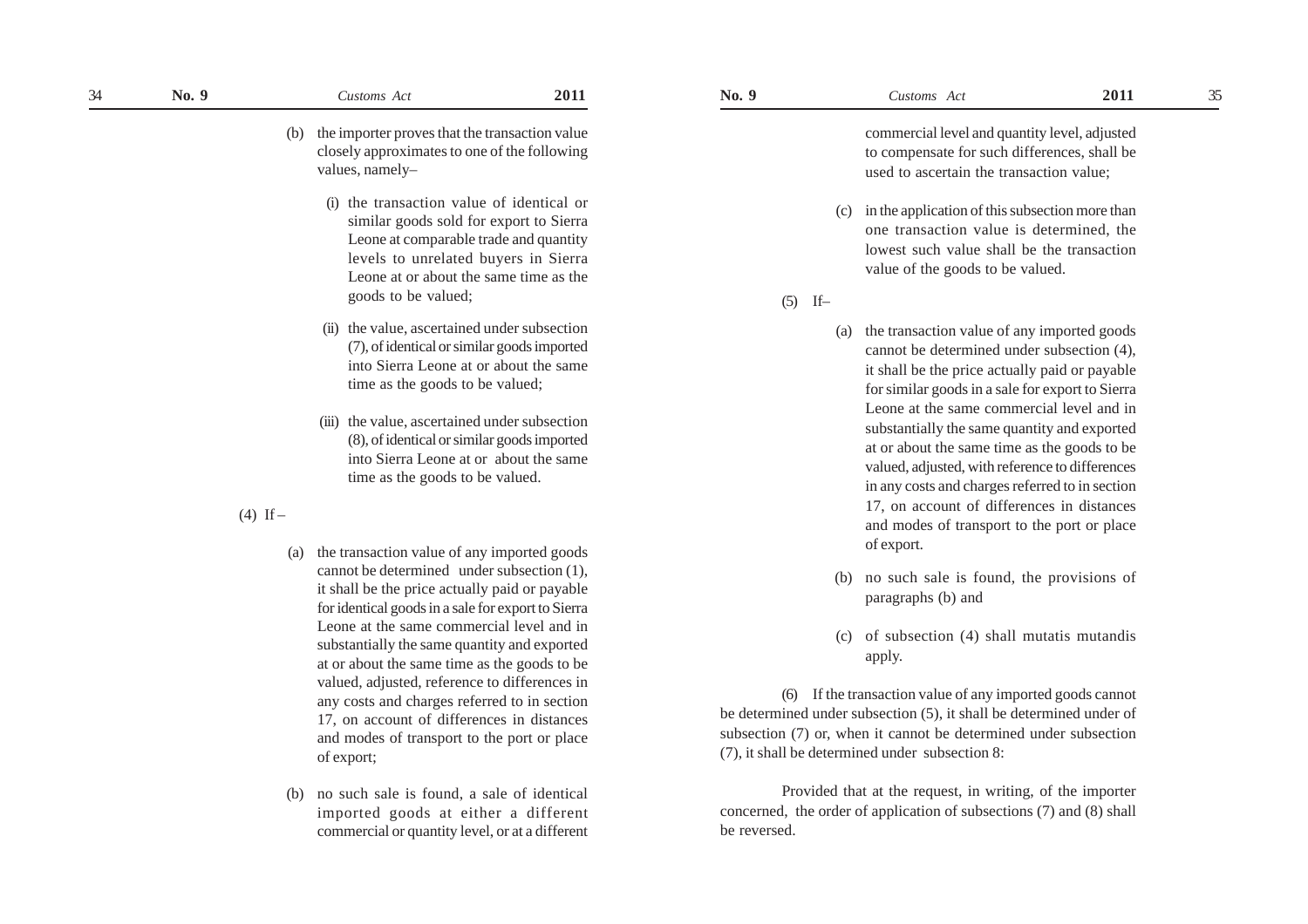- (b) neither the imported goods nor identical nor similar imported goods are sold at or about the time of importation of the goods to be valued, the transaction value of the imported goods in terms of this subsection shall, subject to the provisions of paragraph (a), be based on the unit price at which the imported goods or identical or similar imported goods are sold in Sierra Leone in the same condition as that in which they were when imported, at the earliest date after the importation of the goods to be valued, but not later than 90 days after such importation.
- (c) neither the imported goods nor identical nor similar imported goods are sold in Sierra Leone in the same condition as that in which they were imported, then, if the importer so requests in writing, the transaction value of the imported goods, the terms of this subsection shall be based on the unit price at which the imported goods, after further processing, are sold in the greatest aggregate quantity to persons in Sierra Leone not related to the sellers of such goods, due allowance being made for the value added by such processing and the deductions referred to in paragraph (a).

(8) The transaction value of any imported goods under this subsection shall be based on a computed value, computed by means of information supplied by the producer and consisting of the sum of–

> (a) the cost or value of materials and manufacture or other processing, in producing the goods in question;

 $(7)$  If –

- (a) the imported goods or identical or similar imported goods are sold in Sierra Leone in the same condition as that in which they were imported, the transaction value of the imported goods in terms of this subsection shall be based on the unit price at which the imported goods or identical or similar imported goods are sold in Sierra Leone in the greatest aggregate quantity, at or about the time of importation of the goods to be valued, by the importers thereof to persons not related to them, subject to deductions for–
	- (i) commissions usually paid or agreed to be paid or additions usually made for profit and general expenses, including the direct and indirect costs of marketing the goods relative to sales in Sierra Leone of imported goods of the same kind or class as the goods to be valued irrespective of the country of exportation;
	- (ii) the cost of transportation and the cost of loading, unloading, handling, insurance and associated costs incidental to the transportation of the goods from the port or place of export in the country of exportation to the importer's premises in Sierra Leone; and
	- (iii) any duties or taxes paid or payable in Sierra Leone by reason of the importation of the goods or sale of the goods within Sierra Leone;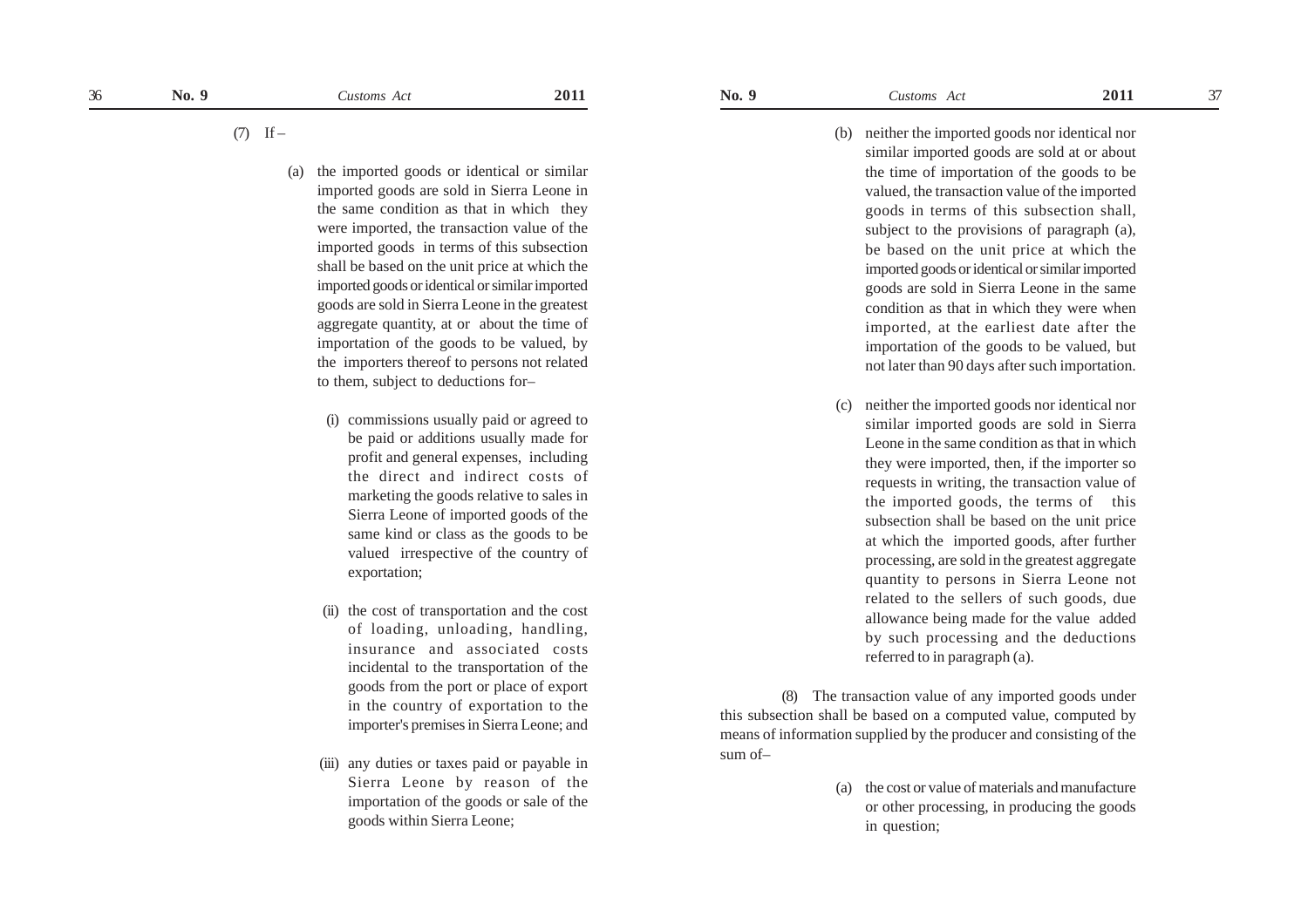- (d) the cost of transportation, loading, unloading, handling and insurance and associated costs incidental to delivery of the imported goods at the port or place of export in the country of exportation and placing those goods on board ship or on any vehicle, or in a container as defined in section 1, at
- (e) an amount for profit and general expenses equal to that generally applicable in sales of goods of the same class or kind as the imported goods, which are made by producers in the country of exportation.

(9) Where the transaction value of any imported goods cannot be determined under subsection (8), the Commissioner-General may determine such value on the basis of a previous determination or, where there is no previous determination, by such application as he may deem reasonable of any manner of determining the transaction value under of subsections  $(1)$   $(4)$ ,  $(5)$ ,  $(7)$  or  $(8)$ , but no such determination shall be based on–

that port or place;

- (a) the selling price in Sierra Leone of goods produced in Sierra Leone;
- (b) a system which provides for the acceptance for customs purposes of the higher of two alternative values;
- (c) the selling price of goods on the domestic market of the country of origin, or of exportation, of the imported goods;
- (d) the cost of production, other than computed values which have been determined for identical or similar goods in accordance with subsection (8);
- (i) packing, including that of the labour or materials concerned; and
- (ii) containers which are dealt with as being for customs purposes one with the goods in question;
- (c) the value, apportioned to the imported goods as deemed appropriate by the Commissioner-General, with due regard to any relevant request by the importer, of any of the following goods and services if supplied directly or indirectly by the importer free of charge or at reduced cost, for use in connection with the production and sale for export of the imported goods, in so far as such value has not been included in the price actually paid or payable, namely -
	- (i) materials, components, parts and similar articles forming part of the imported goods;
	- (ii) tools, dies, moulds and similar articles used in the production of the imported goods;
	- (iii) materials consumed in the production of the imported goods;
	- (iv) engineering, development work, art work, design work, plans and sketches undertaken elsewhere than in Sierra Leone and necessary for the production of the imported goods;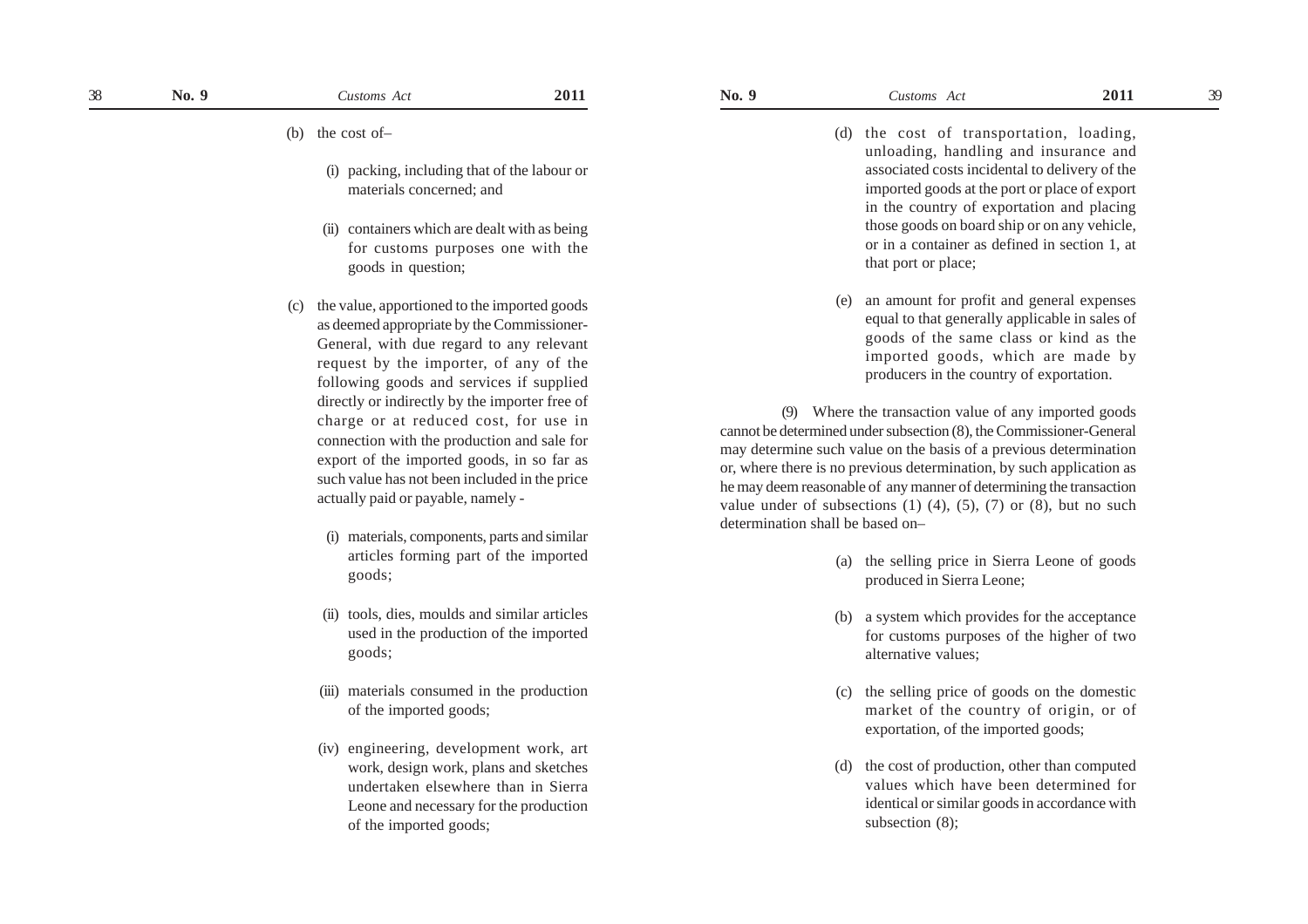| No. 9 | Customs Act                                                                    | 2011 | No. 9 | Customs Act                                           | 2011 |  |
|-------|--------------------------------------------------------------------------------|------|-------|-------------------------------------------------------|------|--|
|       | (e) the price of the goods for export to a country<br>other than Sierra Leone; |      |       | (i) any commission other than a buying<br>commission; |      |  |
|       | a system of minimum customs values; or<br>(f)                                  |      |       | $\int$ heakaraga                                      |      |  |

(g) arbitrary or fictitious values.

(10) For the purposes of subsection  $7(a)(ii)$  or section (8)(d), goods which are exported to Sierra Leone from any country but pass in transit through another country shall, subject to any conditions which may be prescribed by regulation, be deemed to have been exported direct from the first-mentioned country.

(11) For the purposes of subsection  $(7)(a)(ii)$  or section (8)(d), the port or place of export referred to therein shall be the place in the country of exportation where the goods in question–

- (a) are packed in a container as defined in section 1 or, if not so packed in a container, placed on board ship or on any vehicle which conveys them from or across the border of that country; or
- (b) if they are ships or vehicles moving under their own power, finally leave that country for Sierra Leone.

(12) In the event of a dispute regarding the meaning of any provision of sections 16, 17, and 18, or how those sections shall be applied, the provisions of the WTO`s Agreement on Customs Valuation and its interpretative Notes shall prevail.

**17.** (1) In determining the transaction value of any imported goods in terms of subsection 16(1), there shall be added to the price actually paid or payable for the goods– Additions to deductions price paid

and

from

or payable.

(a) to extent that they are incurred by the buyer but are not included in the price paid or payable–

- (i) any commission other than a buying
	- (ii) brokerage;

- (iii) the cost of packing, including that of the labour and materials concerned;
- (iv) the cost of containers which are dealt with as being for customs purposes one with the goods;
- (b) the value, apportioned to the imported goods as deemed appropriate by the Commissioner-General, of any of the following goods and services if supplied directly or indirectly by the importer free of charge or at reduced cost, for use in connection with the production and sale for export of the imported goods, to the extent that such value has not been included in the price actually paid or payable, namely–
	- (i) materials, components, parts and similar articles forming part of the goods;
	- (ii) tools, dies, moulds and similar articles used in the production of the goods;
	- (iii) materials consumed in the production of the goods;
	- (iv) engineering, development work, art work, design work, plans and sketches undertaken elsewhere than in Sierra Leone and necessary for the production of the goods;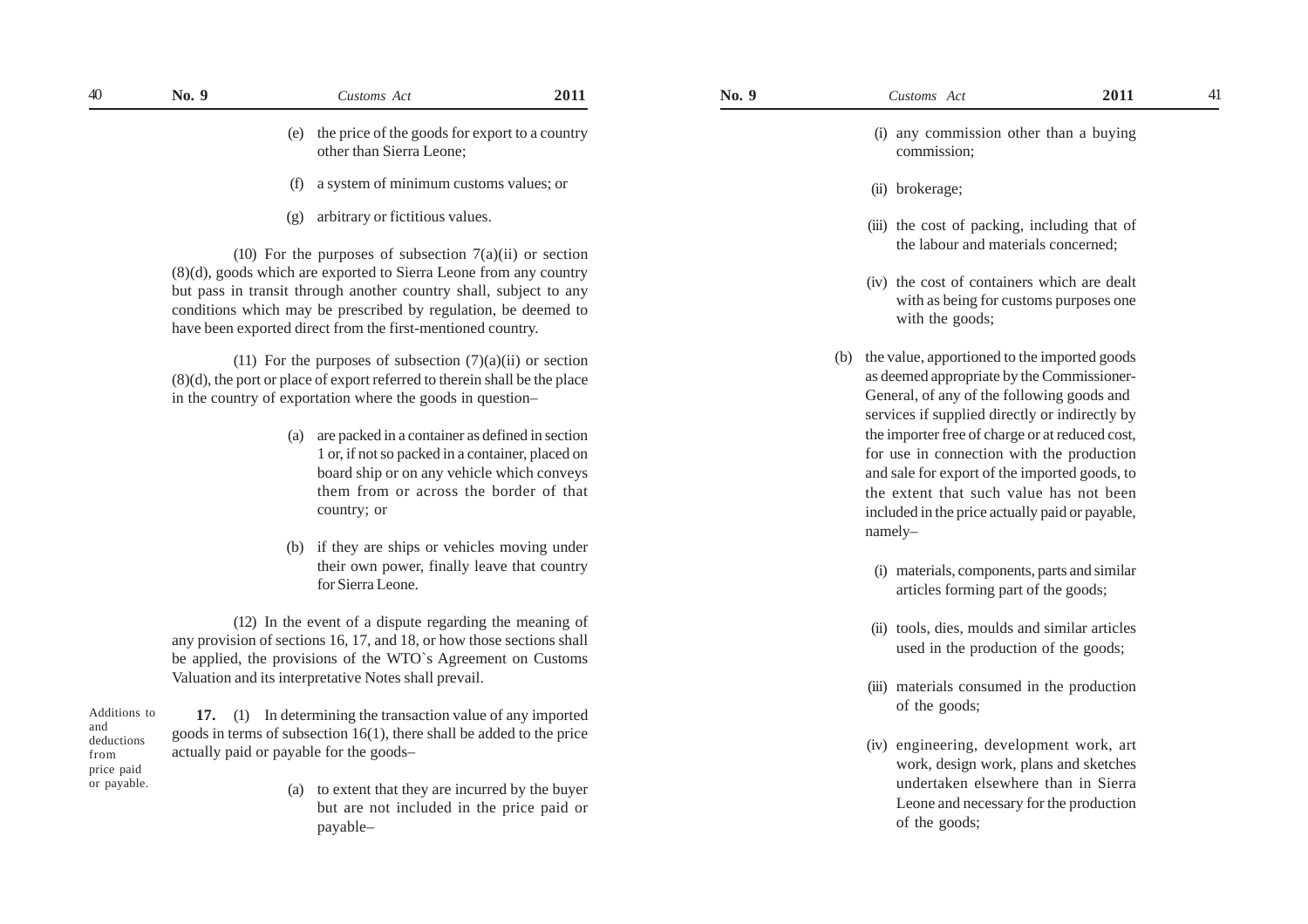(c) royalties and licence fees in respect of the imported goods, including payments for patents, trademarks and copyright and for the right to distribute or resell the goods, due by the buyer, directly or indirectly, as a condition of sale of the goods for export to Sierra Leone, to the extent that such royalties and fees are not included in the price actually paid or payable, but excluding charges for the right to reproduce the imported goods in Sierra Leone;

- (d) the value of any part of the proceeds of any subsequent resale, disposal or use of the imported goods that accrues directly or indirectly to the seller; and
- (e) to the extent that they are not included in the price actually paid or payable for the goods, the cost of transportation, loading, unloading, handling, and insurance and associated costs incidental to delivery of the goods at the port or place of export in the country of exportation and placing those goods on board ship or on any vehicle, or in a container as defined in section 1, at that port or place.

(2) In determining the transaction value of any imported goods in terms of subsection 15(1), there shall be deducted from the price actually paid or payable for the goods, to the extent that they are included therein, amounts equal to any of the following costs, charges or expenses if identified separately from the balance of the price actually paid or payable for the goods, namely–

> (a) any expenditure incurred for the construction, erection, assembly or maintenance of, or technical assistance provided in respect of the goods after they are imported;

- (b) the cost of transport and insurance of the goods within Sierra Leone;
- (c) any duties or taxes paid or payable by reason of the importation of the goods or sale of the goods in Sierra Leone;
- (d) any duty or tax applicable in the country of exportation from which the goods have been or will be relieved by way of refund, drawback, rebate or remission;
- (e) buying commission;
- (f) interest charged in respect of the price payable for the goods;
- (g) any charge for the right to reproduce the imported goods in Sierra Leone.

(3) For the purposes of paragraphs  $(1)(e)$  or  $(2)(a)$ , goods which are exported to Sierra Leone from any country but pass in transit through another country shall, subject to such conditions as may be prescribed by regulation, be deemed to have been exported direct from the first-mentioned country.

(4) For the purposes of paragraphs (1) (e) or (2) (a), the port or place of export referred to therein shall be the place in the country of exportation where the goods in question–

- (a) are packed in a container as defined in section 1 or, if not so packed in a container, placed on board ship or on any vehicle which conveys them from or across the border of that country; or
- (b) if they are ships or vehicles moving under their own power, finally leave that country for Sierra Leone.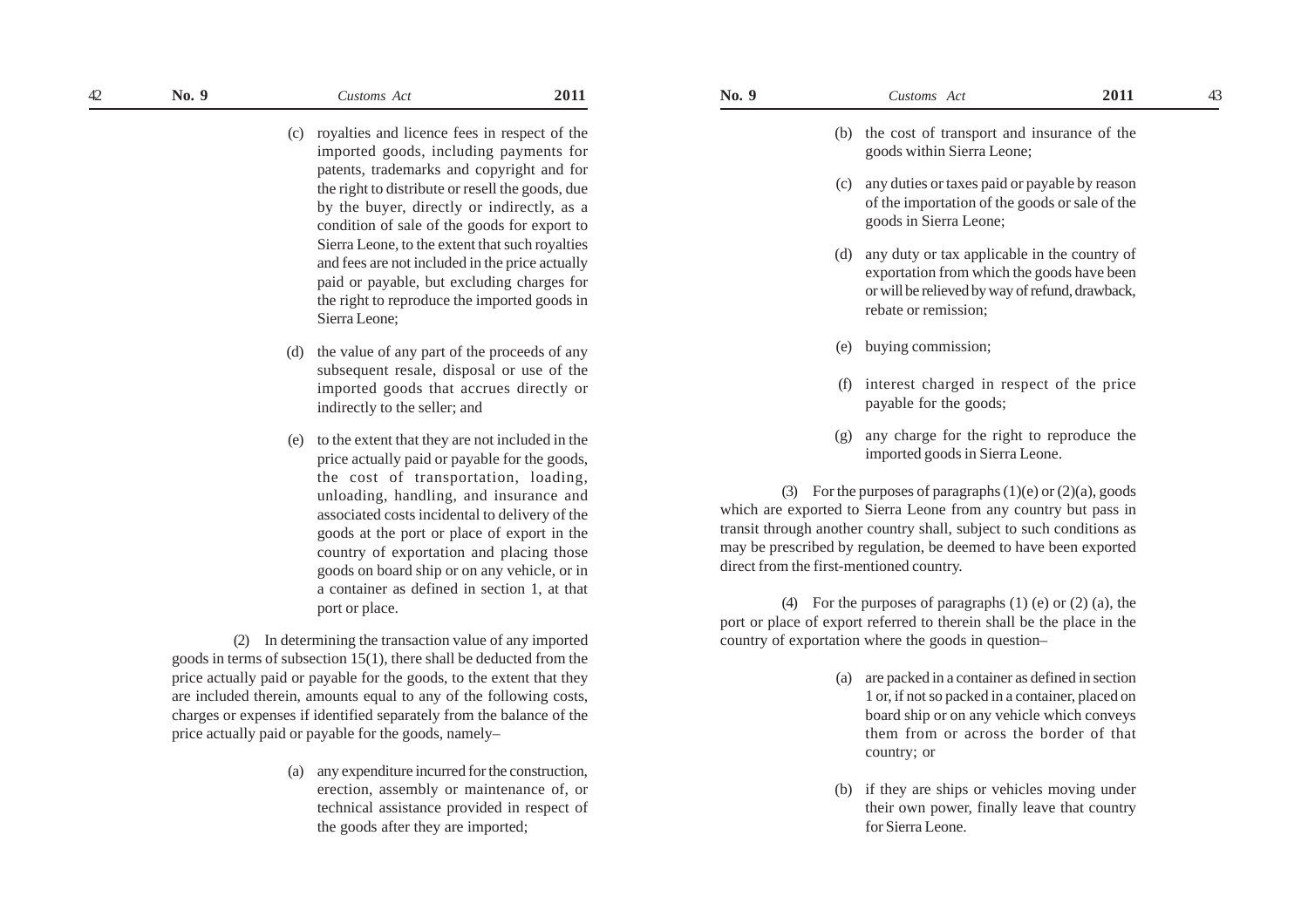Verification and information.

**18.** (1) Notwithstanding sections 16 and 17, where there is reason for an officer to doubt the value of goods declared under section 16, an officer may ask the importer to provide further information or an explanation, including relevant documents or other evidence that the declared value represents the total amount actually paid or payable.

(2) In the absence of the information requested, the officer may determine that the value of the goods cannot be based on the transaction value and the other provisions for determining the value may be applicable.

(3) Upon written request, an importer shall have the right to an explanation in writing from Customs regarding how the customs value of imported goods was determined.

Origin of imported and exported goods.

**19.** In lodging a goods declaration pursuant to section 11, the importer or exporter shall determine and declare the country of origin of the goods. The country of origin of goods refers to the country in which the goods have been grown, produced or manufactured and shall be determined according to the rules of origin under sections 21 to 23, inclusive.

**20.** The country of origin of imported goods shall be determined in order to apply– Determination of origin.

- (a) the respective rates of customs duty under the Customs Tariff Act,
- (b) any quantitative restrictions on the importation of goods into Sierra Leone, or
- (c) any other measure related to the importation of goods into Sierra Leone.

Goods produced in wholly one country.

**21.** Goods produced wholly in a given country shall be taken as originating in that country; the following only shall be taken to be produced wholly in a given country:–

| (a) | mineral products extracted from its soil, from<br>its territorial waters or from its sea-bed; |
|-----|-----------------------------------------------------------------------------------------------|
| (b) | vegetable products harvested or gathered in<br>that country;                                  |
|     | (c) live animals born and raised in that country;                                             |
| (d) | products obtained from live animals in that<br>country;                                       |

- (e) products obtained from hunting or fishing conducted in that country;
- (f) products obtained by maritime fishing and other products taken from the sea by a vessel of that country;
- (g) products obtained aboard a factory ship of that country solely from products of the kind covered by paragraph (f);
- (h) products extracted from marine soil or subsoil outside that country's territorial waters, provided that the country has sole rights to work that soil or subsoil;
- (i) scrap and waste from manufacturing and processing operations, and used articles, collected in that country and fit only for the recovery of raw materials;
- (j) goods produced in that country solely from the products referred to in paragraphs (a) to (i).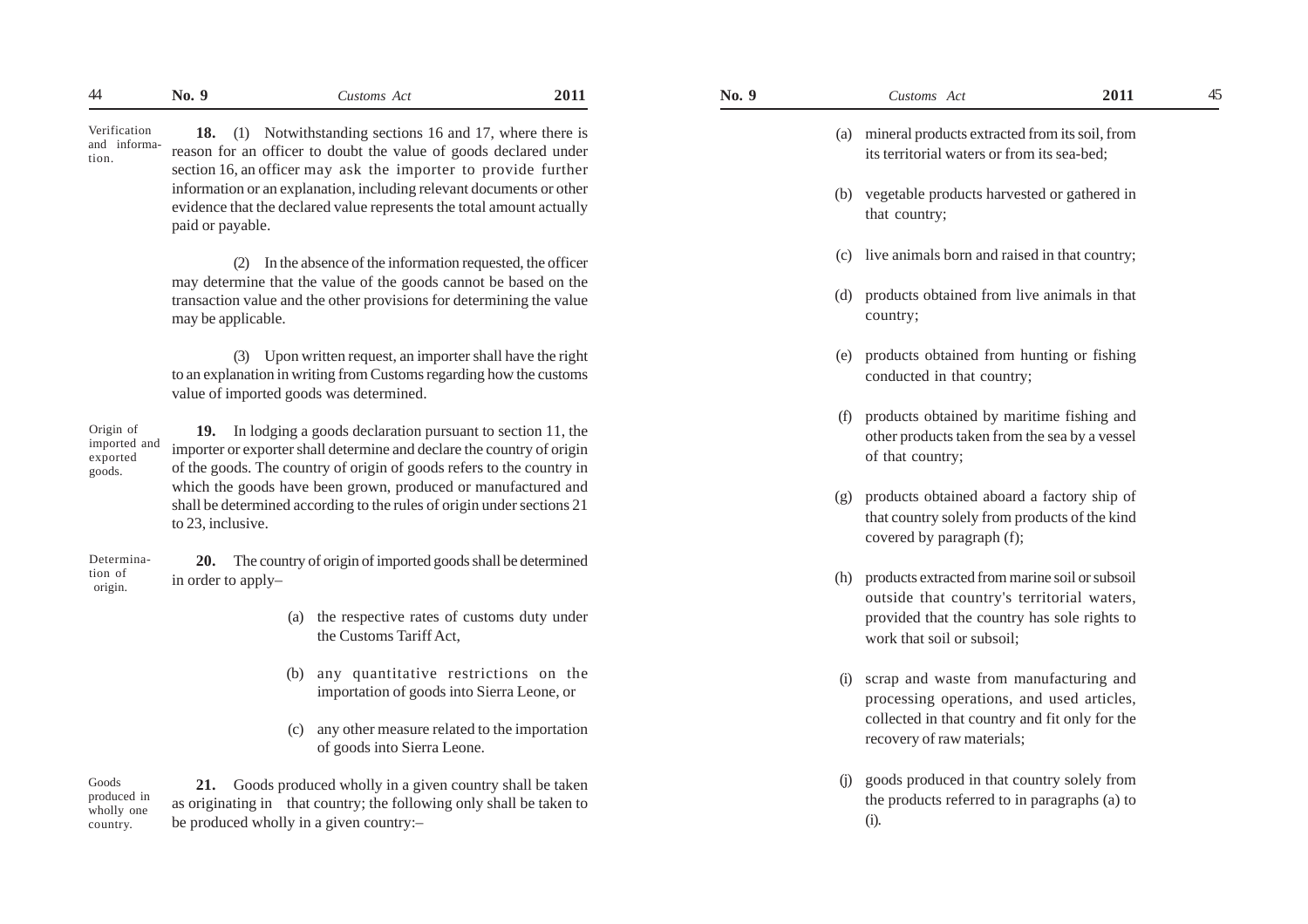| 46                                       | No. 9                        | Customs Act                                                                                    | 2011 | No. 9 | Customs Act                                                                                                                                                                                                                                                                                                                                                             | 2011 | 47 |
|------------------------------------------|------------------------------|------------------------------------------------------------------------------------------------|------|-------|-------------------------------------------------------------------------------------------------------------------------------------------------------------------------------------------------------------------------------------------------------------------------------------------------------------------------------------------------------------------------|------|----|
| Goods<br>produced<br>in more<br>than one | $22.$ (1)<br>more countries- | Where goods have been produced, in part, in two or                                             |      |       | by the Commissioner-General. Declarations and certificates of origin<br>may be verified, inter alia, pursuant to mutual assistance agreements<br>between Customs and other national customs administrations.                                                                                                                                                            |      |    |
| country.                                 |                              | (a) the goods may be deemed to originate in the<br>country in which the goods were finished in |      |       | 24. (1) There shall be levied and collected on all goods Duties and<br>$\mathbf{f}$ and $\mathbf{f}$ and $\mathbf{f}$ and $\mathbf{f}$ and $\mathbf{f}$ and $\mathbf{f}$ and $\mathbf{f}$ and $\mathbf{f}$ and $\mathbf{f}$ and $\mathbf{f}$ and $\mathbf{f}$ and $\mathbf{f}$ and $\mathbf{f}$ and $\mathbf{f}$ and $\mathbf{f}$ and $\mathbf{f}$ and $\mathbf{f}$ and |      |    |

**24.** (1) There shall be levied and collected on all goods Duties and imported into Sierra Leone, customs duties at the rate applicable to  $\frac{\text{taxes}}{\text{imocated}}$ the goods as set out in the Tariff Act, and rate of GST applicable to  $_{\rm goods.}$ the goods under the Goods and Services Tax Act, 2009. imported

(2) Customs shall also collect all other duties, taxes, charges and fees that may be imposed by law on imported or exported goods.

**25.** (1) Where duties are imposed on imported goods at a Calculation of percentage rate, such shall be calculated by applying the rate accorded duties and the goods under the duty Tariff Act and to the value determined in accordance with sections 14 to 17, inclusive ("ad valorem" duties). taxes.

(2) Where duties are imposed on imported goods under the Tariff Act according to a specific quantity or a specific value, such duties shall be deemed to apply in the same proportion to any larger or smaller quantity or value, and to any fractional part of such specific quantity or value ("specific" duties).

**26.** (1) An importer may aggregate import duties and taxes Payment and owed on more than one consignment and may lodge a goods recovery of declaration on a periodic basis for all consignments in that period,  $\frac{duty}{other}$  levies. provided that sufficient amount is prepaid for the period in question, or security is posted as prescribed in the regulations under to section 27.

(2) An importer may prepay import duties and taxes owed on any import onsignment prior to arrival of the goods in Sierra Leone in order to expedite the subsequent release of the goods from customs control.

(3) Customs clearing agents may aggregate import duties and taxes owed under more than one person's account, and instead of paying duties and taxes at the time of lodgement of a goods declaration, may account for and pay those duties at or before closing

**23.** (1) Documentary evidence of origin may be required for the application of preferential customs duties for imported goods under the Tariff Act, for trade measures adopted either unilaterally by the Government of Sierra Leone, or under bilateral or multilateral agreements or for measures adopted for reasons of public health or order.

the form in which they are imported into Sierra

the origin of the goods may be determined according to substantial transformation

(2) In determining the origin of imported goods under

section 22(1) (b), consideration shall be given to the relevant Protocols of the ECOWAS. Further, conditions relating to substantial

(2) Normally, documentary evidence of origin shall be a declaration in the English language by the importer rendered on the goods declaration, or in some cases also in the form of a certificate issued by a competent authority in the country of production. Such form of certificate may be prescribed by international agreement or

transformation may be defined by regulation by the Commissioner-General under this general rule, the goods are considered to have undergone sufficient manufacturing or processing in a particular country in order to be deemed as originating in that country, if the goods are classified under a heading or subheading under the nomenclature of the Harmonized System, which is different from the headings or subheadings applicable to each of the articles and materials used or consumed in the manufacture or processing of the imported goods, regardless of the origin of each of such articles and materials.

Leone, or

criterion.

Documentary evidence of origin.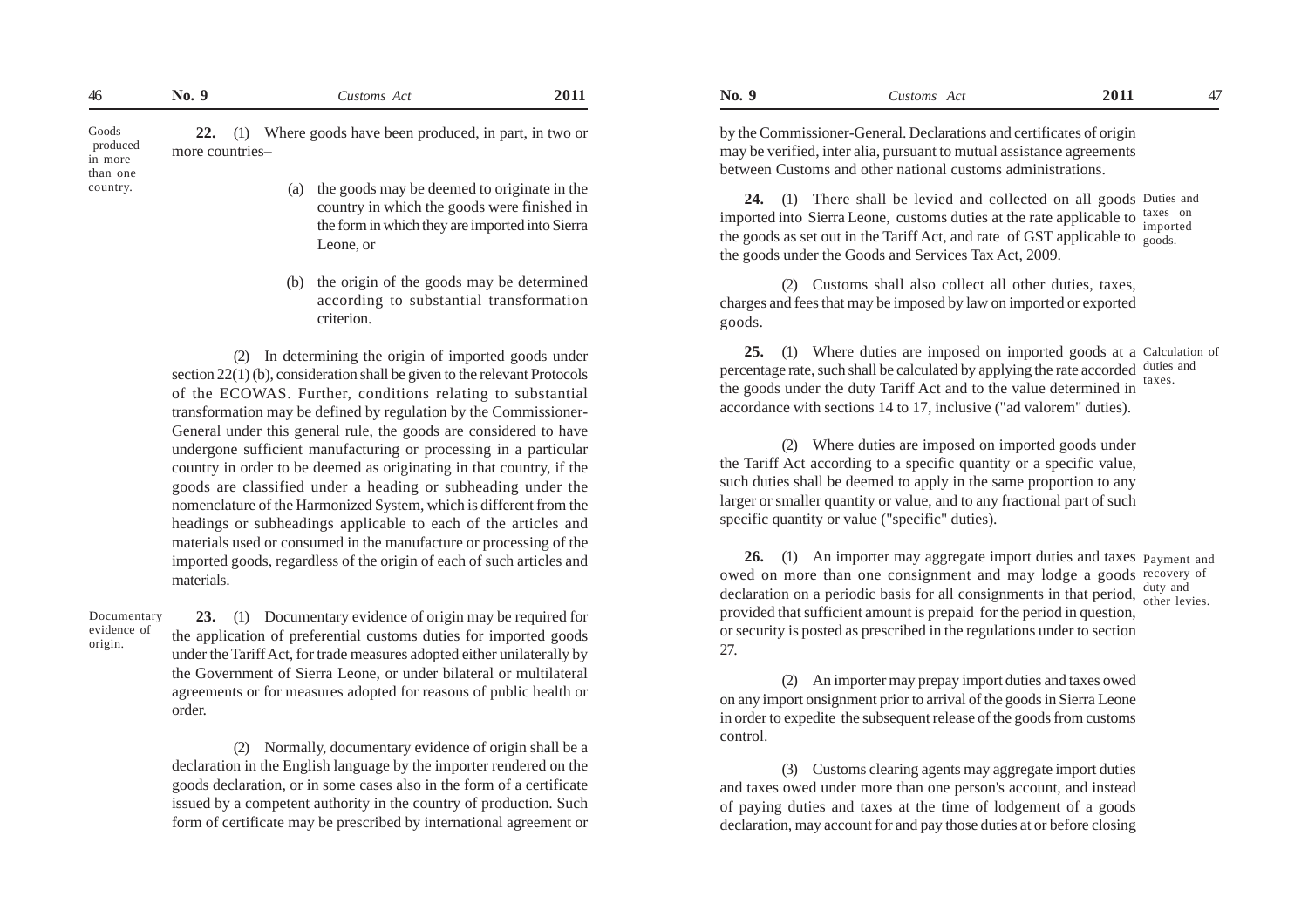time for the receipt for funds at the designated customs office or into the centralized customs account on the day the goods were so declared, as prescribed in the regulations.

(4) All payments of duties, taxes and other levies exceeding five hundred thousand leones by importers, exporters, customs clearing agents and other persons shall be made electronically, by bank cheque or by debit or credit card at the customs offices located at Freetown and at Freetown International Airport, Lungi.

(5) Any amount of duty, interest or penalty payable in terms of this Act shall, when it becomes due or is payable, be a debt due to the State and shall be recoverable by the Commissioner-General in the manner hereinafter provided–

- (a) if any person fails to pay any duty, interest or penalty payable, when it becomes due or payable and notice thereof was duly given to such person, the Commissioner-General may–
	- (i) subject any goods imported or reported for exportation on behalf of that person to a lien for the amount payable, and detain those goods at the expense of that person until such amount is paid; and,
	- (ii) on giving thirty days notice by registered mail or by electronic transmission to that person, direct that any goods imported or reported for exportation by or on behalf of that person which have been detained under paragraph (1), or have been otherwise abandoned, seized or confiscated pursuant to this Act or any other

applicable Act, be sold by public auction or public tender subject to such regulations as may be prescribed; or,

- (iii) file with the clerk or registrar of the High Court a statement certified by him as correct and setting forth the amount thereof so due or payable by that person, and such statement shall thereupon have all effects of, and any proceedings may be taken thereon as if it were, a civil judgment lawfully given in that court in favour of the Commissioner-General for a liquid debt of the amount specified in the statement.
- (b) the Commissioner-General may by notice in writing addressed to the aforesaid registrar, withdraw the statement referred to in paragraph (a) and such statement shall thereupon cease to have any effect:

Provided that the Commissioner-General may institute proceedings afresh under that paragraph in respect of any duty, interest or penalty referred to in the withdrawn statement;

- (c) where the Commissioner-General directs the sale of any abandoned, seized, forfeited or confiscated goods by auction under this Act and the regulations–
	- (i) the goods shall be sold by auction or by tender, after such public notice as is prescribed, or in the absence of such prescription after reasonable public notice;
	- (ii) the goods may be sold free or subject to duty and charges;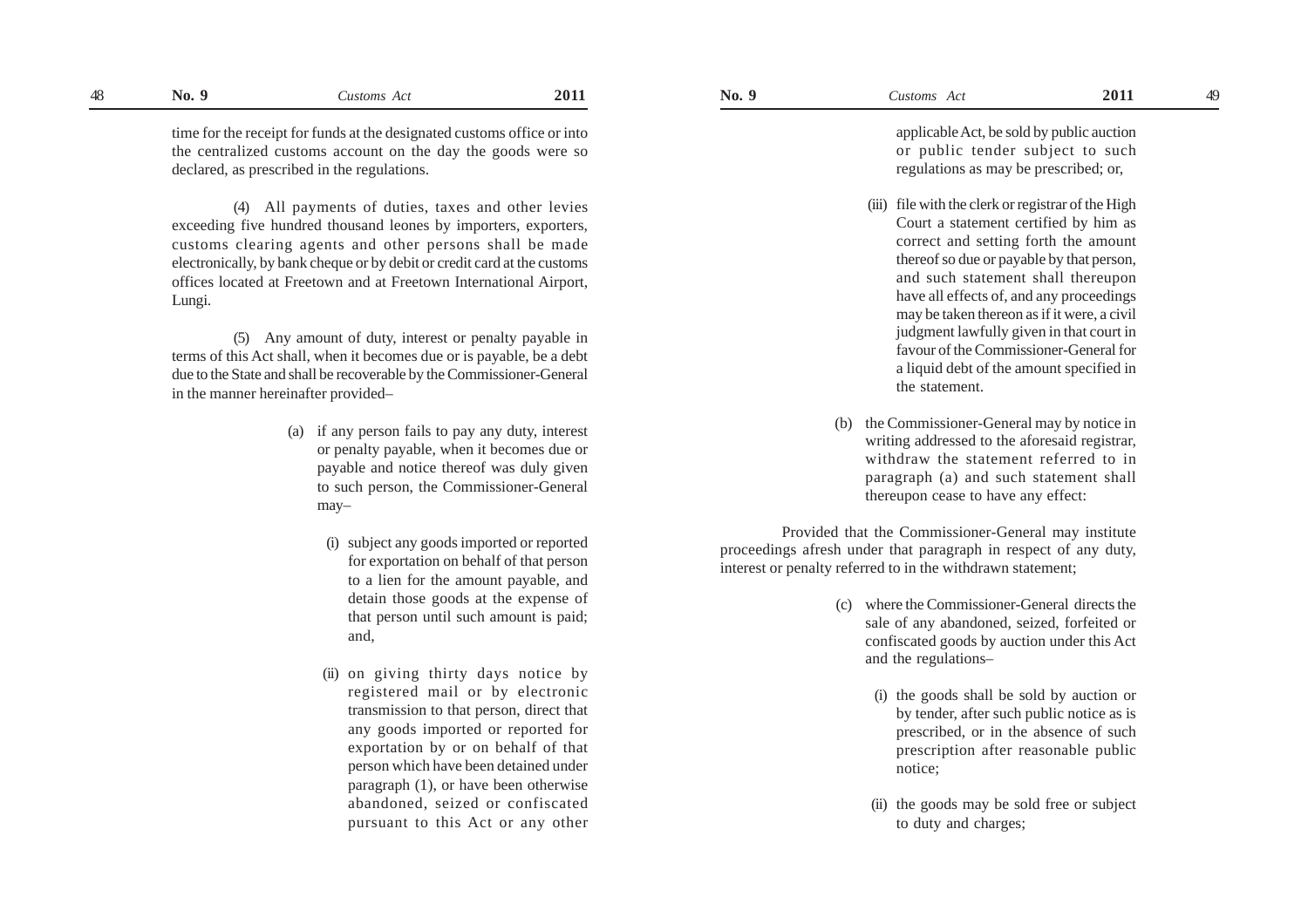(iii) the purchase price shall be paid in cash, certified cheque or by electronic transfer on the acceptance of a bid or tender;

- (iv) no bid or tender need be accepted; and
- (v) the goods may be re-offered until sold at a price satisfactory to the Commissioner-General;.
- (d) proceeds of any goods sold by the Commissioner-General by auction shall be applied–
	- (i) firstly, in the payment of the expenses of the sale; and
	- (ii) secondly, in payment of any duty and tax payable; and
	- (iii) thirdly, in payment of any warehouse rent and charges; and
	- (iv) fourthly, if written notice of the harbour dues, wharfage dues or freight has been given to the Commissioner-General, in payment of any harbour dues, wharfage dues or freight due on the goods, and the balance, if any, shall be paid into the Consolidated Fund;
- (e) the Commissioner-General may institute proceedings for the sequestration of the estate of any person and shall for the purposes of such proceedings be deemed to be the creditor in respect of any duty, interest or penalty payable by such person under this Act.

(6) Notwithstanding anything contained in the National Revenue Authority Act, 2002 pertaining to the Courts Act, 1965 a statement for any amount whatsoever may be filed under subsection 5 (a) with the clerk of the Magistrate's Court having jurisdiction in respect of the person by whom such amount is payable in accordance with this Act.

(7) Should any person receive a repayment of duty by way of refund, remission, or drawback to which that person is not entitled under this Act, the amount repaid shall immediately become a debt due to the State in accordance with subsection (3).

**27.** (1) The Commissioner-General may make regulations Payment prescribing– security and

- guarantees.
- (a) that nature, form or amount of any bond, security or deposit required to be given under this Act or the regulations;
- (b) the form, nature and the terms and conditions of any such bond, security or deposit.

(2) The Commissioner-General may require any person to give security by bond, guarantee or deposit for the observance of any condition under this Act.

(3) The right of the Commissioner-General under subsection (2) to require and take a security includes the right to require and take security for–

- (a) compliance with conditions or requirements to which the importation or exportation of goods are subject;
- (b) any duty or tax that may be payable on goods under this Act, the Tariff Act , the GST Act, 2009, or the Excise Act, 1982;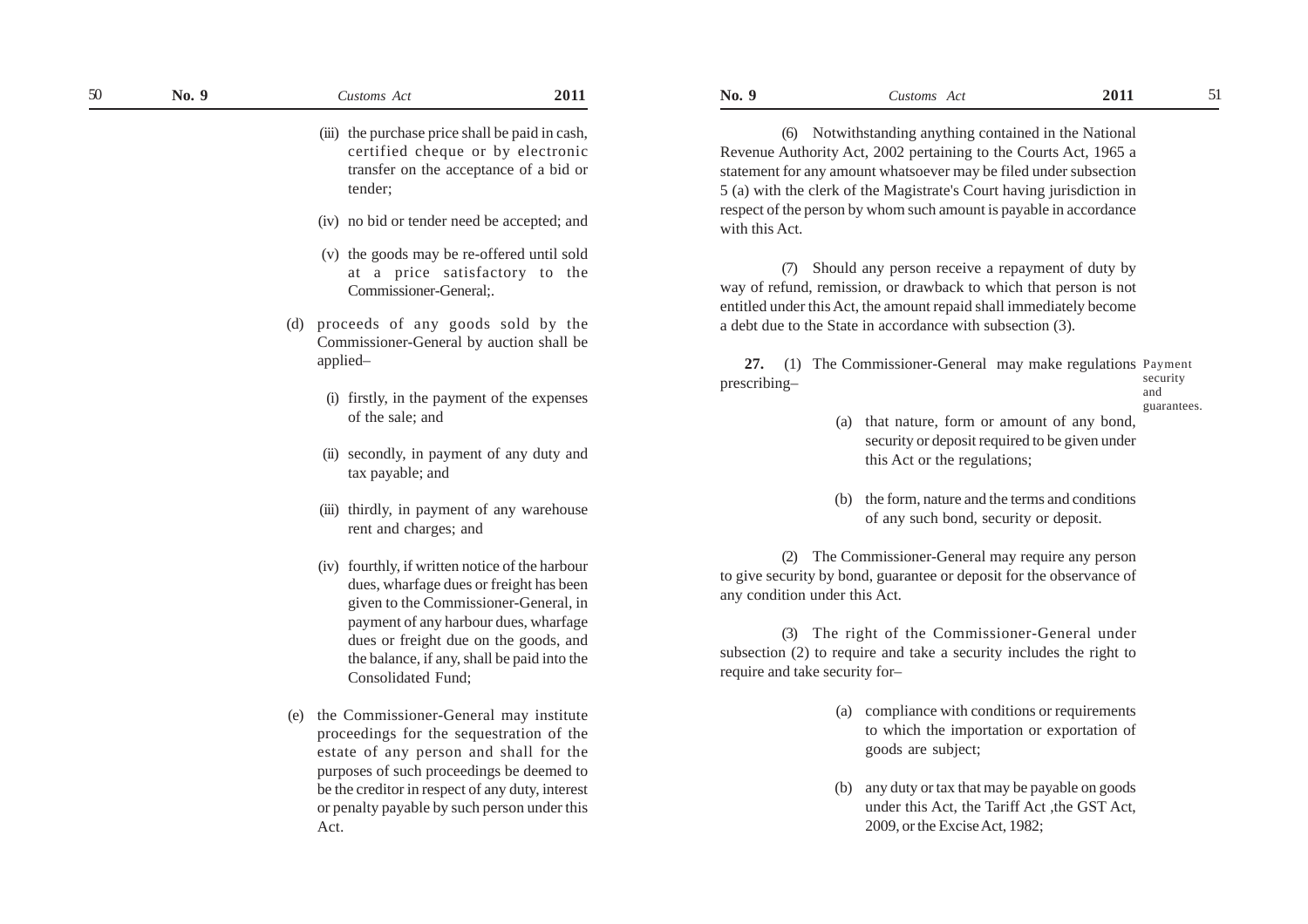(4) Any person required to provide security shall be allowed to choose any form of security provided that it is acceptable to Customs.

(5) Customs shall not require security when satisfied that an obligation to Customs will be fulfilled.

(6) When security is required to ensure that the obligations arising from a customs procedure will be fulfilled, Customs shall accept a general security, in particular from declarants who regularly declare goods at different customs offices in the territory.

(7) Where security is required, the amount of security to be provided shall be as low as possible, in respect of the payment of duties and taxes, and shall not exceed the amount potentially payable.

(8) Where security has been furnished, it shall be discharged as soon as possible after Customs is satisfied that the obligations under which the security was required, have been duly fulfilled.

Interest on outstanding accounts.

**28.** (1) Interest shall be paid by an importer, from such time and at such rate as may be periodically determined and published by the Bank of Sierra Leone, on any outstanding account payable in terms of this Act, the Tariff Act, or the GST Act, 2009, in respect of each month or fraction of a month between the time determined above and the time the entire amount owing is paid.

(2) Where any interest payable under subsection (1) is less than twenty thousand leones, no such interest shall be payable.

(3) Any interest payable or repayable under this Act shall be calculated monthly, and a fraction of a month shall be regarded as a full month.

**29.** (1) An officer may examine goods and may re-determine Re-deterthe classification determined in accordance with section 13, the value minations for duty determined in accordance with section 14, or the country of origin determined in accordance with section 19, of imported goods at any time before, or within one year after the goods declaration is lodged under section 11. and appeals.

 (2) Formal notice in writing of a re-determination under subsection (1) shall be given, sent or transmitted to the importer, stating the reasons for the redetermination.

(3) Where an officer does not make a re-determination under subsection (1), the original determination by the importer of the classification, value for duty or country of origin of the imported goods shall be final, except in cases where the determination was made on the basis of false evidence or negligent or fraudulent action on the part of the importer.

(4) A re-determination under subsection (1) is not subject to review, or to be restrained, prohibited, removed, set aside or otherwise dealt with except to the extent and in the manner provided by sections 30 to 32.

(5) The owner of imported or exported goods shall be responsible for unpacking and delivering goods for examination by an officer, and shall also be responsible for all costs related to unpacking and delivering the goods for such examination.

**30.** (1) An importer who is directly affected and aggrieved Appeals by by a re-determination under subsection 29(1) shall have recourse of  $\frac{1}{2}$  importers appeal, without penalty, to the Commissioner-General. determina-

tions.

(2) An importer shall not be the subject of a fine or the threat of a fine merely because an appeal is lodged under subsection (1).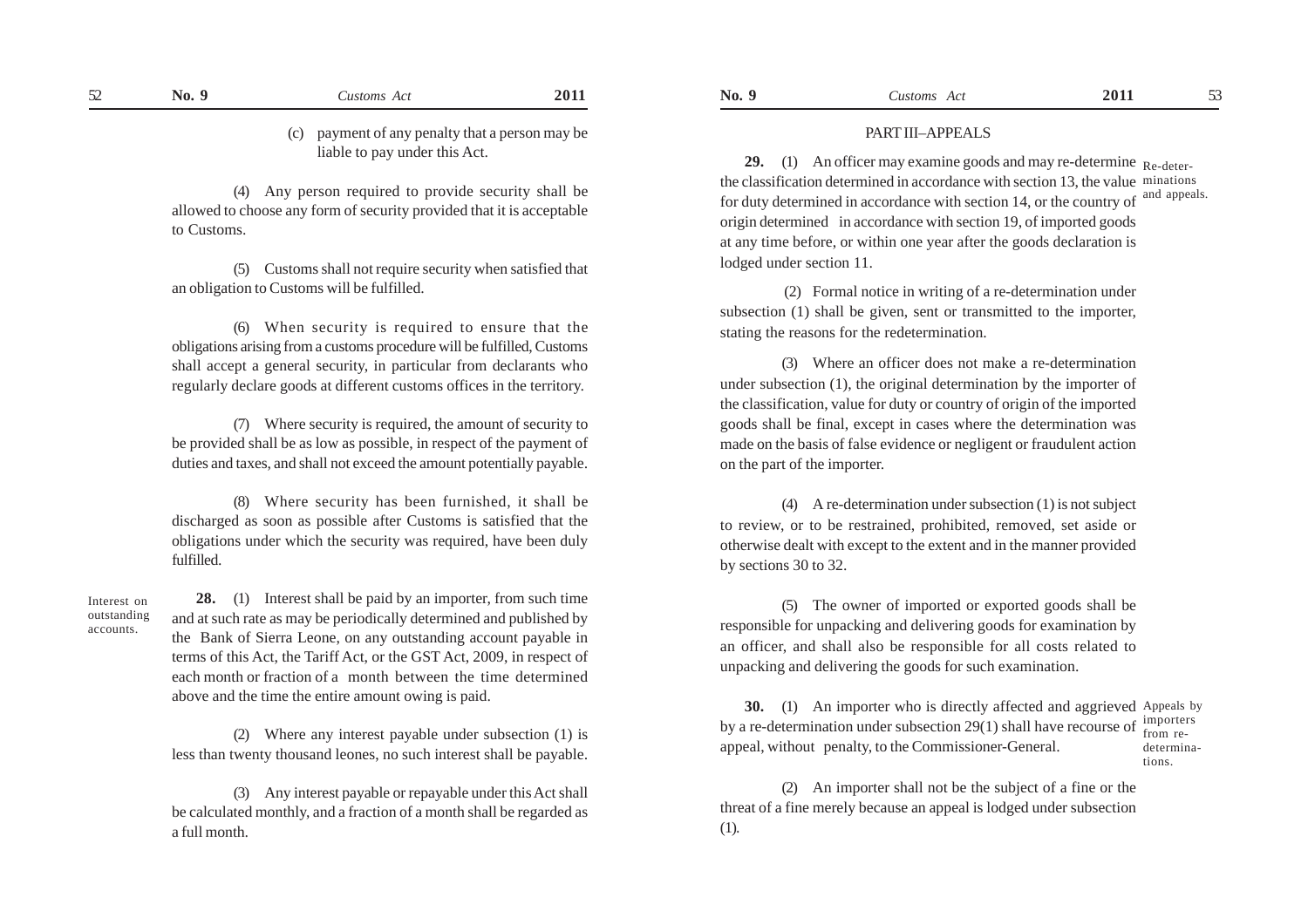(3) An appeal under subsection (1) shall be lodged in the English language in written form within 90 days of the formal notice of re-determination given under subsection 32(2), and shall state the grounds on which it is being made, along with any necessary, relevant supporting evidence.

(4) In lodging an appeal under subsection (1), the importer shall be required to remit an amount adequate to cover the import duties and taxes assessed on the goods in accordance with the redetermination made under subsection 29(1).

(5) The importer shall be permitted to withdraw an appeal at any stage of the process.

 **31.** (1) The Commissioner-General shall give, as soon as possible, the decision upon the appeal and shall provide formal written notification of the decision to the importer. Decisions on appeal.

> (2) In cases where the Commissioner-General allows the appeal, the Commissioner-General shall put the decision into effect as soon as possible, including the refund of the additional duty and tax, if any, plus interest on such amount to be calculated at a rate determined by the Commissioner, between the time of the notification of re-determination under subsection 29(2), and the time such amount is refunded.

> (3) Where interest owing under subsection (2) is less than twenty thousand leones, no interest shall be paid.

> (4) In cases where the Commissioner-General dismisses the appeal, the importer shall be advised, in writing, of the reasons for the verdict.

**32.** (1) The importer who is aggrieved by a verdict rendered under subsection 31(1) shall have the right to lodge a further appeal to the High Court. Further

appeal.

(2) An appeal under subsection (1) shall be lodged in writing within 90 days of the date of notification of the decision by the Commissioner-General under subsection 31(1), and shall state the grounds on which it is being made, along with any necessary, relevant supporting evidence.

(3) The submission of an appeal shall not cause implementation of the disputed ruling or decision to be suspended.

(4) By way of derogation from subsection (1), where irreparable damage may be caused to the person who lodged the appeal, Customs shall suspend implementation of the disputed ruling or decision, in whole or in part.

(5) Customs may suspend implementation of the disputed ruling or decision, in whole or in part, where they have good reason to believe that it is inconsistent with this Act.

(6) Where the disputed ruling or decision has the effect of causing customs duties, fees or taxes to be payable, suspension of that ruling or decision shall be conditional upon the provision of a guarantee, in accordance with section 27, unless such a guarantee would be likely to cause the debtor serious economic or social difficulties.

(7) Customs may adopt measures for the implementation of subsection (4).

**33.** The verdict rendered by the Commissioner-General under Finality of subsection 29(1) shall be final and binding on both the importer and the customs administration, and shall serve as a precedent for the future importation of goods into Sierra Leone, unless and until a further appeal by either the importer or the Commissioner-General is lodged and considered, in accordance with appeal provisions pertaining to verdicts rendered by the Commissioner-General. verdicts.

**34.** The Commissioner-General shall ensure that all information Information on matters of general application arising from the hearing and regarding disposition of appeals is publicised in an appropriate manner. appeals.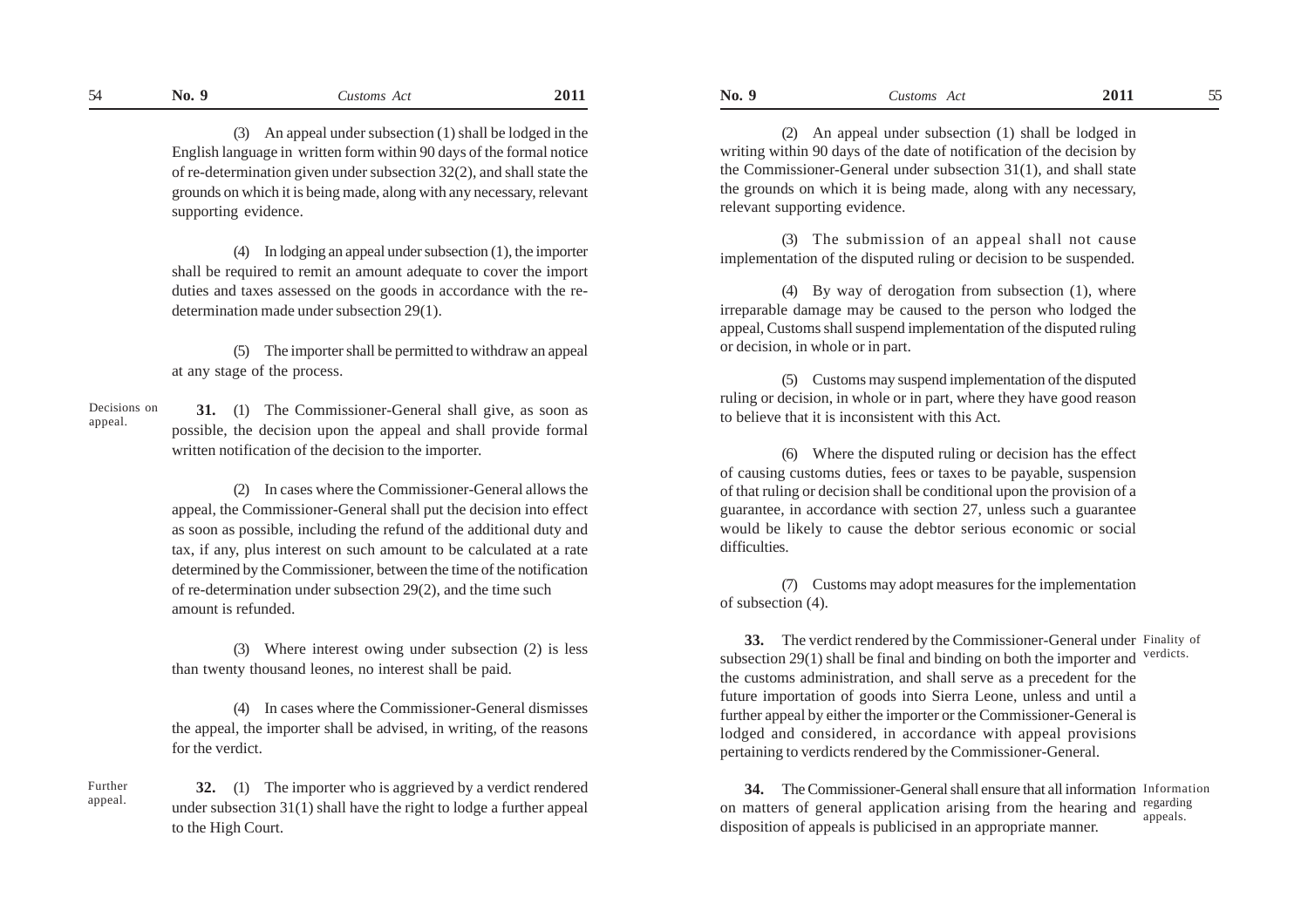**35.** (1) The Commissioner-General may grant to the importer who paid duties and taxes on imported goods under this Act, a refund of the whole or part of the of duties and taxes, or taxes, as the case may be, where– Repayment import duties and taxes.

- (a) the goods have suffered damage, deterioration or destruction at any time from the point of shipment to Sierra Leone, to the time of release from customs control;
- (b) the goods have suffered a loss in volume or weight arising from natural causes while in a customs bonded warehouse or a State warehouse, and the importer paid duties on those goods before such a loss was taken into account;
- (c) the actual quantity released is less than the quantity declared on the goods declaration lodged under section 11;
- (d) the goods released are of an inferior quality to the quality declared for the goods on the goods declaration lodged under section 11;
- (e) duties and taxes have been paid, or overpaid in error on the goods for any reason.

(2) Remnants of goods provided for under subsection  $(1)$  (a) may be-

- (a) declared for home use in their existing state as if they had been imported in that state;
- (b) re-exported;
- (c) abandoned free of all expenses to Customs; or
- - (d) rendered commercially valueless under Customs control, without any expense to

 (3) Where imported postal items are not delivered or are refused by the addressee, repayment or remission of import duties and taxes shall be granted upon request in respect of goods contained therein, provided that the goods are–

(a) re-exported; or

Customs.

destroyed or abandoned without expense to Customs, as an officer may decide.

(4) No refund or remission shall be granted under subsection (1) unless the importer making the claim–

- (a) affords an officer reasonable opportunity to examine the goods in respect of which the claim is made or otherwise verify the reason for the claim; and
- (b) submits a written application of claim in the prescribed form and manner, to an officer within 90 days from the date of the goods declaration lodged under section 11, and provides the reason for the claim.

 (5) Any importer who is granted a refund of duties under subsection (1) shall be granted, in addition to the refund, interest thereon at a rate to be determined by the Commissioner-General, in respect of each month or fraction of month between the time the claim is received in accordance with subsection (4) (b), and the time the refund is granted.

(6) Where interest owing under subsection (5) is less than twenty thousand leones, no interest shall be paid.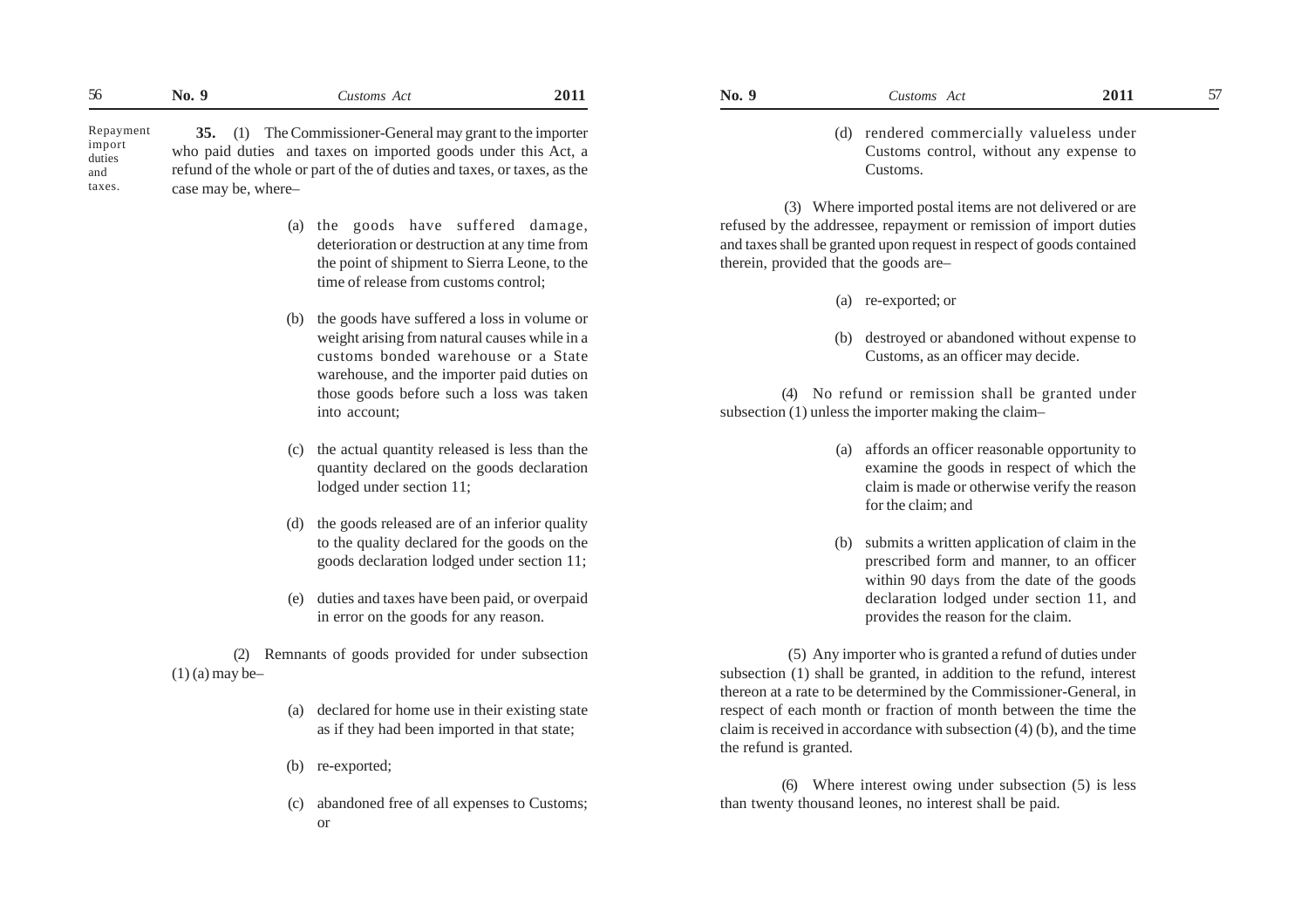| $\sim$<br>$\mathbf{X}$<br>◡ | NO. | ustoms<br>AC | 201. | N <sub>0</sub> . | ustoms<br>$\Delta$<br>Cusioms<br>$\pi$ . | 20<br>---- |  |
|-----------------------------|-----|--------------|------|------------------|------------------------------------------|------------|--|
|-----------------------------|-----|--------------|------|------------------|------------------------------------------|------------|--|

**36.** For the purposes of this Act, goods are shipped directly to Sierra Leone from another country when the goods are conveyed to Sierra Leone from that other country on a through bill of lading to a consignee in Sierra Leone. Direct shipment and transhipment.

Transhipment through intermediate countries.

**37.** For the purposes of this Act, where goods are exported to Sierra Leone from any country but are transhipped in any intermediate country, the goods shall be deemed to have been shipped directly to Sierra Leone from the first mentioned country if–

- (a) the goods remain under customs transit control in the intermediate country;
- (b) the goods do not undergo any operation or processing in the intermediate country other than unloading, reloading, splitting up or consolidating of loads, or any operations required to keep the goods in proper or good condition;
- (c) the goods do not enter into trade or consumption in the intermediate country; or
- (d) the goods remain in temporary storage in the intermediate country for a period not exceeding six months.

Coastwise carriage.

**38.** (1) The conveyance of goods by ship between any coastal ports of Sierra Leone shall be deemed to be coastwise traffic and all ships employed in such raffic shall be deemed to be coasting ships.

(2) A foreign-going ship may also carry coastwise goods while on a voyage between ports in Sierra Leone subject to the regulations relating to such goods.

(3) Before goods to be transported under the coastwise carriage procedure are loaded on a vessel, the master or other person concerned shall present to the proper officer a goods declaration giving details of the vessel, listing the imported goods to be carried under this procedure, and stating the customs office or offices at which they are to be declared.

(4) Once the goods declaration referred to in subsection (3) is endorsed by an officer, it shall constitute the authority for the conveyance of the goods under the coastwise carriage of goods procedure.

(5) For the purposes of this Act, any goods landed from any ship at a place in Sierra Leone, or suspected by an officer of having been so landed shall, until the contrary is proved to the satisfaction of the officer, and the provisions of the regulations relating to such goods carried coastwise are complied with, be deemed to be imported goods on which duty has not been paid.

**39.** (1) Any goods for use in a ship, aircraft or other Stores conveyance engaged in international transport arriving in Sierra Leone, for use by, or retail sale to persons carried therein, including narcotic drugs for medical use, tobacco products, as well as fuel, lubricants, spare parts and other articles of equipment whether or not for immediate fitting or use on the conveyance, shall be treated for the purposes of this Act and the Tariff Act as stores, and as such shall be exempted from payment of import duties and taxes.

(2) Any goods for consumption by passengers and crew shall be exempted from import duties and taxes provided they remain on board the vessel, aircraft or other conveyance while in Sierra Leone, and provided quantities of such stores are deemed reasonable having regard to the number of passengers and crew, and to the length of stay of the conveyance, provided the length of any such stay is considered reasonable.

(3) Stores may be issued to members of the crew of a vessel undergoing repairs in a dock or shipyard in Sierra Leone, provided the stay in a dock or shipyard is considered to be of a reasonable duration.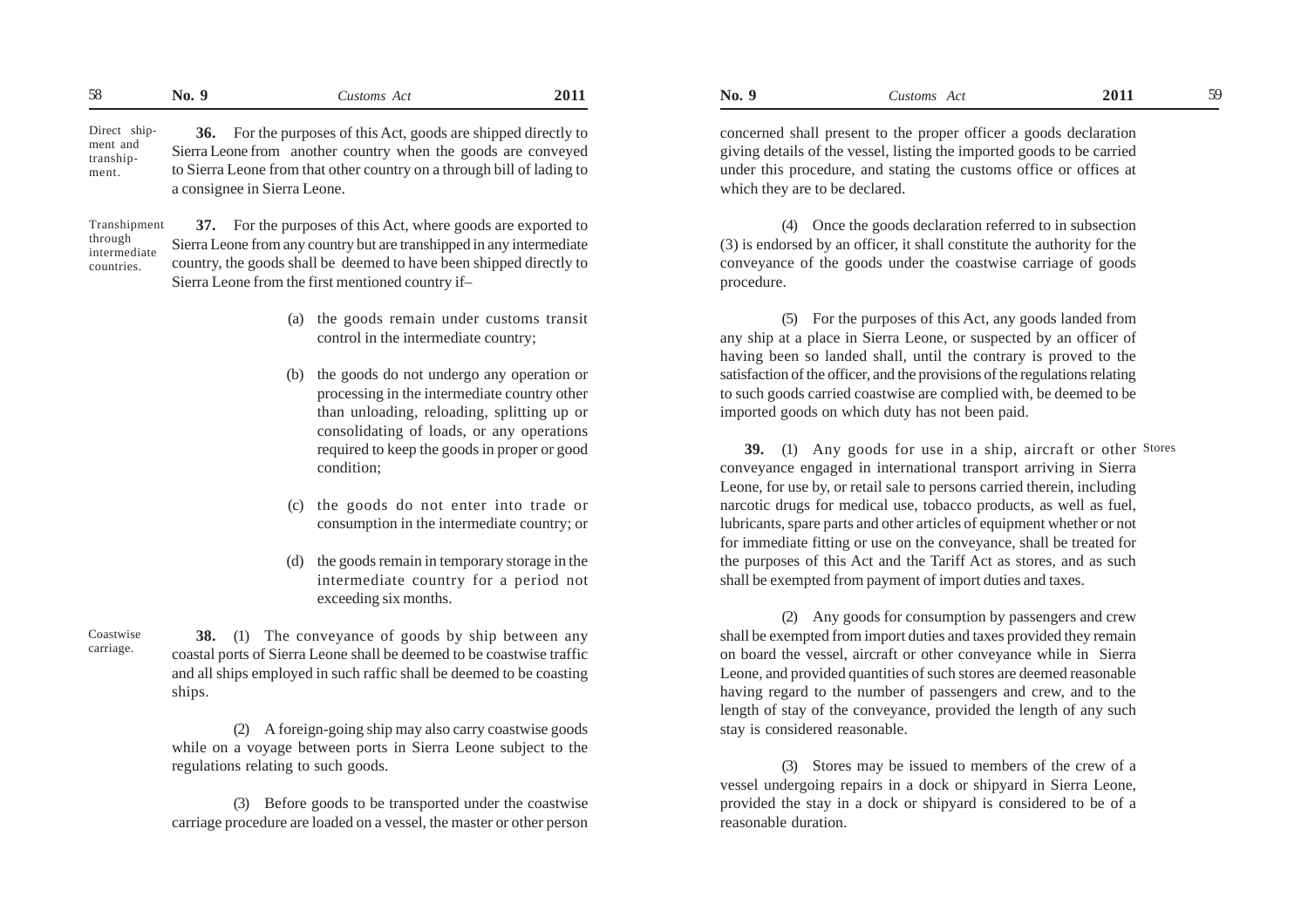(4) Treatment of goods as stores shall apply equally, regardless of the country of registration or ownership of the vessel, aircraft or other conveyance.

(5) The requirement for a written goods declaration under section 11 shall be dispensed with for such stores, provided a Ship's Stores Declaration is maintained on board the vessel, aircraft or other conveyance of all stores for consumption of passengers and the crew, such as narcotics for medical use, tobacco products.

(6) Stores on board a vessel, aircraft or other conveyance having arrived in Sierra Leone shall be allowed–

- (a) to be cleared for home use or to be placed under another Customs procedure, subject to compliance with the relevant conditions; or
- (b) subject to prior authorization from an officer, to be transferred respectively to other vessels, aircraft or other conveyances engaged in international traffic.

(7) An officer may, from time to time, take stock of stores on board, and after the quantities permitted have been issued, place the remainder under customs seal.

(8) When deemed indispensable, an officer may require the removal of stores from the vessel, aircraft or other conveyance for secure storage elsewhere during the stay of the conveyance in Sierra Leone.

(9) Vessels and aircraft which depart Sierra Leone for an ultimate foreign destination shall be entitled to take on board, free of import and export duties and taxes and internal duties and taxes -

> (a) stores for consumption by the passengers and the crew, and stores to be taken away in such quantities as an officer deems

reasonable, having regard to the number of passengers and crew, to the length of voyage or flight, and to quantities of such stores already on board; and

(b) stores for consumption necessary for operation and maintenance of the vessel or aircraft, in such quantities as are deemed reasonable for operation and maintenance during the intended voyage or flight, having regard also to any quantities for such stores already on board.

(10) Replenishment of stores shall be allowed free of import and export duties and taxes for vessels, trains and aircraft which have arrived in Sierra Leone and which need to replenish their stores for the journey to their final destination in Sierra Leone.

**40.** (1) Where imported goods are declared for transit or Transit and transhipment, the Commissioner-General may allow the goods to be  $\frac{\text{tranship}}{\text{ment}}$ . removed under Customs control for that purpose, subject to certain conditions and restrictions which may be imposed, without payment of duty.

(2) Freedom of transit shall be allowed through the territory, via the routes most convenient for international transit, for traffic in transit to or from the territory of neighbouring countries. No distinction shall be made for customs control or for liability of customs duties, tax or other levy under Sierra Leonean law which is based on the flag of vessels, the place of origin, departure, entry, exit or destination, or on any circumstances relating to the ownership of goods, of vessels or of other means of transport, except for reasonable administrative expenses.

(3) Various measures of customs control may be applied by Customs to transhipments and customs transits, including electronic and manual customs seals, documentary requirements, financial guarantees, and customs escort convoys.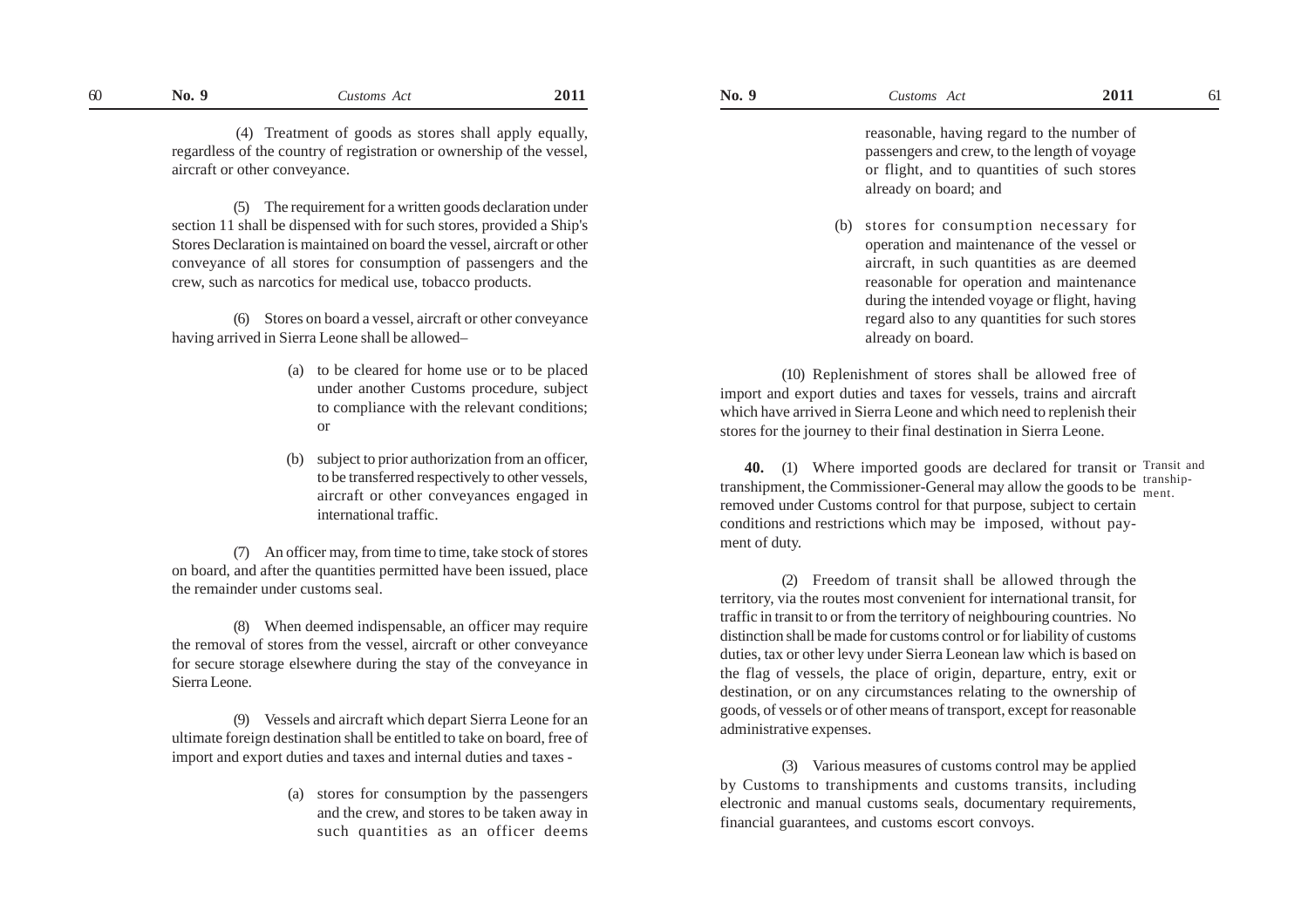(4) In cases where the Commissioner-General is satisfied that goods are imported only temporarily with a view to subsequent re-exportation, the goods may be released on importation, subject to certain conditions which may be imposed, without payment of duty.

(5) Goods declared under customs transit shall not be subject to the payment of import or export duties and taxes, provided the goods are transported inbond–

- (a) from a customs office of entry to a customs office of exit (through transit);
- (b) from a customs office of entry to an inland customs office (inward transit);
- (c) from an inland customs office to a customs office of exit (outward transit);
- (d) from one inland customs office to another inland customs office (interior transit).

(6) Upon filing the goods declaration for goods under the customs transit procedure, the declarant shall be responsible for compliance with the obligations incurred under this procedure; in particular, the declarant shall ensure that the goods are produced intact at the office of destination in accordance with the conditions which may be imposed under subsection (1).

(7) Goods declared under the transhipment procedure shall not be subject to the payment of import duties and taxes or to export duties and taxes provided the declarant complies with the conditions which may be imposed under subsection (1).

**41.** (1) The Commissioner-General may, where necessary, issue to any person, qualified under such regulations as may be prescribed, a licence for the operation of any place as a– Ware-houses, container depots and dutyfree shops.

> (a) transit warehouse or container depot for the temporary storage and examination of imported goods that have not been released;

- (b) customs bonded warehouse for the storage of imported goods that have not been released or are destined for exportation, or for goods manufactured in Sierra Leone
	- pending payment of any duties and taxes due thereon, and compliance with the provisions of any law;
- (c) duty free shop for the sale of goods free of duties and taxes levied on goods under the Tariff Act, or the GSTAct, 2009, or any other law pertaining to customs, to persons leaving Sierra Leone ("outwards duty-free shop") or to persons entering Sierra Leone ("inwards duty-free shop"); and may specify in the licence any restriction as to the classes of goods that may be received therein or the circumstances in which goods may be received therein.

(2) The Commissioner-General may, subject to the regulations, amend, suspend, renew, cancel or reinstate a licence issued under subsection (1).

(3) Any goods which are upon their importation declared for entry into a customs bonded warehouse shall be allowed, subject to such conditions or restrictions as may be imposed by or under warehouse regulations, warehoused without payment of duty for a maximum period of two years.

(4) The operator of a duty free shop shall ensure that the prices of goods offered for sale at the duty free shop reflect the fact that the goods are free of duties and taxes.

(5) The operator of a transit warehouse, container depot, customs bonded warehouse or duty free shop shall, where an officer so requests, afford the officer free access to the warehouse, depot or duty free shop or any premises or place under his control that is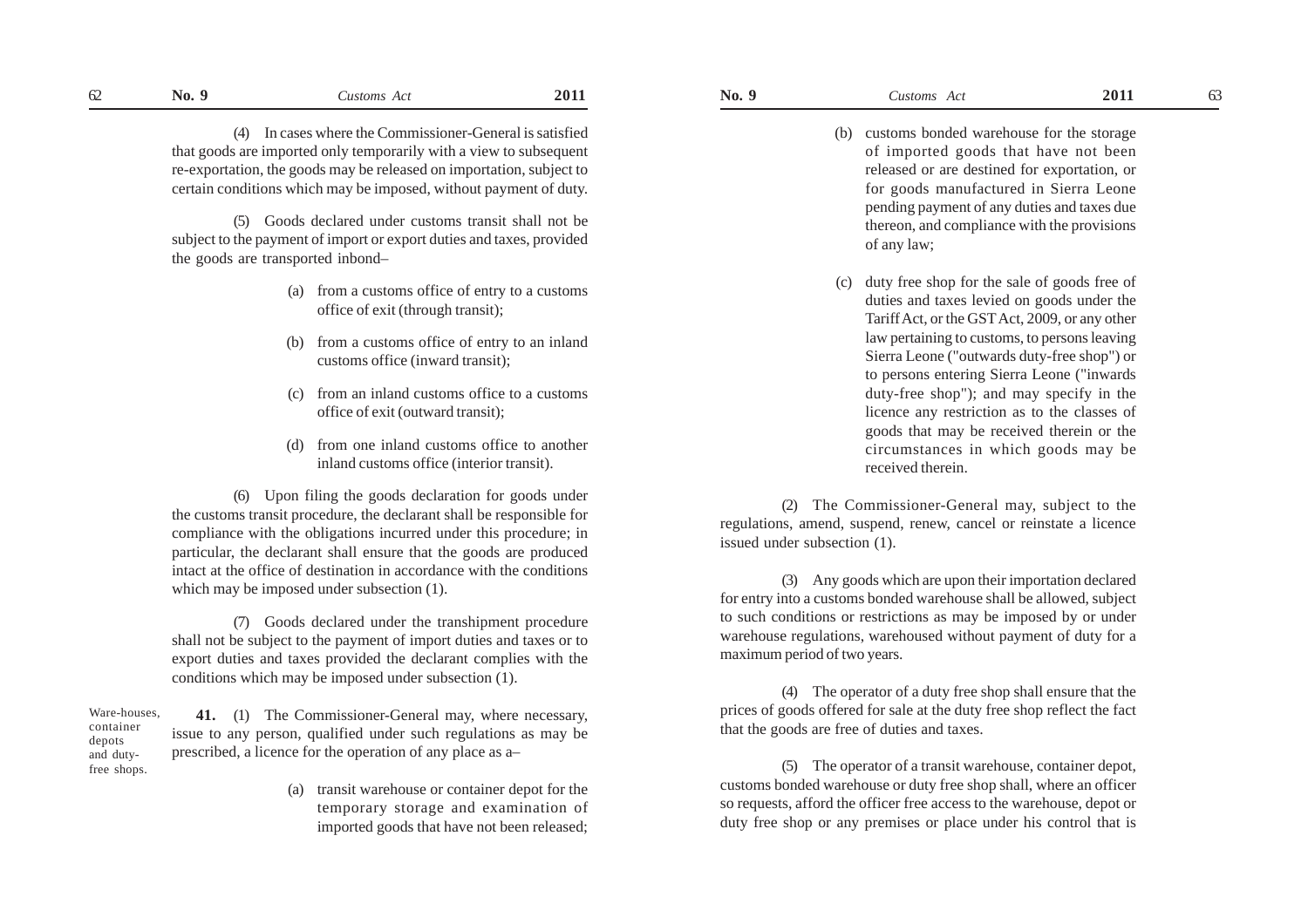attached to or forms part of the warehouse, depot or duty free shop, to open any package or container of goods therein or remove any covering therefrom, to inspect the goods, and shall provide such an officer samples in order to determine proper payment of import duties and taxes, where necessary.

(6) Goods in a customs bonded warehouse or in a duty free shop, shall be allowed to undergo usual forms of handling to improve their packaging or marketable quality or to prepare them for shipment, such as breaking bulk, grouping of packages, sorting and grading, and repacking, or any operation necessary for preservation of the goods.

## PART IV–LIABILITY FOR DUTIES AND OTHER TAXES

Operator's liability for duties and taxes.

**42.** (1) The operator of a transit warehouse, container depot, customs bonded warehouse or duty free shop shall be liable for all duties or taxes levied under this Act, the Tariff Act, the GST Act, 2009, or any other law pertaining to customs, on goods that have been received therein unless he proves that the goods are still in the warehouse, depot or duty free shop, have been declare and accounted for under section 11, or have been released by an officer.

(2) All operators shall be required to post a customs bond or guarantee adequate to assure that all duties and taxes may be payable.

(3) The rates of duties payable on goods under subsection (1) shall be–

- (a) where goods have been received in a transit warehouse or container depot, the rates applicable to such goods at the time they were declared under section 11; and
- (b) where the goods have been received in a customs bonded warehouse or duty free shop, the rates applicable to such goods at

the time they were declared for such purpose and entered therein.

**43.** The Commissioner-General may make regulations–

- Regulations governing operation of warehouses, container depots and duty-free shops.
- (a) prescribing qualifications as to the citizenship and residence or any other qualifications that must be met by an operator of a transit warehouse, container depot, customs bonded warehouse, or duty-free shop;
- (b) prescribing the terms and conditions on which licences for the operation of a transit warehouse, container depot, customs bonded warehouse or duty-free shop may be issued under section 41, including the security or standing deposit that may be required of operators thereof, the duration of such licences and the fees or the manner of determining fees, if any, to be paid for such licences;
- (c) prescribing the circumstances in which licences for the operation of transit warehouses, container depots, customs bonded warehouses, and duty-free shops may be issued, amended, suspended, renewed, cancelled or reinstated;
- (d) establishing standards for transit warehouses, container depots, customs bonded warehouses, or duty free shops;
- (e) prescribing the records to be kept by operators of transit warehouses, container depots, customs bonded warehouses or duty free shops;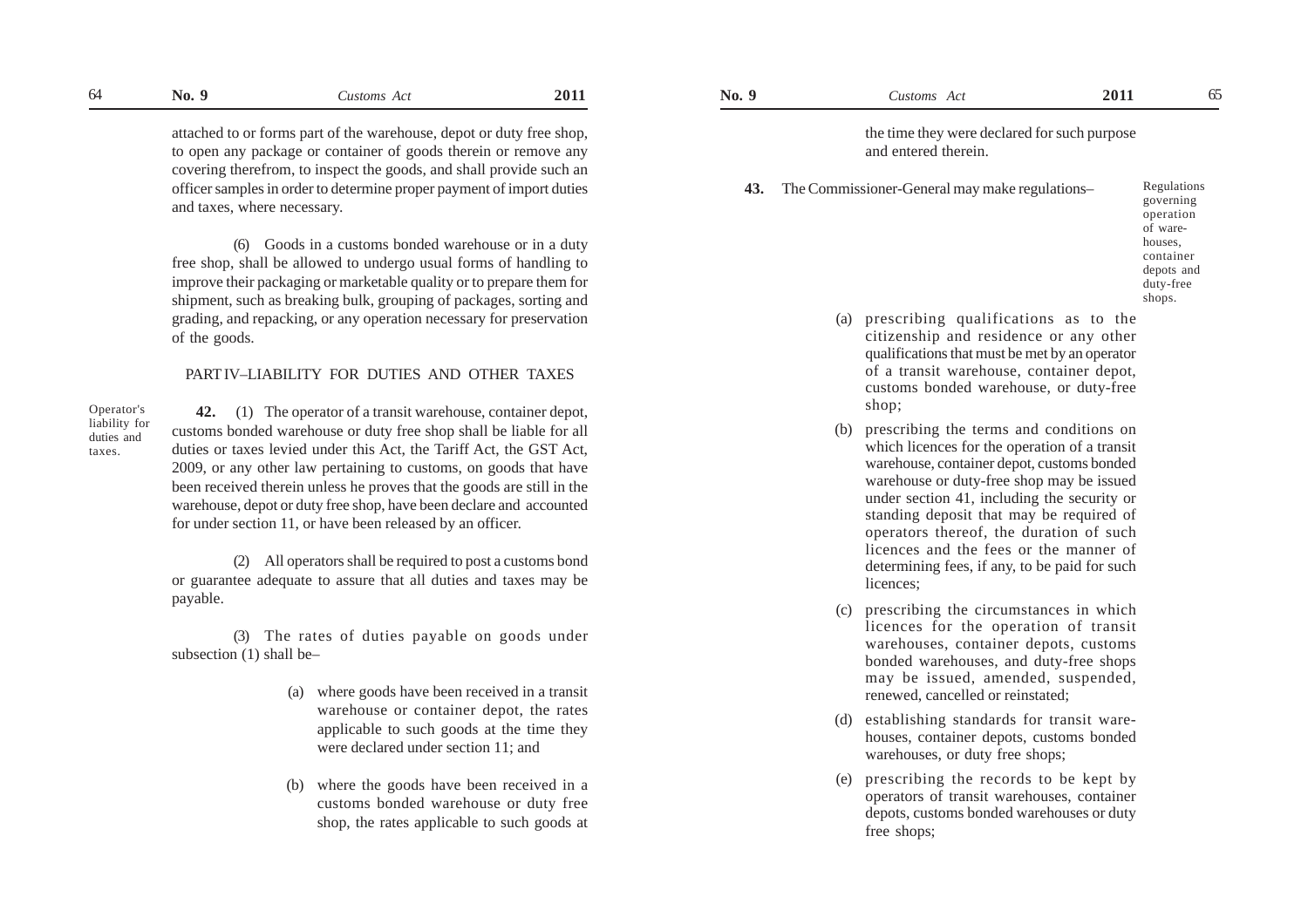- (f) prescribing the manner of acknowledging receipt of goods in transit warehouses, container depots, customs bonded warehouses and duty-free shops;
- (g) establishing the circumstances in which, and the extent to which goods may be manipulated, unpacked, packed, altered or combined with other goods while in transit warehouses, container depots, customs warehouses or duty-free shops;
- (h) prescribing facilities, equipment, and personnel that must be provided at transit warehouses and container depots for customs purposes;
- (i) prescribing the circumstances in which the operator of a transit warehouse or container depot may refuse goods that are brought to the warehouse or depot for safe-keeping; and
- (j) regulating the transfer of ownership of goods in transit warehouses or customs bonded warehouses or duty-free shops.

**44.** (1) Temporary admission into Sierra Leone shall be granted for imported goods, subject to their re-exportation in the same state, with conditional relief from duties and taxes for– Temporary admission.

- (a) goods for display or use at exhibitions, fairs, meetings or similar events;
- (b) professional equipment;
- (c) welfare material for seafarers;
- (d) scientific equipment;
- (e) pedagogic material;
- samples and advertising films and videos;
- (g) tourist publicity material;
- (h) packings;
- (i) containers;
- (j) pallets;
- (k) commercial vehicles.

(2) A goods declaration for imported goods shall be lodged under the temporary admission procedure pursuant to section 11, and any requirement for security shall be waived for the goods specified in paragraphs  $(1)(h)$ ,  $(i)$ ,  $(j)$  and  $(k)$ .

(3) Temporary admission shall furthermore be granted with conditional, partial or total relief from duties and taxes for–

- (a) used removable articles belonging to a person who takes up temporary residence in Sierra Leone;
- (b) articles, including vehicles, which, by their nature are unsuitable for any purpose other than advertising of specific articles or publicity for a specific purpose;
- (c) data-carrying media for use in automatic data processing;
- (d) drawings, plans and models to be used in the manufacture of goods;
- (e) matrices, blocks, plates and similar articles, on loan or hire, for printing illustrations in periodicals or books;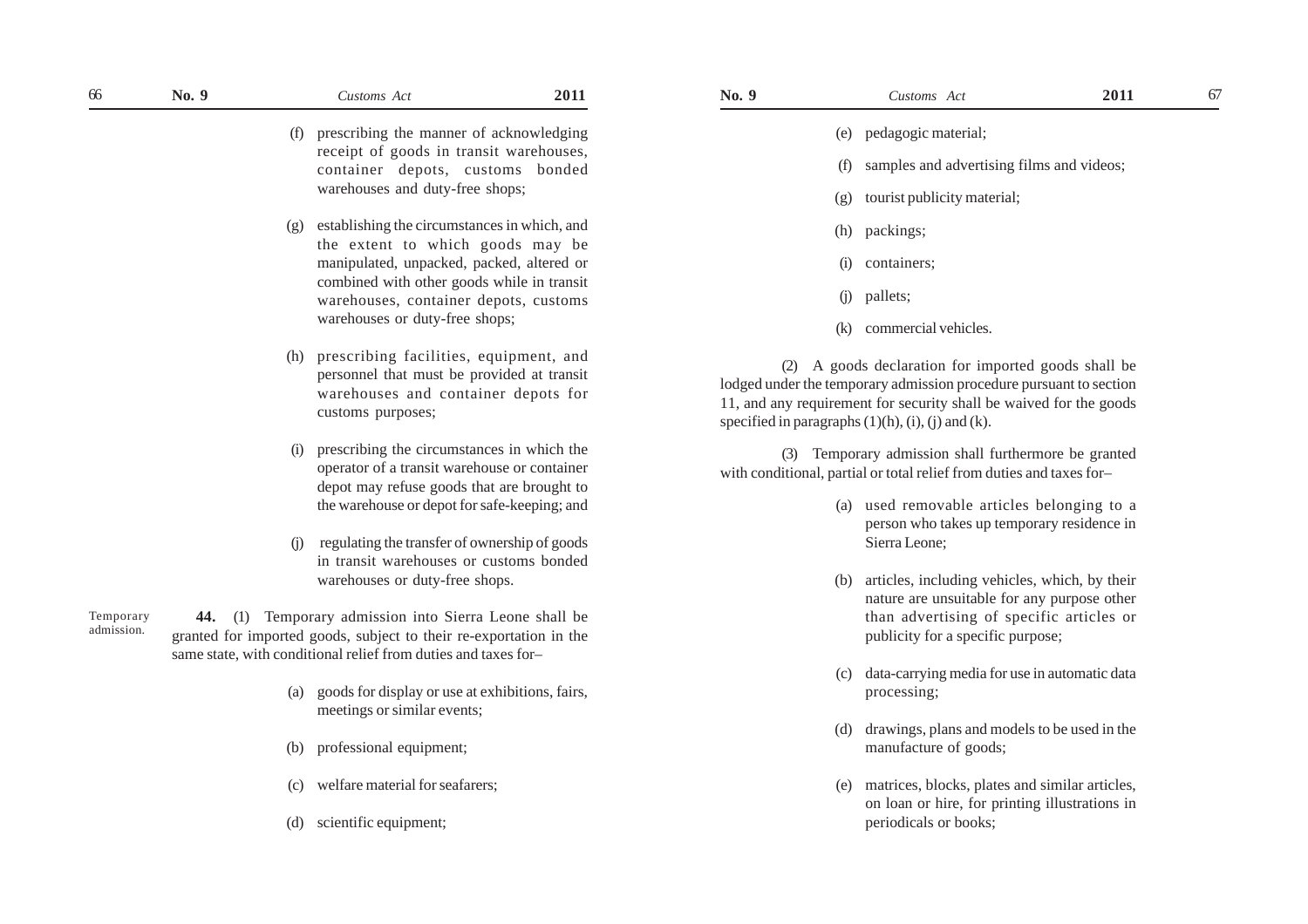- (p) draught animals and equipment for the working of lands adjacent to the border by persons resident abroad;
- (q) animals brought to pasture on lands adjacent to the border worked by persons resident abroad;
- (r) horses and other animals imported for shoeing or weighing, or for treatment or other veterinary purposes;
- (s) specialized equipment arriving by ship and used on shore at ports of call for the loading, unloading and handling of cargo.

(4) The Commissioner-General may prescribe regulations under subsections  $(1)$ ,  $(2)$ , and  $(3)$  pertaining to-

- (a) prior authority that may be required for the temporary admission of certain goods;
- (b) the form and amount in which security may be required for the temporary admission of certain goods, taking into consideration the duration of their stay in Sierra Leone, the depreciation consequent upon the use made of them or the hire charges paid for them;
- (c) the use of other forms required to declare the temporary admission of goods; and,
- (d) the point in time to be taken into consideration for the purpose of determining the value and quantity of goods declared for temporary admission, and subsequently declared for home use in Sierra Leone and the rates of import duties and taxes applicable.

(f) matrices, blocks, plates, moulds and similar articles, on loan or hire, to be used in the manufacture of articles that are to be delivered abroad; (g) instruments, apparatus and machines to be tested and checked;

(h) instruments, apparatus and machines made available free of charge to a customer in Sierra Leone, by or through a supplier or repairer, pending the delivery or repair of similar goods;

- (i) costumes and scenery items on loan or on hire to dramatic societies or theatres;
- (j) goods which have to undergo a change of packing prior to their delivery abroad;
- (k) goods such as apparel, articles of jewellery and carpets sent on "sale or return" terms to persons not engaged in trade in such goods;
- (l) animals, sports requisites and other articles belonging to a person resident abroad, for use by that person in sport contests and demonstrations;
- (m) works of art, collector's pieces and antiques for display in exhibitions, including those organized by the artists themselves;
- (n) books on loan to a person resident in Sierra Leone;
- (o) photographs, transparencies and films to be shown in an exhibition or at a competition for still or cinema photographers;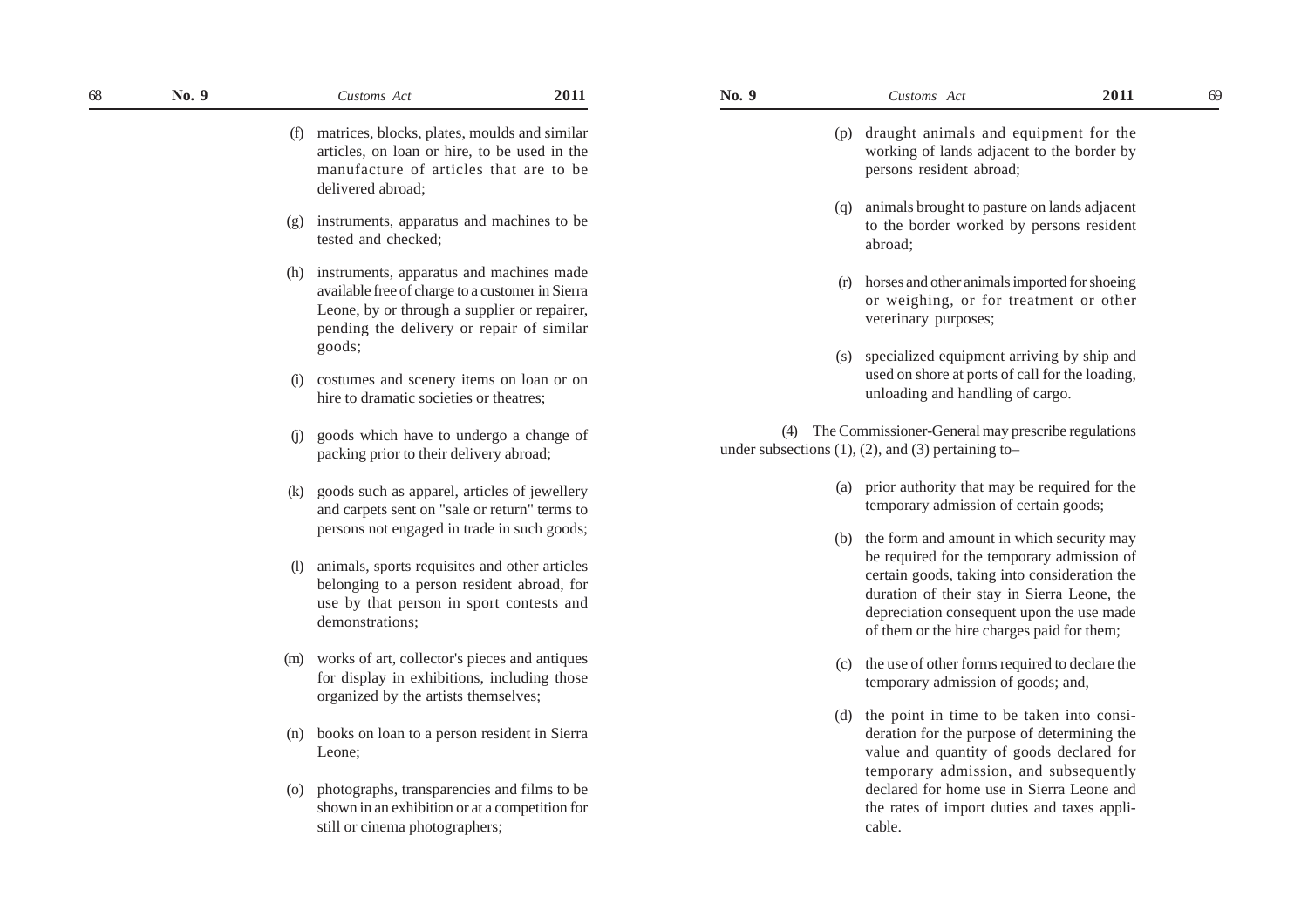| 70          | No. 9 |     |     | Customs Act                                                                                                                                                                                                                                                              | 2011 | No. 9                       | Customs Act                                                                                                                                                                                                                                                                                                                                    | 2011 | 71 |
|-------------|-------|-----|-----|--------------------------------------------------------------------------------------------------------------------------------------------------------------------------------------------------------------------------------------------------------------------------|------|-----------------------------|------------------------------------------------------------------------------------------------------------------------------------------------------------------------------------------------------------------------------------------------------------------------------------------------------------------------------------------------|------|----|
| Draw backs. | 45.   | (1) |     | A drawback of duties paid may be paid in respect of -                                                                                                                                                                                                                    |      |                             | placed in a customs bonded warehouse, a<br>(a)<br>duty free shop, or for exportation;                                                                                                                                                                                                                                                          |      |    |
|             |       |     | (a) | imported goods subsequently exported in the<br>same condition as imported;                                                                                                                                                                                               |      |                             | designated as stores under section 39 and<br>(b)                                                                                                                                                                                                                                                                                               |      |    |
|             |       |     |     |                                                                                                                                                                                                                                                                          |      |                             | supplied for use on board a conveyance                                                                                                                                                                                                                                                                                                         |      |    |
|             |       |     | (b) | imported goods used in, wrought into or                                                                                                                                                                                                                                  |      |                             | outside of the territory of Sierra Leone;                                                                                                                                                                                                                                                                                                      |      |    |
|             |       |     |     | attached to goods manufactured or produced<br>in Sierra Leone and subsequently-                                                                                                                                                                                          |      |                             | used for equipment, repair or reconstruction<br>(c)                                                                                                                                                                                                                                                                                            |      |    |
|             |       |     |     | (i) exported;                                                                                                                                                                                                                                                            |      |                             | of ships or aircraft within such class of ship<br>or aircraft as may be prescribed;                                                                                                                                                                                                                                                            |      |    |
|             |       |     |     | (ii) used in Sierra Leone in foreign aid<br>projects; or                                                                                                                                                                                                                 |      |                             | used or destined for use in such other manner<br>(d)<br>as may be prescribed.                                                                                                                                                                                                                                                                  |      |    |
|             |       |     |     | (iii) used in Sierra Leone under the terms of<br>a technical assistance agreement;                                                                                                                                                                                       |      |                             | (3) An application in such form and manner as may be<br>prescribed by the Commissioner-General, for a drawback of duties<br>paid on imported goods and materials shall be made within four years                                                                                                                                               |      |    |
|             |       |     |     | (c) imported material, other than fuel or plant<br>equipment, directly consumed or expended<br>in the manufacture or production in Sierra                                                                                                                                |      | materials under section 11. | of the date of the Goods declaration for the imported goods and                                                                                                                                                                                                                                                                                |      |    |
|             |       |     |     | Leone of goods subsequently exported;                                                                                                                                                                                                                                    |      |                             | (4) No drawback shall be granted under this section<br>unless the person applying for the drawback provides such                                                                                                                                                                                                                               |      |    |
|             |       |     | (d) | imported goods, where the same quantity of<br>domestic or imported goods of the same class<br>is used in, wrought into or attached to goods<br>manufactured or produced in Sierra Leone<br>and subsequently exported; or                                                 |      | upon exportation.           | documentary evidence in support of the application, as may be<br>prescribed, but, Customs shall not withhold payment of drawback<br>solely because, at the time of importation of the goods for home use,<br>the importer did not declare the intention of claiming a drawback                                                                 |      |    |
|             |       |     |     | (e) imported materials, other than fuel or plant<br>equipment, where the same quantity of<br>domestic or imported materials of the same<br>class is directly consumed or expended in<br>the manufacture or production in Sierra<br>Leone of goods subsequently exported. |      | is paid.                    | (5) Any person who is granted a drawback of duties under<br>subsection (1) shall be granted, in addition to the drawback, interest<br>thereon at a rate to be determined by the Commissioner-General in<br>respect of each month or fraction of month between the time<br>application is lodged under subsection (3) and the time the drawback |      |    |
|             |       |     |     | (2) For the purposes of subsection (1), goods shall be<br>deemed to be exported if they are-                                                                                                                                                                             |      |                             | (6) A drawback shall be paid as soon as possible after<br>the claim has been verified, and payment of the drawback shall be<br>made, whenever possible, by electronic means.                                                                                                                                                                   |      |    |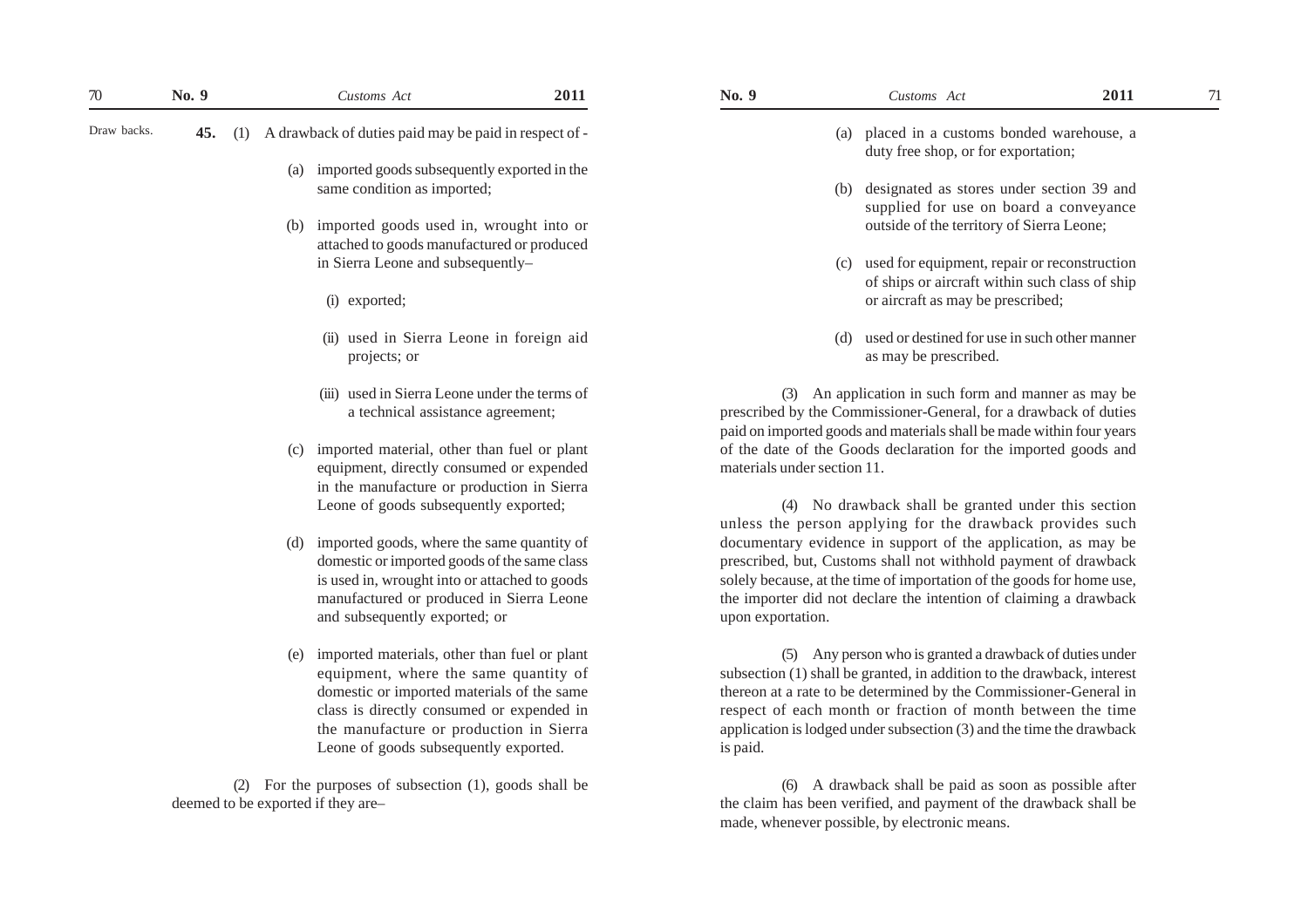(8) Where interest payable under subsection (5) is less than twenty thousand leones, no interest shall be paid.

**46.** The amount of drawback that is granted under section 45 shall be reduced by an amount ascertained in such manner as may be determined by the Commissioner-General where– Treatment of materials consumed and waste in drawback

- (a) the drawback is granted in respect of goods used in, brought into or attached to goods manufactured or produced in Sierra Leone, or in respect of materials consumed or expended in the manufacture or production of goods, and
- (b) merchantable scrap, waste or by-product result from a process referred to in paragraph (a).

Inward processing.

procedure

**47.** (1) The Commissioner may make regulations granting relief from the payment of customs duties imposed under the Tariff Act, that, but for this section, would be payable in respect of–

- (a) imported goods used in, wrought into or attached to specified goods processed in Sierra Leone and subsequently–
	- (i) exported without being used in Sierra Leone for any purpose;
	- (ii) used in Sierra Leone in foreign aid projects;
	- (iii) used in Sierra Leone under the terms of a technical assistance agreement; and,
- **No. 9** *Customs Act* **2011 No. 9** *Customs Act* **2011**  $72$  No. 9 Customs Act 2011 No. 9 Customs Act 2011 73
	- (b) imported materials, other than fuel or plant equipment, directly consumed or expended in the processing in Sierra Leone of specified goods subsequently exported without being used in Sierra Leone for any purpose.

(2) Relief from payment of duties shall not be granted on merchantable scrap, waste or by-products resulting from a process referred to in subsection (1), nor for goods which cannot be exported or used in accordance with paragraphs (1) (a) (ii) or (iii) for reasons such as production overruns, goods not made to order, and the processor wishes to divert such goods to home consumption.

- **48.** For the purposes of section 47, an application shall be– Application for inward
	- (a) made in the prescribed form before the processing. importation of the articles or materials by the person who will process the goods in Sierra Leone that are subsequently exported;
	- (b) accompanied by evidence satisfactory to the Commissioner-General of–
		- (i) an agreement for the sale and the exportation from Sierra Leone of those goods whose processing in Sierra Leone will use or consume the imported articles or materials;
		- (ii) successful performance of compliance with the customs duty drawback procedure;
		- (iii) a pattern of past sales and exportations, or contracts for future sales and exportations from Sierra Leone of goods processed in Sierra Leone that would, if the pattern continues, result in the sale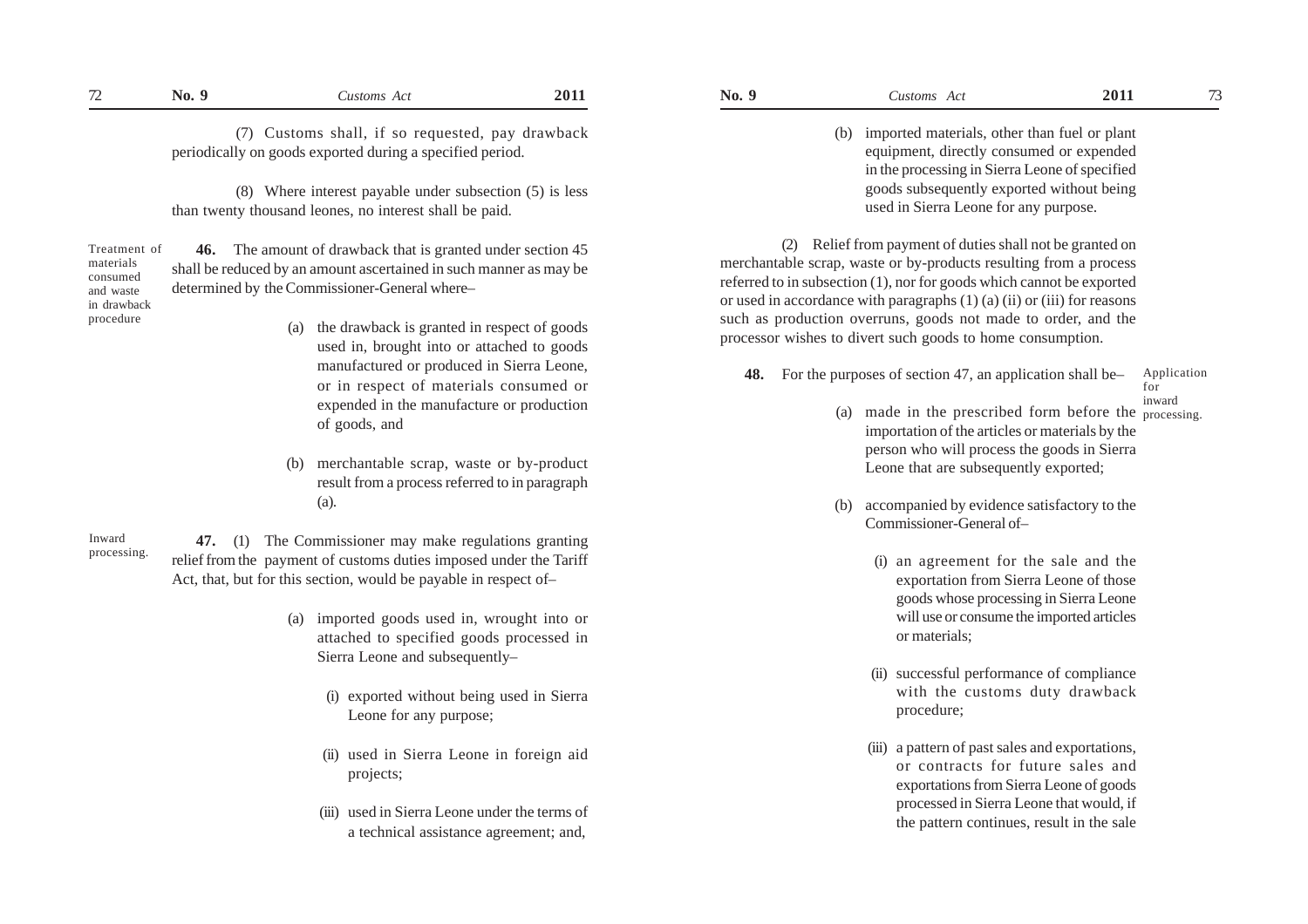- 
- (a) the goods have not undergone any manufacturing, processing or repairs while outside Sierra Leone;
- (b) the re-imported goods can be identified by an officer as the goods which were exported;
- (c) that any sums chargeable as a result of any repayment or remission of, or conditional relief from duties and taxes or any subsidies or other amounts granted at exportation, are paid;
- (d) re-importation occurs no longer than one year subsequent to the time of exportation.

(2) Re-importation of goods in the same state shall be allowed even if only part of the exported goods is re-imported.

(3) Re-importation in the same state shall not be refused on the grounds that the goods have been used or damaged, or have deteriorated during their stay abroad.

(4) Re-importation in the same state shall not be refused on the grounds that, during their stay abroad, the goods have undergone operations necessary for their preservation or maintenance provided, however, that their value at the time of exportation has not been enhanced by such operations.

(5) Re-importation in the same state shall not be limited to goods imported directly from abroad but shall also be authorized for goods which are placed under another customs procedure.

(6) Re-importation in the same state shall not be refused on the grounds of the country whence the goods were consigned, nor shall this customs procedure be refused on the grounds that the goods were exported without notification of intended return.

and exportation from Sierra Leone of the goods whose processing in Sierra Leone uses or consumes the imported articles or materials; and

(c) accompanied by security for the performance by the processor of the goods whose processing in Sierra Leone will use or consume the articles or materials to be imported, to export those goods from Sierra Leone.

Conditions for relief from customs duties.

**49.** Relief from customs duties granted in respect of imported articles or materials under section 47 is subject to the conditions that the person processing the imported articles or materials shall–

- (a) submit to the Commissioner-General such reports and other information as are required by the Commissioner-General for the due administration of sections 47, 48 and 49;
- (b) export, within four years from the date of the Goods declaration for the imported articles or materials, the goods the processing of which uses or consumes the imported articles or materials; and
- (c) not use or permit to be used for any purpose, other than exportation, the goods whose processing uses or consumes the imported articles or materials.

Reimportation in same State.

**50.** (1) Goods that are re-imported into Sierra Leone in the same state as they were in at the time of exportation from Sierra Leone shall be entitled to re-entry free of import duties and taxes and to repayment of any export duties and taxes paid on exportation, provided–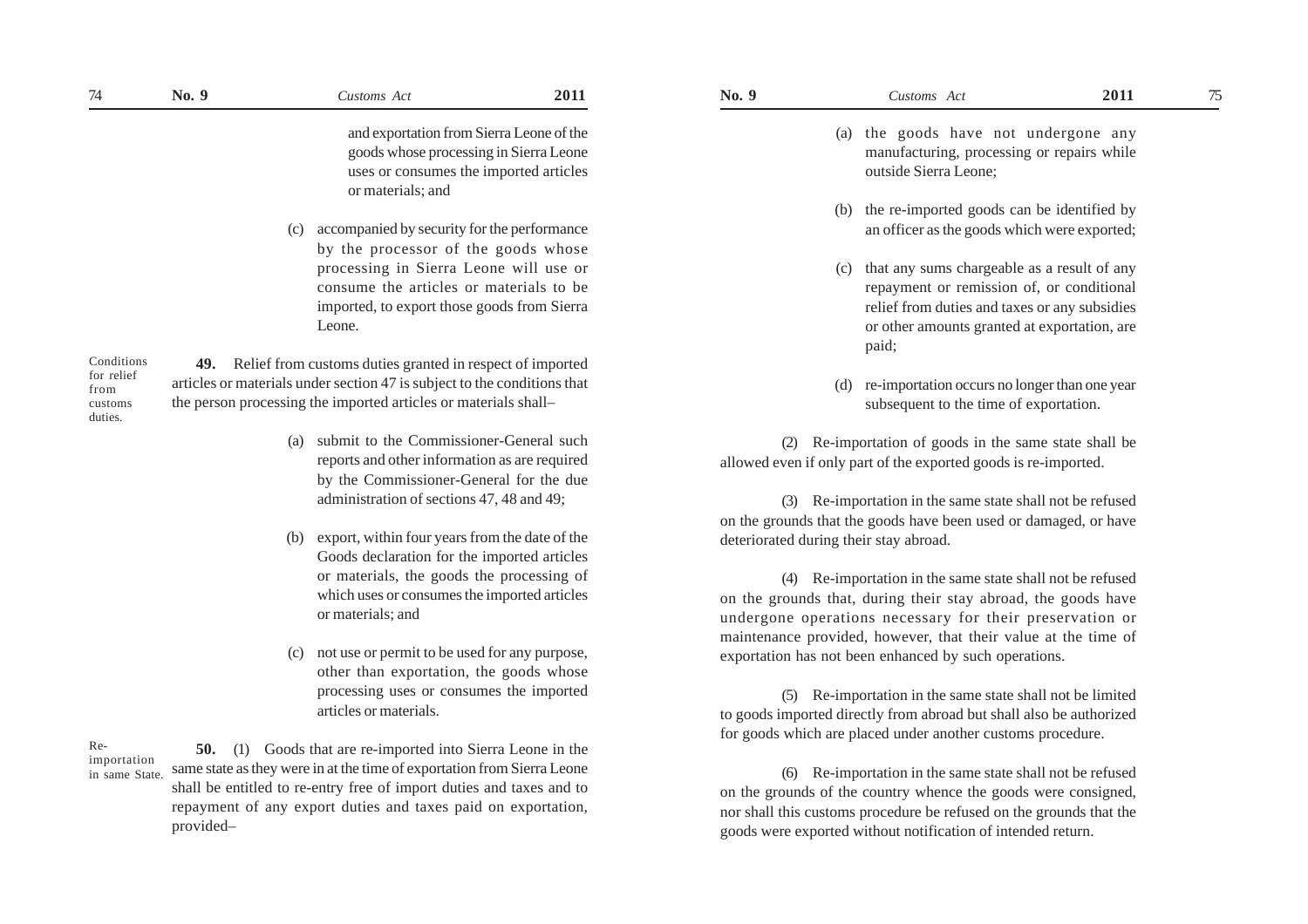(7) No written goods declaration shall be required for the re-importation in the same state of packing, containers, pallets and commercial vehicles which are in use for the international transport of goods, subject to the condition that such were in free circulation in Sierra Leone at the time of exportation.

(8) The Commissioner-General may prescribe regulations concerning the reimportation into Sierra Leone of goods in the same state as they were in before exportation.

Special Economic Zones.

**51.** (1) Special Economic Zones may be established within the territory of Sierra Leone, and shall be designated as customs control zones under section 7.

(2) Access to a Special Economic Zone shall be provided for imported goods, free from payment of customs duty, and GST for all such goods used or consumed directly in the production of goods for export from Sierra Leone in such zones by a licensed developer, enterprise or operator, including–

- (a) all articles and materials required in the export production process, and in the construction of the production facilities in the Special Economic Zone;
- (b) all capital equipment and machinery related to zone activities;
- (c) exemption from any import licensing requirements and other restrictions, other than those restriction or prohibitions imposed on grounds of public morality or order, public security, public hygiene or health, or for veterinary or phytopathological considerations, or relating to the protection of intellectual property rights such as patents, trademarks and copyrights;

## (d) exemption from all export controls, duties, taxes and other restrictions.

(3) Goods produced in a Special Economic Zone which are not exported, may be diverted, only in extraordinary circumstances to use, sale or other disposition in Sierra Leone and shall be treated for customs purposes as goods imported from outside the territory of Sierra Leone.

(4) A Special Economic Zone developer, enterprise or operator, shall be responsible for–

- (a) lodging a goods declaration under section 11, relating to the importation, or delivery on drawback of goods intended for delivery to a zone, maintaining books and records on all goods entered into, used in, and taken from a Special Economic Zone;
- (b) lodging a goods declaration under section 11 for home use on all goods imported into a Special Economic Zone which are not exported from Sierra Leone and meeting any obligations with respect to all restrictions and requirements pertaining to such imported goods which are not exported from Sierra Leone;
- (c) lodging a goods declaration under section 11 for export on all goods exported from a Special Economic Zone;
- (d) providing such office accommodation, signs, notices and other facilities as the Commissioner-General shall consider necessary to enable an officer to carry out his duties at the Special Economic Zone;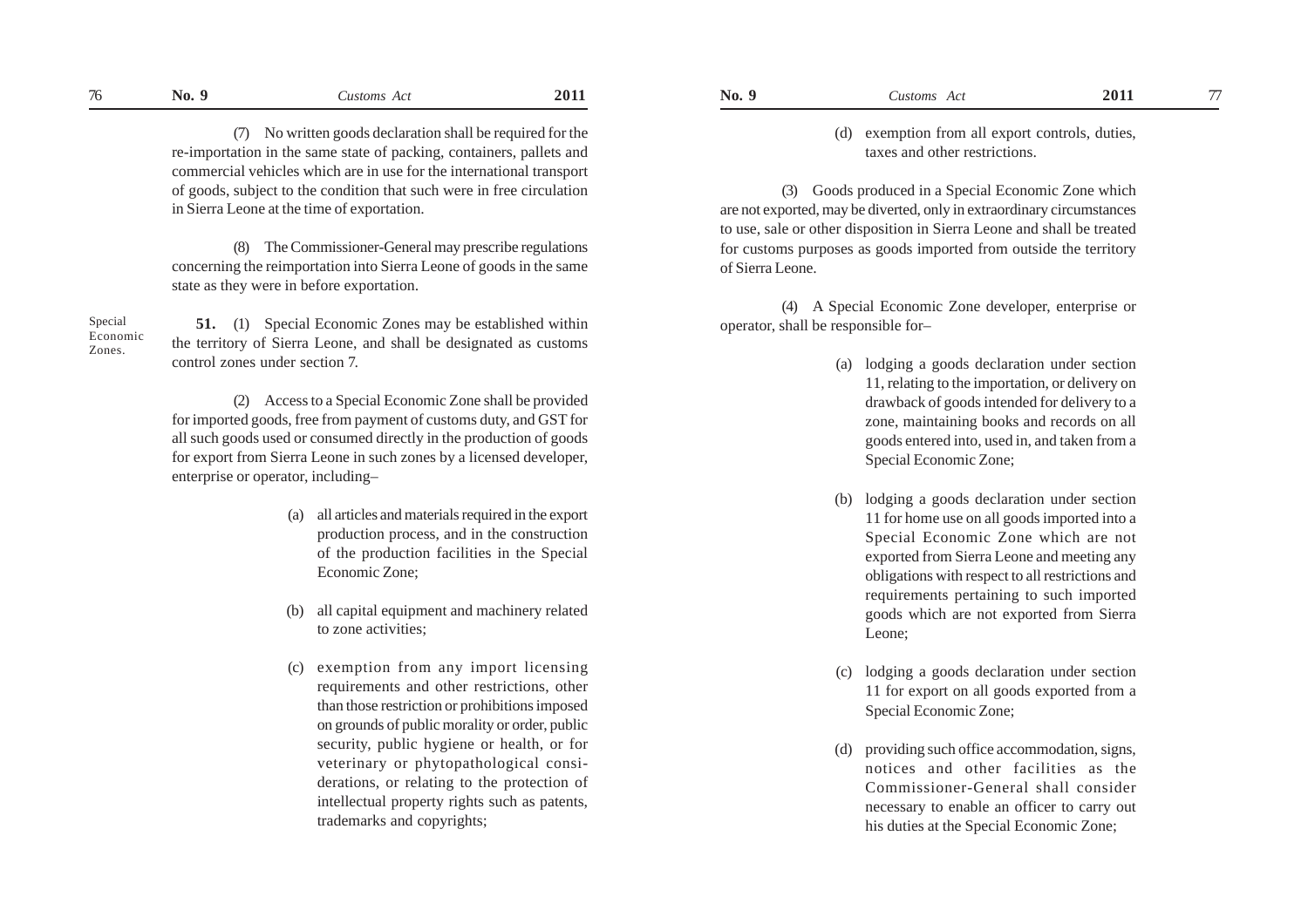- (e) providing suitable markings defining, for customs purposes, the area of the zone which is under his management and control, and the place or places approved by the Commissioner-General for persons or goods entering or leaving the zone; and
- (f) ensuring that goods shall not be brought into a Special Economic Zone for delivery therein, except to a licensed developer, enterprise or operator.

Accounts, books and recordkeeping.

**52.** (1) Any person directly or indirectly involved in the accomplishment of customs formalities or in customs controls shall, at the request of Customs and within any time limit specified in this Act and applicable Regulations, provide Customs with all the requisite documents and information, in the English Language in an appropriate form (electronic or paper copies of accounts, books and records), and all the assistance necessary for the completion of those formalities or controls.

(2) The person concerned shall, for the purposes of customs control, keep the documents and information referred to in subsection (1) for at least five calendar years, by any means accessible by and acceptable to Customs. In the case of goods released for free circulation in circumstances other than those referred to in subsection, or goods declared for export, that period shall run from the end of the year in which the customs declarations for release for free circulation or export are accepted. In the case of goods released for free circulation duty-free or at a reduced rate of import duty on account of their enduse, that period shall run from the end of the year in which they cease to be subject to customs supervision. In the case of goods placed under another customs procedure, that period shall run from the end of the year in which the customs procedure concerned has ended.

(3) Where a customs control in respect of a customs debt shows that the relevant entry in the accounts has to be corrected and the person concerned has been notified of this, the documents and

information shall be kept for three years beyond the time limit provided for in subsection (1) and, where an appeal has been lodged or where court proceedings have begun, the documents and information must be kept until the appeals procedure or court proceedings are terminated and no further review is possible.

(4) Customs clearing agents shall likewise retain, for a period of five years for inspection and audit by an officer, those records and documents which are necessary to ensure that they have carried out their functions in a legal and responsible manner.

(5) An officer may at all reasonable times enter the premises or place in Sierra Leone where accounts, books and records are kept under subsections (1) and (2) and examine and audit such accounts, books and records.

(6) The Commissioner-General may for any purposes related to the administration or enforcement of this Act require the persons referred to in subsection (1) or (2) to produce at a place specified by the Commissioner-General any accounts, books, letters, invoices, statements (financial or otherwise), or other documents within a reasonable time.

(7) Any person who is required to produce any accounts, books, letters, invoices, statements or other documents under subsections (1), (2) and (3) shall do so, as required, and shall at any reasonable time furnish such facilities as may be required by an officer for entering the premises and for the exercise of his powers under this section.

**53.** The operator of a transit warehouse, container depot, Recordcustoms bonded warehouse, or duty-free shop shall keep in Sierra Sierra Leone. Leone any records that he isrequired by the regulations to maintain and shall, where an officer so requests, make them available to the officer for examination.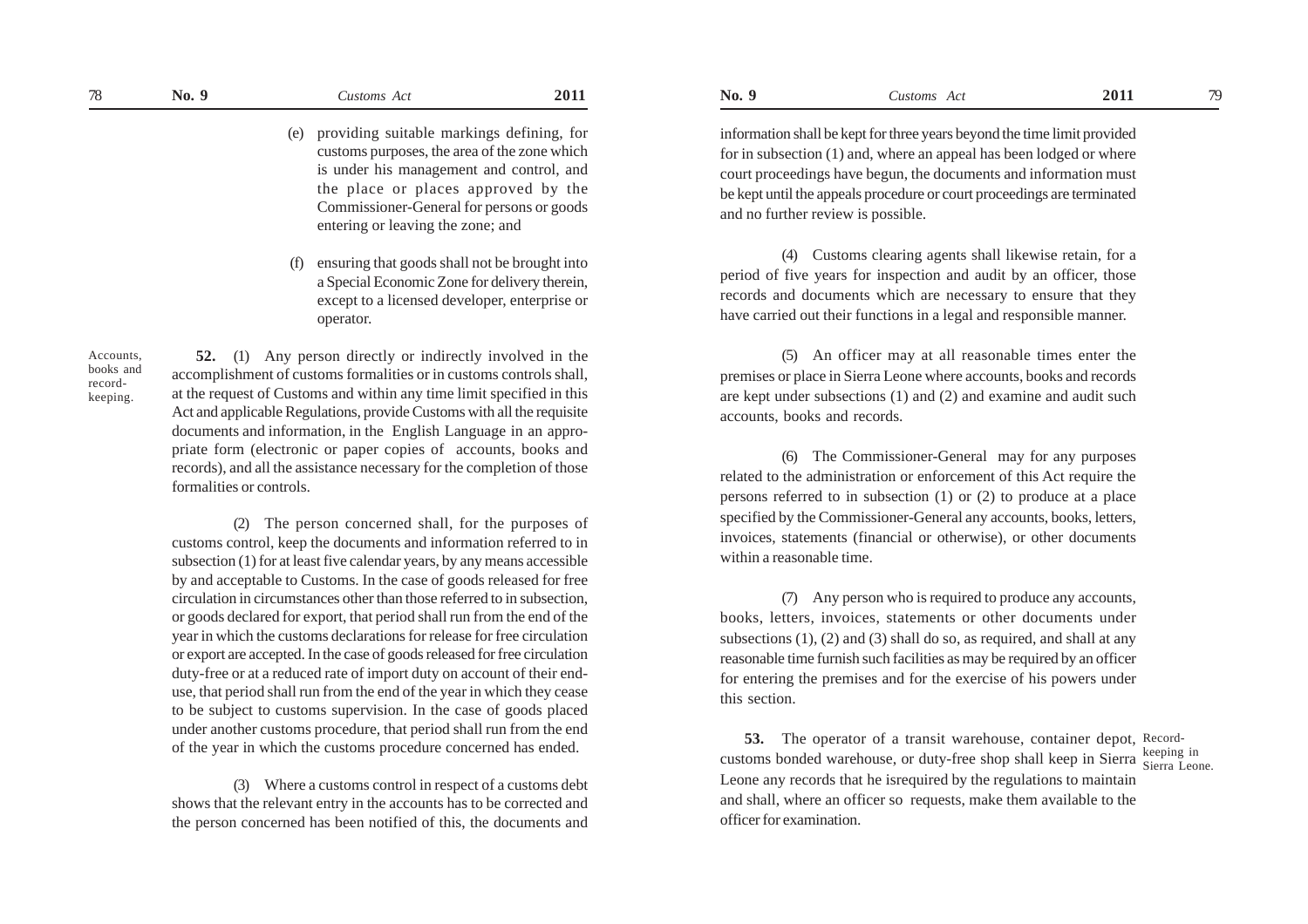**54.** (1) Sections 54 to 62, govern border measures allowing intellectual property rights holders to challenge the intended or pending importation of suspected counterfeit trademark or pirated copyright goods. Intellectual property rights.

> (2) A right holder of an intellectual property right may make application to Customs, in accordance with procedures and under conditions set out in this Act, for suspension of customs clearance procedures and detention of imported goods, goods in transit and goods destined for exportation.

- (3) A right holder may submit an application to Customs–
	- (a) requesting Customs to suspend clearance of goods suspected of infringing the rights in a registered patent, trademark, or copyright,
	- (b) requesting that Customs suspend clearance of goods that are suspected of infringing their copyright or related rights or suspected of being protection-defeating devices,
	- (c) requesting Customs to suspend clearance of goods infringing intellectual property rights other than those set out in paragraphs (a) and (b), provided in the case of geographical indications the applicant must provide evidence that the goods are in violation of national law in the country of origin, and where the release of such goods is suspended upon exportation or transit, that the use of the geographical indication is a violation of national law in the country of ultimate destination or sale.

(4) Customs shall establish a centralised system for managing applications for the suspension of customs clearance referred to subsections (1) and (2). The details of such centralised system shall be as prescribed by the Commissioner-General.

**55.** (1) Customs shall specify how long it will provide Duration of assistance regarding applications made under section 54. The assistance. minimum duration forsuch assistance shall be no less than one year, unless the applicant requests a shorter period for assistance or applies for action in cases of specific shipments.

(2) The right holder shall inform Customs when their intellectual property right ceases to be valid or if they cease to be the owner of the intellectual property right for any reason whatsoever.

**56.** (1) Any application in respect of goods infringing Contents of intellectual property rights including protection defeating devices shall be made in an approved format, which may include by electronic media, as may be prescribed by the Commissioner-General, and shall be accompanied, where appropriate, by– application.

- (a) details concerning the applicant and appropriate contact information;
- (b) where the applicant is an authorized representative, authorization from the right holder in accordance with the applicable law;
- (c) adequate evidence of the existence and ownership of a valid intellectual property right by, or on behalf of, the applicant;
- (d) a statement of the grounds for the application for border measures related to shipments in general; or
- (e) in the case of a specific shipment of allegedly infringing goods a statement of the grounds for the application, including *prima facie* evidence showing that such intellectual property rights have been infringed or that rights are about to be infringed or that the shipment contains protection defeating devices;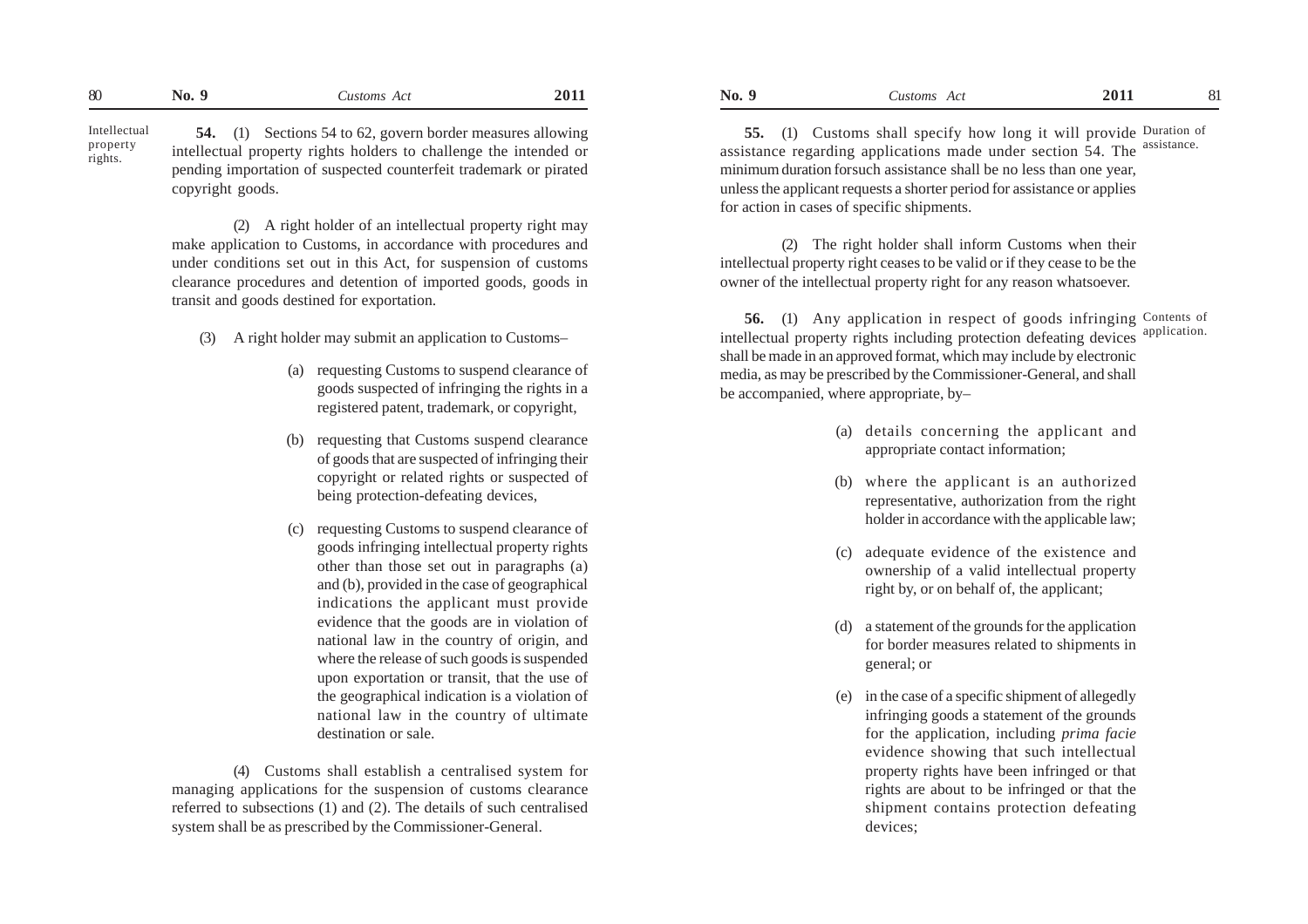(f) a sufficiently detailed description of the goods in respect of which an intellectual property right applies, together, where appropriate, with a sample of a genuine product; and

(g) the prescribed fee, if any.

(2) In the event that any of the information listed in subsection (1) is not provided with the application, Customs shall, if such information is deemed materially necessary, ask the applicant to complement the application; but Customs shall not reject an application without further examination on the basis that the applicant has not provided some of the information listed in subsection (1).

Time for consideration of application.

**57.** (1) Within a reasonable period of time, not to exceed thirty working days from the date of receipt of an application under section 54, Customs shall notify the applicant whether the application has been granted or rejected.

(2) For urgent applications in which immediate action is required and where sufficiently specific information concerning known shipments containing allegedly infringing goods is provided, applications shall be assessed immediately by Customs, and notification by Customs to the rights holder shall be made as soon as possible and no later than three working days. If the application is granted, it shall be effective for such period as specified. If the application is rejected, the reasons should be clearly stated.

(3) Customs shall inform immediately after the granting of an application all its offices of the details of the application and of the goods referred to in the application.

Security to protect importer.

**58.** Customs may require an applicant to provide a security or equivalent assurance or undertaking, sufficient to protect the importer, onsignee, consignor, exporter or owner of the goods and the competent authorities. However, such security or equivalent assurance shall not be fixed at an amount, which would unreasonably deter recourse to these procedures.

**59.** (1) Where Customs is satisfied, after consulting with the Suspension of applicant if necessary, that the imported or exported goods or the  $\frac{1}{\text{as border}}$ goods in transit are suspected to infringe an intellectual property measures. right covered by the decision granting the application, it shall suspend the clearance of the goods referred to in the application. The suspension shall remain in force for the initial period, and any extension thereof, as specified by Customs.

 (2) Customs shall immediately inform the importer, exporter, consignee or consignor and the applicant of the suspension of clearance of the goods or of the detention of goods destined for exports or goods in transit and shall state the reasons for such suspension or detention.

**60.** (1) Subject to the procedure set out in section 54, if, within Proceedings a period of ten working days after the applicant has been served  $\frac{\text{leading to}}{\text{decision on}}$ notice of the suspension, Customs has not been informed that merits. proceedings leading to a decision on the merits of the case have been initiated by a party other than the defendant or the duly empowered authority has taken if measures prolonging the suspension of the release of the goods, the goods shall be released; if all other conditions for importation, transit or exportation have been complied with. In appropriate cases, at the discretion of an officer, the ten working day period may be extended by an additional ten working days. This section also applies in cases including the detention of goods in the course of any criminal investigation. The time limit may be extended by another ten working days in appropriate cases. In the case of perishable goods suspected of infringing an intellectual property right, the period shall be three working days. That period may not be extended.

(2) If proceedings leading to a decision on the merits of the case have been initiated, a review, including a hearing if requested, shall take place, upon request of the defendant, with a view to deciding, within a reasonable period, whether these measures shall be modified,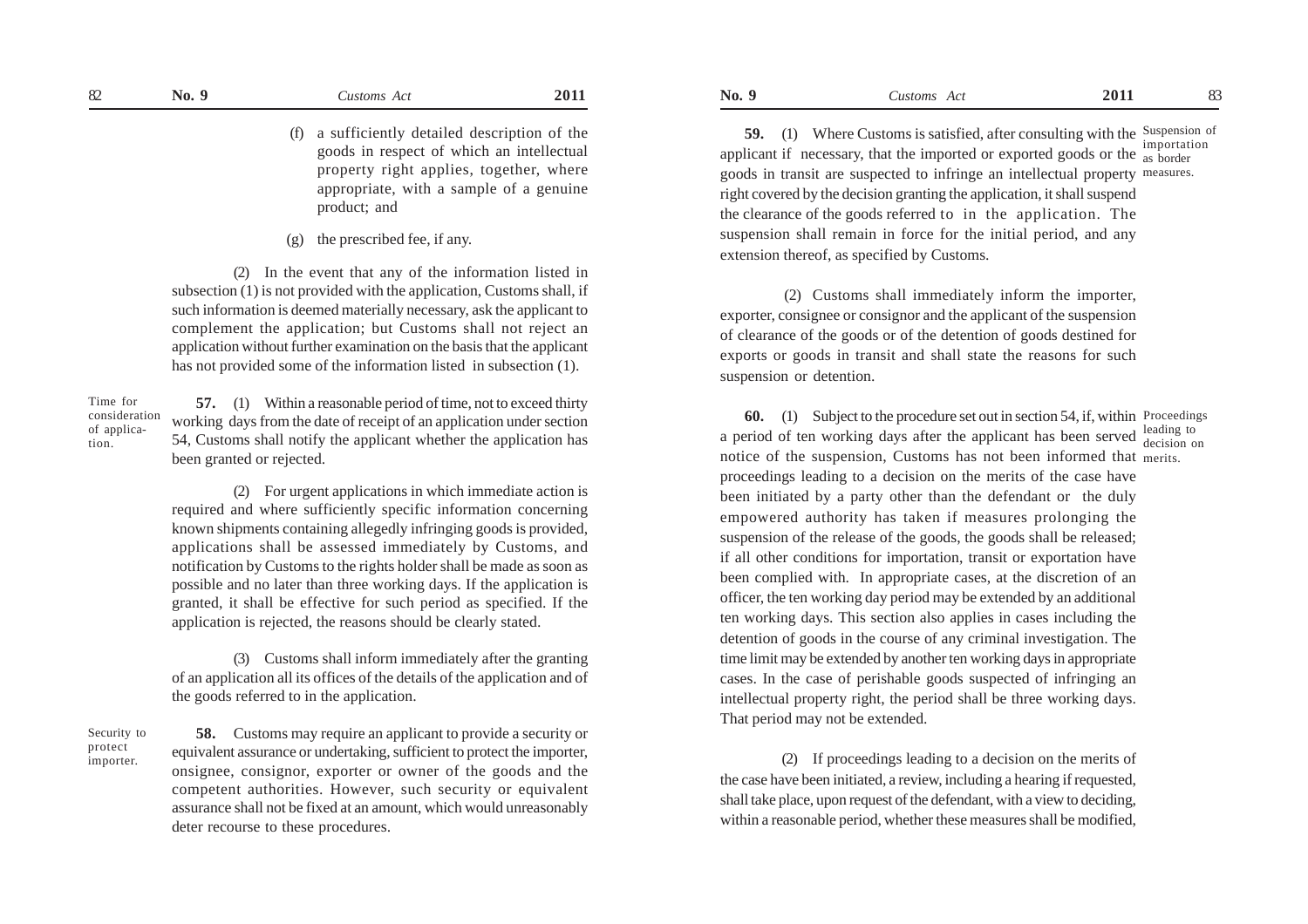#### **No. 9** *Customs Act* **2011 No. 9** *Customs Act* **2011** 84 No. 9 Customs Act 2011 No. 9 Customs Act 2011 85

revoked or confirmed. Notwithstanding the foregoing, where the suspension of the release of goods is carried out or continued in accordance with a provisional seizure order, this period shall be determined by the court ordering the measure. In the absence of such a determination, the period shall not exceed twenty working days, or thirty-one calendar days, whichever is greater.

(3) Where, pursuant to an application the clearance of goods involving intellectual property rights other than trademarks, copyright and related rights has been suspended by Customs and the period provided for in subsections (1) and (2) have expired without the competent Court having granted a provisional seizure order and provided all other conditions for importation, transit or export have been complied with, the owner, exporter, importer, consignee or consignor of such goods shall be entitled to clearance on the posting of a security in an amount sufficient to protect the right holder for any infringement. Payment of such security shall not prejudice any other remedy available to the right holder, it being understood that the security shall be released if the right holder fails to pursue his right of action within a reasonable period of time.

Right of examination and related information.

**61.** (1) Without prejudice to the protection of confidential information, Customs shall allow a right holder, importer or exporter to examine the goods, the clearance of which has been suspended in accordance with section 59, and may provide samples for examination, testing and analysis to assist in the determination of whether the goods are pirated, counterfeit or otherwise infringe an intellectual property right or whether the goods are protection defeating devices.

(2) Without prejudice to the protection of confidential information and personal data, and in accordance with national legislation and procedures, Customs shall notify the right holder, at the right holder's request, of the name and address of the declarant. At the right holder's request, Customs may also provide additional information relating to the consignment, which has been suspended from clearance, where such information would assist the right holder in pursuing claims of infringement.

(3) Where a positive determination has been made by the competent Court that goods infringe an intellectual property right, or that the goods are protection-defeating devices, Customs shall at the right holder's request, inform the right holder of the names and addresses of the exporter, the importer, the consignee, and the consignor and of the estimated quantity of the goods in question.

(4) Right holders shall be permitted to use the data obtained on the basis of subsections (1), (2), and (3) solely for the purpose of investigating and bringing legal actions concerning alleged infringements of their intellectual property rights.

**62.** (1) Where it is determined by court order that goods Disposal of detained under this Act are subject to confiscation as goods that are infringing infringing intellectual property rights or that the goods are protectiondefeating devices, Customs may, upon application by the right holder and provided it would not be contrary to existing constitutional requirements, destroy them under supervision of Customs or dispose of them in such other manner as may be prescribed by the Commissioner-General, provided– goods.

- (a) disposal shall be outside the normal channels of commerce and in such a manner so as to minimise the risks of further infringements;
- (b) such manner of disposal shall be without detriment to the right holder;
- (c) the right holder is allowed to suggest an appropriate manner of disposal of the goods; and
- (d) Customs does not allow the re-exportation of the infringing goods in an unaltered state, or subject them to a different customs procedure, other than in exceptional circumstances.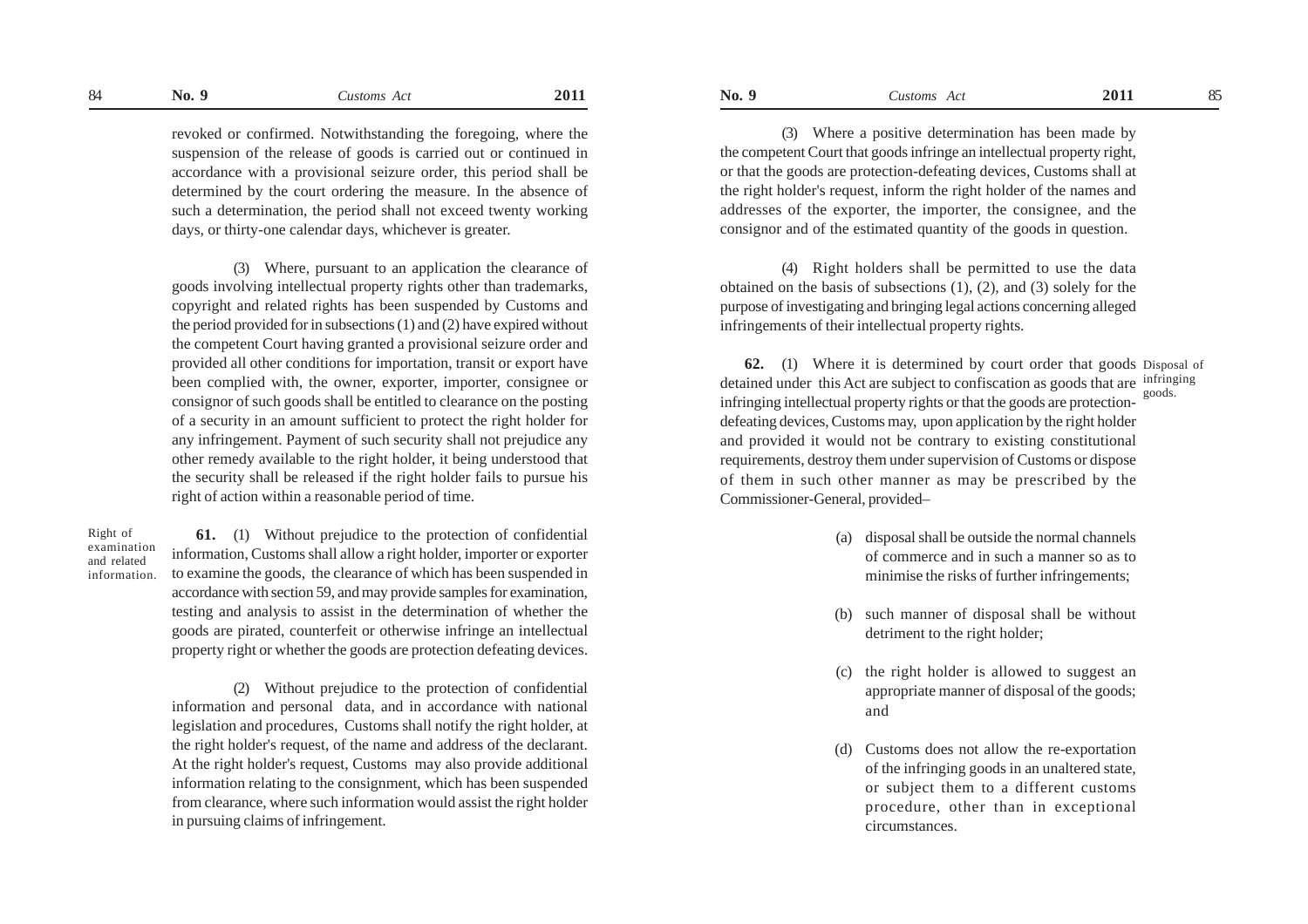and

(2) Customs may at the request of the right holder forfeit and subsequently destroy the detained goods or place them outside the channels of commerce, or have them destroyed by the right holder under supervision of the right holder, *ex officio* and without a court order, where–

- (a) the right holder has provided adequate evidence to prove that the goods are infringing goods, and;
- (b) the importer, the exporter, the consignee, the consignor, the owner of the goods, or the declarant has been served by customs with notice of suspension referred to in section 59 (2) and has been informed about the possibility of confiscation and destruction or disposal outside the channels of commerce by default of the allegedly infringing goods, and he does not oppose the measure within twenty working days after having been served the notice, or alternatively if after reasonable efforts by Customs the importer, exporter, consignee, consignor, the owner of the goods, or the declarant has not been identified.

 (3) In the event the applicant is granted an extension of the time limit for taking legal action, such extension shall automatically be applied to the opposition procedure referred to in this clause.

(4) Right holders may, prior to the destruction or disposal of the suspended goods, apply for a retention of samples, insofar as and to the extent such samples are needed as evidence in pending or future legal actions regarding infringements of intellectual property rights.

**63.** (1) Importation into or exportation from Sierra Leone of specified goods, as provided for in this Act or any other enactment shall be prohibited on the basis of, *inter alia–* Prohibited and restricted imports exports.

- (a) protection of public morals, including the trafficking in illegal drugs;
- (b) protection of human, animal or plant life or health;
- (c) protection of the environment;
- the need to secure compliance with laws or regulations consistent with WTO agreements;
- (e) protection of national treasures of artistic, historic or archaeological value;
- (f) conservation of exhaustible natural resources if such measures are made effective in conjunction with restrictions on domestic production or consumption;
- (g) obligations under any intergovernmental commodity agreements consistent with WTO obligations;
- (h) restrictions on exports of domestic materials necessary to ensure essential quantities to a domestic processing industry, consistent with WTO obligations;
- (i) requirements essential to the acquisition or distribution of products in general or local short supply, consistent with WT O agreements;
- security purposes, in respect of importations and exportations of–
	- (i) fissionable materials or the materials from which they are derived;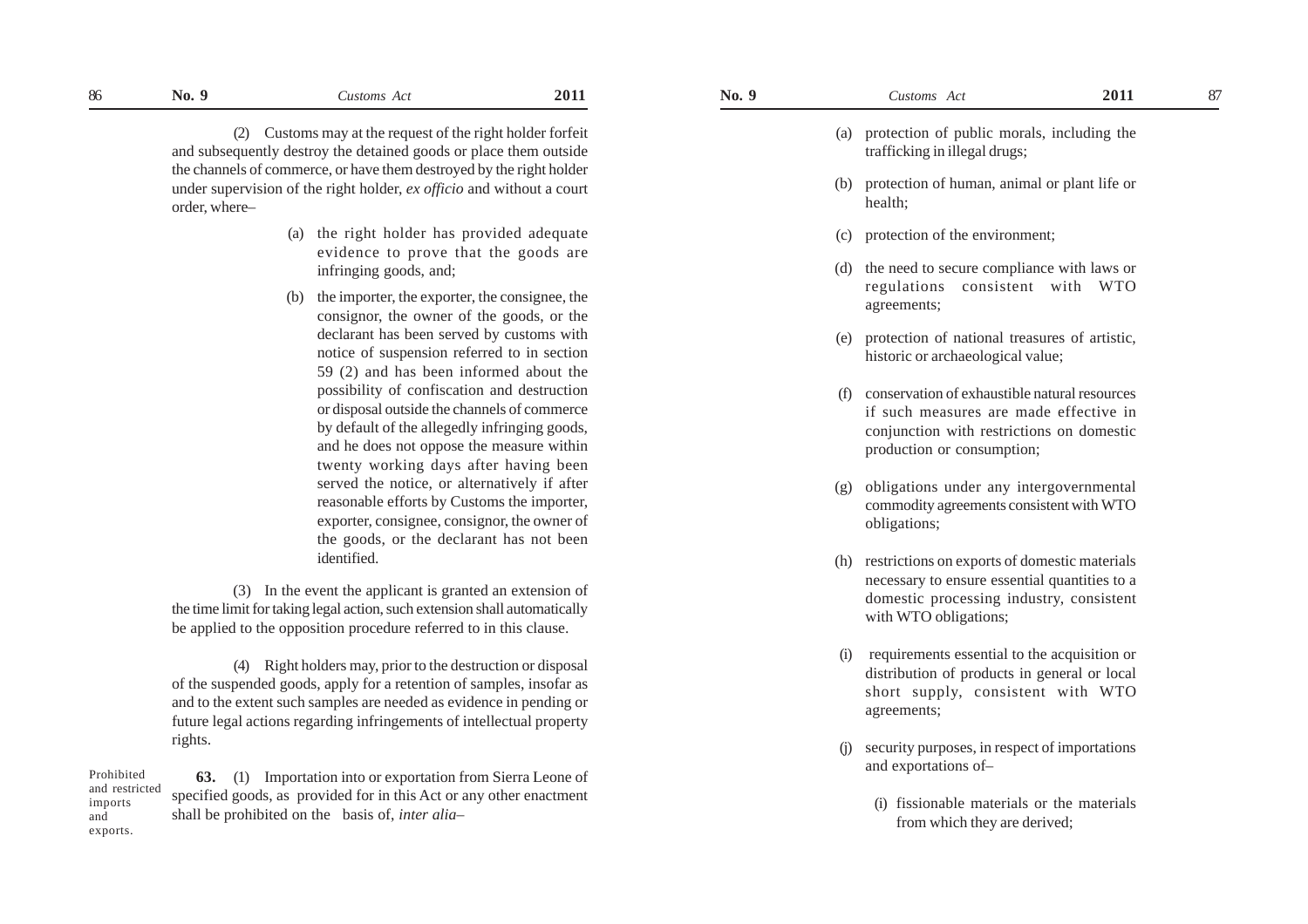- (ii) traffic in arms, ammunition, and implements of war and goods and materials for the purpose of supplying a military establishment;
- (iii) taken in time of war or other emergency;
- (iv) pursuant to the United Nations Charter obligations for maintaining peace.

(2) In cases where the importation or exportation of such goods is attempted, a customs officer may arrest the persons involved, and shall detain and seize the goods.

Restrictions of imports and exports.

Verification and search.

**64.** (1) Importation into, or exportation from Sierra Leone, of specified goods as provided for in this Act or any other enactment, may be restricted, subject to the importer or exporter obtaining the required permit, licence, certificate or other approval from the respective authority, and such goods shall be detained by Customs pending lodgement of the required permit, licence, certificate or other approval.

(2) If such permit, licence, certificate or other approval is not lodged within 90 days from the time such goods are reported to Customs, Customs shall detain and may seize the goods.

(3) The Commissioner-General may make regulations pertaining to prohibitions and restrictions on importations and exportations.

## PART V–COMPLIANCE VERIFICATION AND ENFORCEMENT

**65.** (1) Nothing in this Act shall be construed as restricting or calling into question the rights of Customs to satisfy itself as to the truth or accuracy of any statement, document or goods declaration lodged under section 11.

(2) An officer may search–

- (a) any person who has arrived in Sierra Leone, or
- (b) any person who is about to leave Sierra Leone, at any time prior to the person's departure–

 if the officer suspects on reasonable and probable grounds that the person has concealed on or about his/her person anything in respect of which this Act has been or might be contravened, anything that would afford evidence with respect to contravention of this Act or any goods the importation of which is prohibited or restricted under this or any other enactment.

(3) Pursuant to subsection (2), an officer may require a person to empty his pockets, handbag, wallet, purse, suitcase, travel bag, and other such belongings, as a routine part of the examination of imported goods in order to ensure compliance with this or any other enactment.

 (4) An officer who is about to conduct a personal search of a person under this section shall detain that person and take the person before the Chief Officer at the customs office or other place where the search is to take place.

 (5) The Chief Officer before whom a detained person is taken under subsection (4) shall, if he sees no reasonable grounds for the search, discharge the person, or if he believes otherwise, direct that the person be searched.

(6) No person shall be searched under this section by a person who is not of the same gender.

(7) If an officer and Chief Officer believe on reasonable grounds that a person is internally concealing a suspicious substance, they shall–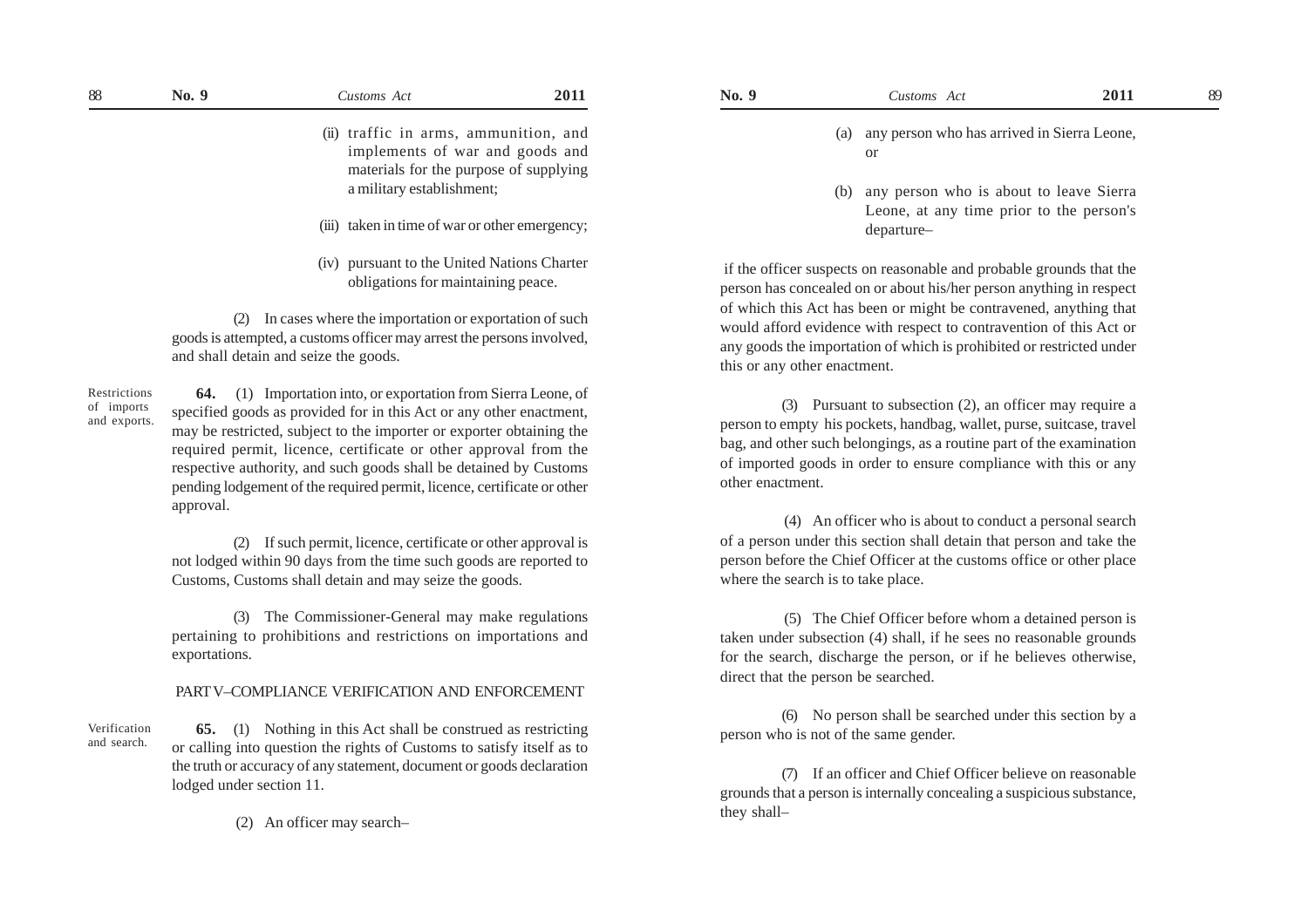(a) make an application in a magistrate's court to have an internal search conducted on such person by a qualified medical practitioner and state before a magistrate the reasons for such search;

- (b) give the person adequate opportunity to obtain legal representation and advice in relation to such application;
- (c) if the application is granted, immediately make arrangements for the internal search to be conducted in a suitable place and time with the technical, paramedical and other services required by such medical practitioner to proceed with any such search.

(8) A medical practitioner may in carrying out an internal search use any medical procedure or apparatus that the medical practitioner considers to be reasonably safe in the circumstances, and may take such measures in relation to the person, as the medical practitioner considers necessary because the person's life is at risk, including measures involving surgical incision or exploration.

(9) In order to assure customs control over imported or exported goods, an officer may apply (and reapply) customs seals to cargo compartments, containers or packages of goods.

Search of means transport, conveyances and imported goods; samples.

**66.** (1) An officer may board and search any means of transport or conveyance entering or departing the territory of Sierra Leone to ensure that of all imported or exported goods subject to a customs procedure are duly reported in accordance with section 8, and declared in accordance with section 11, and furthermore may direct that the conveyance be moved to a customs office or other suitable place for such search.

 (2) When conducting a search on a commercial means of transport under subsection 8(1), an officer shall be entitled to every

assistance by the crew, and all reasonable costs associated with such a search will be borne by the operator of the means of transport.

(3) An officer may on arrival of imported goods into the territory of Sierra Leone, or at any time thereafter, cause to be opened any mail, package or container of imported goods and take, without payment, from any person in possession of such goods, samples in as small quantities as possible for examination, classification, valuation, testing or analysis in order to ascertain the duties payable thereon or for such other purpose as the Commissioner-General deems necessary, and those samples shall be dealt with and accounted for in such manner as the Commissioner-General may direct.

 (4) For the purpose of determining the duty leviable in respect of any goods comprising a single consignment, or in any vessel, tank or other container of goods, the nature or characteristics of all the goods in the consignment, vessel, tank or other container shall be deemed to correspond to the nature or characteristics of any sample taken by the officer from such consignment, vessel, tank, or other container, in accordance with subsection (3).

(5) An officer may examine any goods prior to the time of exportation for which a goods declaration has been lodged under section 11, and open or cause to be opened any mail, package or container of such goods and take samples of such goods in the smallest quantity possible for such verification purposes as the Commissioner-General may deem necessary.

(6) In all cases possible, Customs shall return samples so taken to the owner, importer or exporter, once measures required for customs control have been completed.

**67.** (1) Goods that have been imported or are about to be Authority to exported may be detained by an officer until he is satisfied that the  $\frac{\text{detail}}{\text{and means of}}$ goods have been dealt with in accordance with this Act, and any transport. other enactment that prohibits, restricts or controls the importation or exportation of goods, and any regulations made hereunder.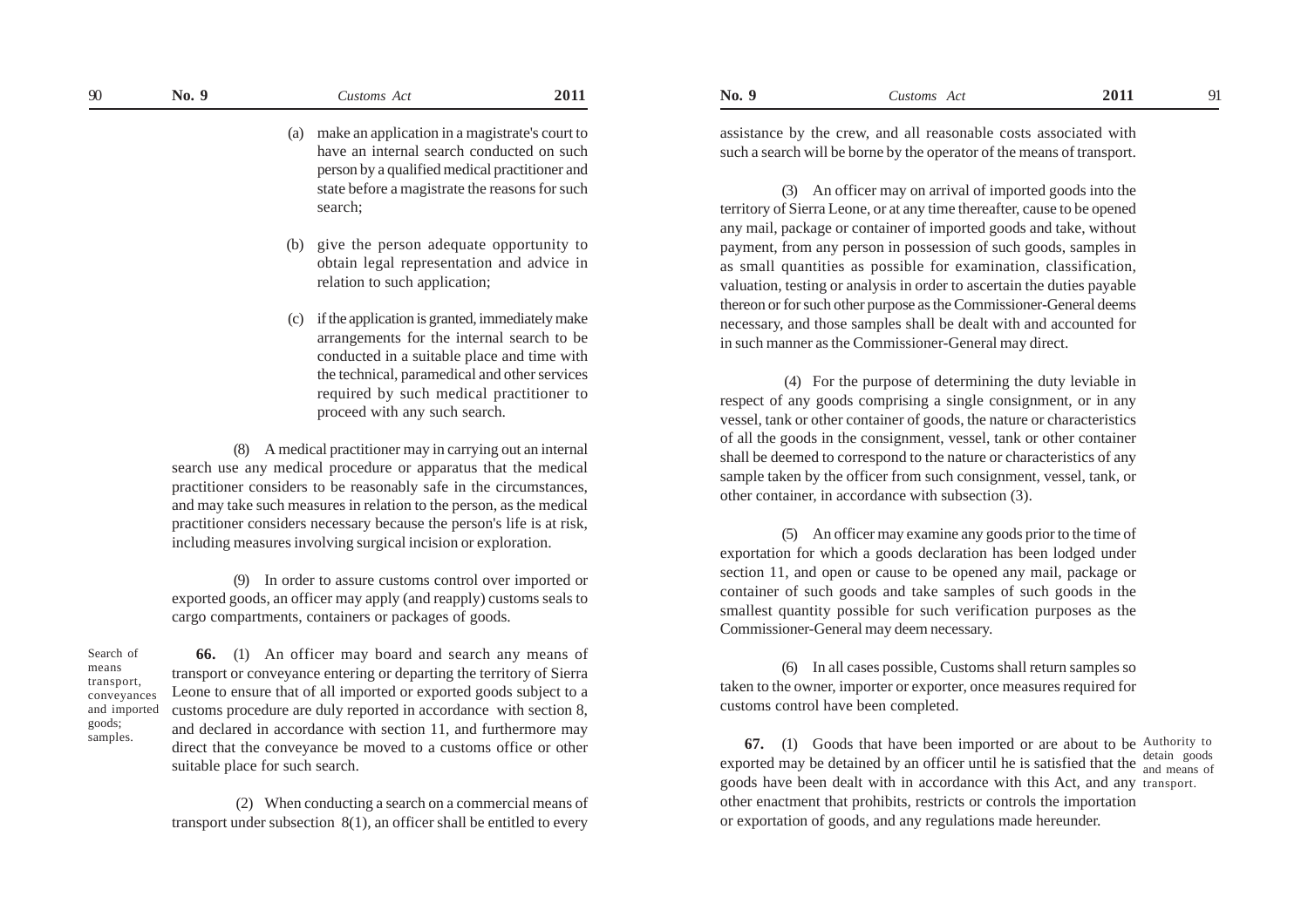(2) Any goods required to be reported under subsection 8(1) which are not duly reported, may be detained be an officer until so reported or until the omission is explained to the satisfaction of the Commissioner-General, and may in the meantime be deposited in a State Warehouse.

(3) If it appears to an officer that a vessel, a vehicle or an aircraft is about or likely to depart for a destination outside Sierra Leone from any place in Sierra Leone, in contravention of any of the provisions of this Act or any other enactment, the officer may give instructions and take such steps by way of detention of the vessel, vehicle or aircraft, or otherwise as appear necessary in order to prevent the departure.

 **68.** (1) An officer may call on other persons to assist him/her in exercising any power of search or detention under this Act, and any such person so called on is authorized to exercise any such power. Assistance to officers.

> (2) Persons reasonably assisting an officer shall be indemnified and held harmless from any subsequent claim that their action was unlawful as long as the assistance rendered did not exceed measures required to comply with the officer's specific request for assistance.

Seizure and forfeiture of goods and means of

 **69.** (1) An officer shall seize goods and/or means of transport only when he or she believes they are liable to forfeiture or confiscation or they may be required to be produced as evidence.

(2) An officer may, where he believes on reasonable grounds that there has been a contravention of this Act or the regulations in respect of imported or exported goods, seize as forfeit–

(a) the goods; and

(b) any conveyance that the officer believes on reasonable grounds was made use of in the transportation of such goods, whether at time

or after the contravention, if the owner, operator or other person in charge of the conveyance was a consenting party or privy to the contravention.

(3) An officer may, where he believes on reasonable grounds that this Act or the Regulations have been contravened, seize anything that the officer believes will afford evidence in respect of the contravention.

(4) In the case of any contravention, an officer is authorized to make copies, including digital copies of documents and correspondence, or to retain the originals.

(5) Anything that is seized under this Act shall immediately be placed in the custody of an officer, and the seizing officer shall make a report of the circumstances to the Commissioner-General.

(6) When an officer seizes or detains goods, the officer shall furnish the person concerned with a receipt showing the description and quantity of the goods seized or detained and specifying the nature of the contravention.

(7) The person whose accounts, books or records have been seized shall be entitled to examine and make copies thereof or extracts therefrom during office hours under such supervision as the Commissioner-General may determine.

transport. **70.** (1) An officer may without previous notice and at any Authority to time enter any premises in Sierra Leone and make such examination investigate and inquiry as he deems where there are reasonable grounds to suspect that any unreported, undeclared or prohibited goods, or goods which are otherwise in contravention of any provision of this Act, the Tariff Act or any other enactment are kept or concealed.

> (2) An officer, in order to execute duties under this section, shall obtain from the Commissioner-General, and have in his possession, written authorization to enter any building or place at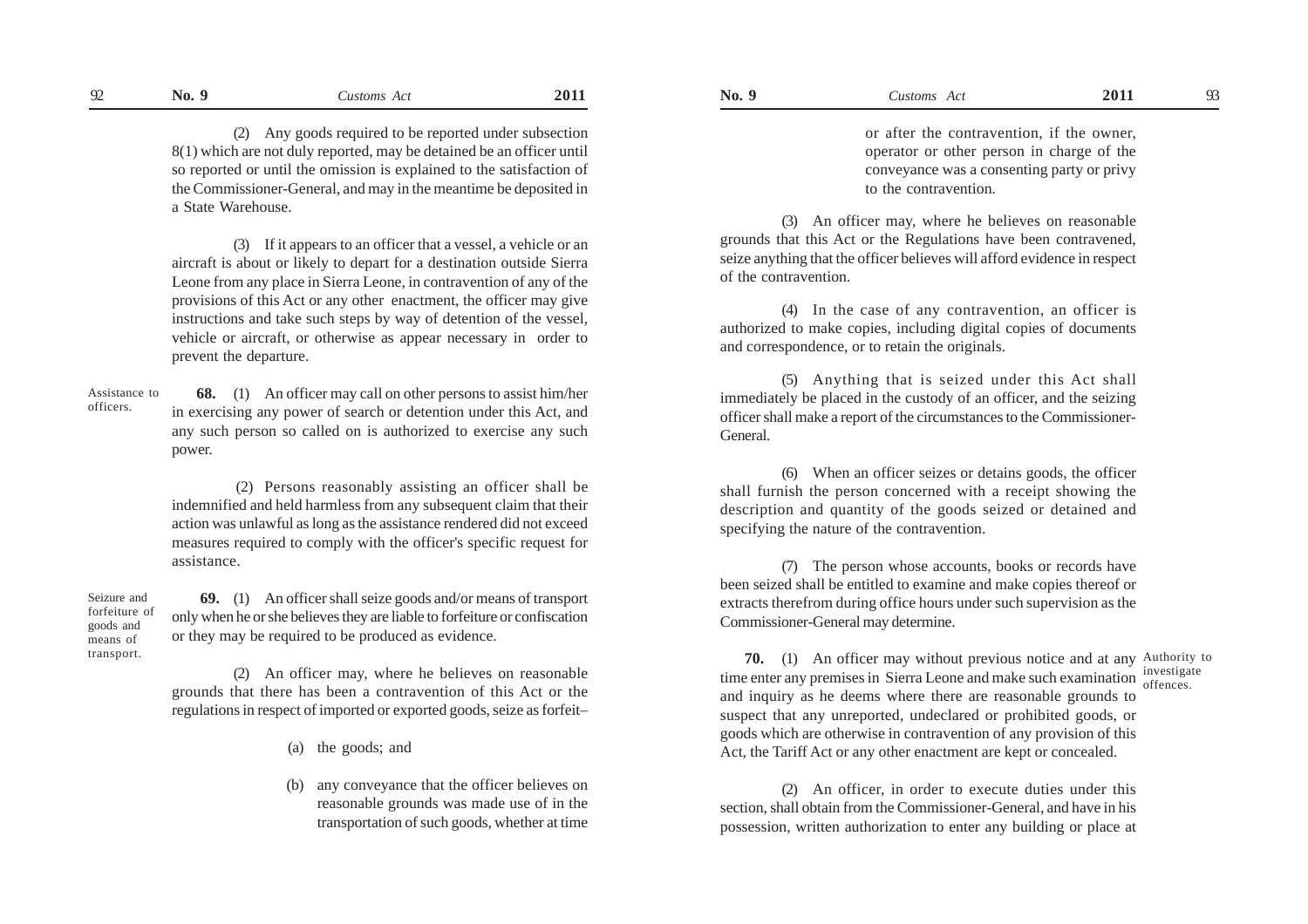any time and search for, seize and remove such goods found to be in contravention of this Act or the regulations, provided that in the event of any search, such search shall take place *mutatis mutandis* in accordance with the provisions of the Criminal Procedure Act, 1965 as if any such officer were a police official contemplated in that Act.

(3) Any officer referred to in subsection (2) shall on demand produce the written authority issued to him by the Commissioner-General.

(4) An officer may exercise any of the powers referred to in subsection (2) without a written authorization if by reason of exigent circumstances it would not be practical to obtain the authorization; such exigent circumstances being understood to include situations in which the delay necessary to obtain a written authorization under subsection (2) would result in danger to human life or safety, or the loss or destruction of anything liable to seizure.

(5) For the purposes of exercising authority under this section, an officer may, with such assistance as he deems necessary, break open any door, window, lock, fastener, floor, wall, ceiling, compartment, plumbing fixture, box, container or any other thing.

**71.** No seizure may be made under this Act more than five years after the date of a contravention in respect of which a seizure is made. Limitation on seizures.

Notification of contravention.

**72.** After discovering a customs contravention, an officer shall, unless a decision is made that no further action shall be taken, inform the person concerned as soon as possible of the nature of the alleged contravention, the legal provisions that have been contravened and, as appropriate, the possible penalties.

Time limit for commencing proceeding.

**73.** (1) No action or judicial proceeding shall be commenced against an officer for anything done in the performance of his/her duties under this Act or any other enactment, or on a person called on to assist an officer in the performance of such duties more than three months after the time when the cause of action or the subjectmatter of the proceeding arose.

(2) No action or judicial proceeding shall be commenced against the State, an officer or any person in possession of goods under the authority of an officer for the recovery of anything seized, detained or held in custody or safekeeping under this Act more than three months after the later of–

- (a) the time when the cause of action or the subject-matter of the proceeding arose, and
- the final determination of the outcome of any action or proceeding taken under this Act in respect of the goods seized, detained or held in custody for safe-keeping.

**74.** (1) Smuggled goods for which the importation into Sierra Smuggling Leone is otherwise prohibited, or other imported goods which are and other smuggled into Sierra Leone, and conveyances used in such <sub>violations.</sub> smuggling, shall be seized by an officer and forfeited to the State. intentional

(2) Imported goods which are intentionally mis-described or under-valued by an importer, or other person with an interest in their importation, in order to avoid payment of duties and taxes that are lawfully leviable on such goods, shall be seized by an officer and forfeited to the State.

(3) No terms of release shall be offered for imported goods, which have been seized under this section, whose importation into Sierra Leone is otherwise prohibited.

(4) Terms of release in accordance with section 78 shall be offered to the importer or other person with an interest in the importation of seized goods which were smuggled, mis-described or under-valued, and whose importation into Sierra Leone is not otherwise prohibited.

**75.** If a customs offence arises from only part of a consignment, Goods not only that part shall be seized or detained provided that the remainder  $\frac{\text{related to}}{\text{effence}}$ of the consignment did not serve, directly or indirectly, in the commission of the offence. offence.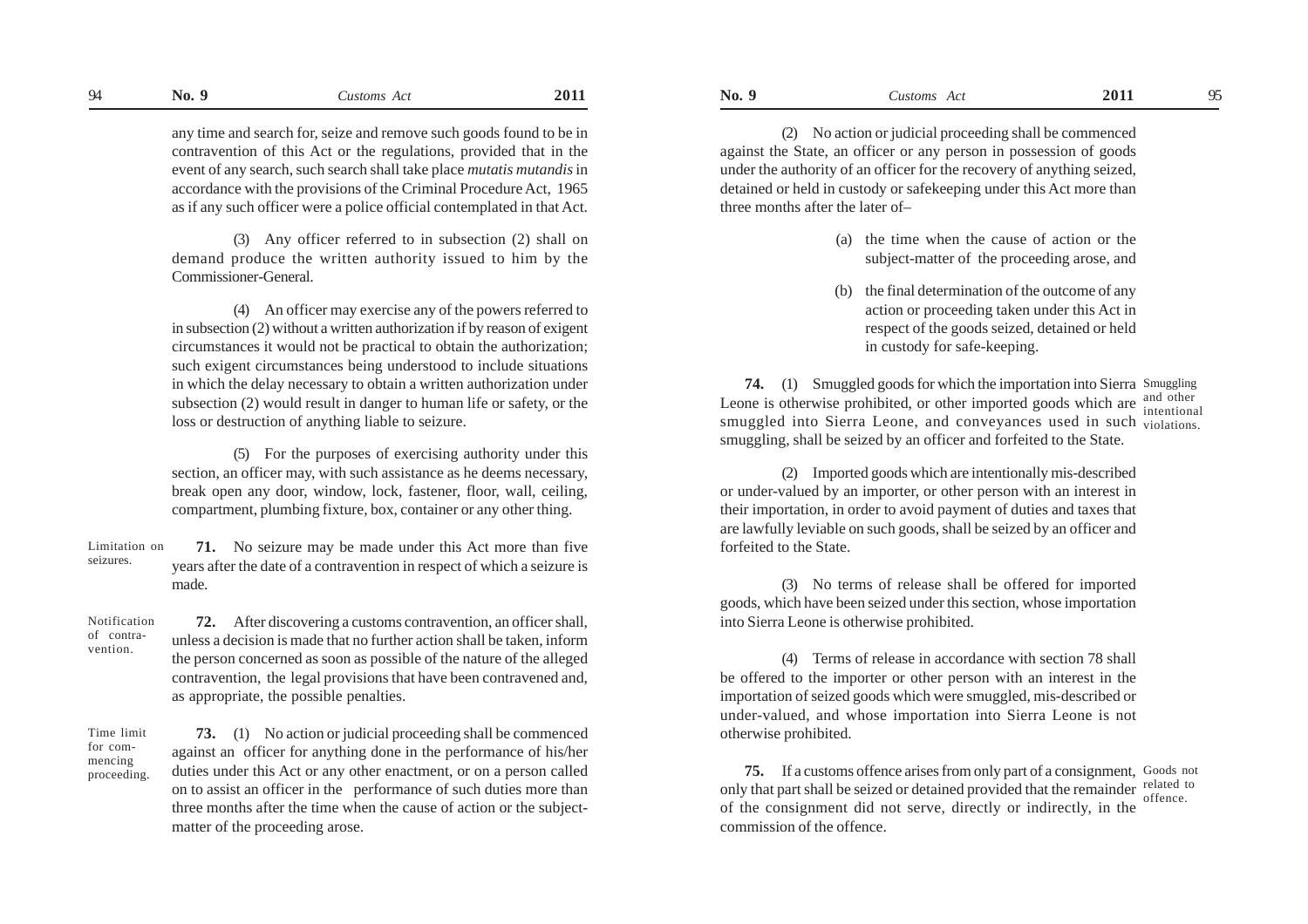**76.** In cases where an officer believes on reasonable grounds that a person has contravened any of the provisions of this Act or the regulations in respect of any goods or conveyance, the officer may, if the goods or conveyance are not found or if seizure thereof would be impractical, serve a notice of ascertained forfeiture on that person demanding payment in lieu of the terms of release provided in section 78.

False statement and other customs offences.

Notice of ascertained forfeiture.

## **77.** No person shall–

- (a) make, finance, or participate in, assent to or acquiesce in the making of false or deceptive statements in a declaration make orally or in writing pursuant to this Act or the regulations;
- (b) destroy, alter, mutilate, secrete or dispose of records or books of account to avoid compliance with this Act or the regulations;
- (c) wilfully, in any manner, evade or attempt to evade compliance with any provision of this Act or evade or attempt to evade the payment of duties under this Act;
- (d) hold himself out as an officer engaged in carrying out the provisions of this Act;
- (e) without lawful authority or excuse, the proof of which lies on that person–
	- (i) open or unpack, or cause to be opened or unpacked, any package of imported goods that have not been released; or
	- (ii) break or tamper with, or cause to be broken or tampered with, any seals, locks, or fastenings that been placed on goods, conveyances, customs bonded warehouses, or duty free shops pursuant to this Act or the regulations;

- (f) include or omit in any goods declaration lodged under section 11 a description or value of goods that does not correspond with the goods so described;
- (g) without lawful authority or excuse, the proof of which lies with that person, have in his possession, purchase, sell, exchange or otherwise acquire or dispose of any imported goods in respect of which the provisions of this Act or any other enactment that prohibits, restricts or regulates the importation of goods, have been contravened.

**78.** (1) Terms of release of smuggled goods which are seized Terms of and which are not otherwise prohibited from importation into or release and exportation from Sierra Leone shall be the aggregate of the value of the goods, plus the amount of duty and taxes levied thereon, if any, at the rates applicable to such goods at the time they were introduced into Sierra Leone, provided such goods are not needed at some later time as evidence. penalties.

(2) Terms of release of mis-described or undervalued goods which are seized and which are not otherwise prohibited from importation into Sierra Leone, shall–

- (a) on the first contravention by the importer; exporter or agent, be **twice** the value of all import duties and taxes at the rates applicable to such goods at the time of lodgement of the goods declaration;
- (b) on the occasion of the second contravention by the same importer, exporter or agent, be **three times** the value of all import duties and taxes at the rates applicable to such goods at the time of lodgements of the goods declaration, and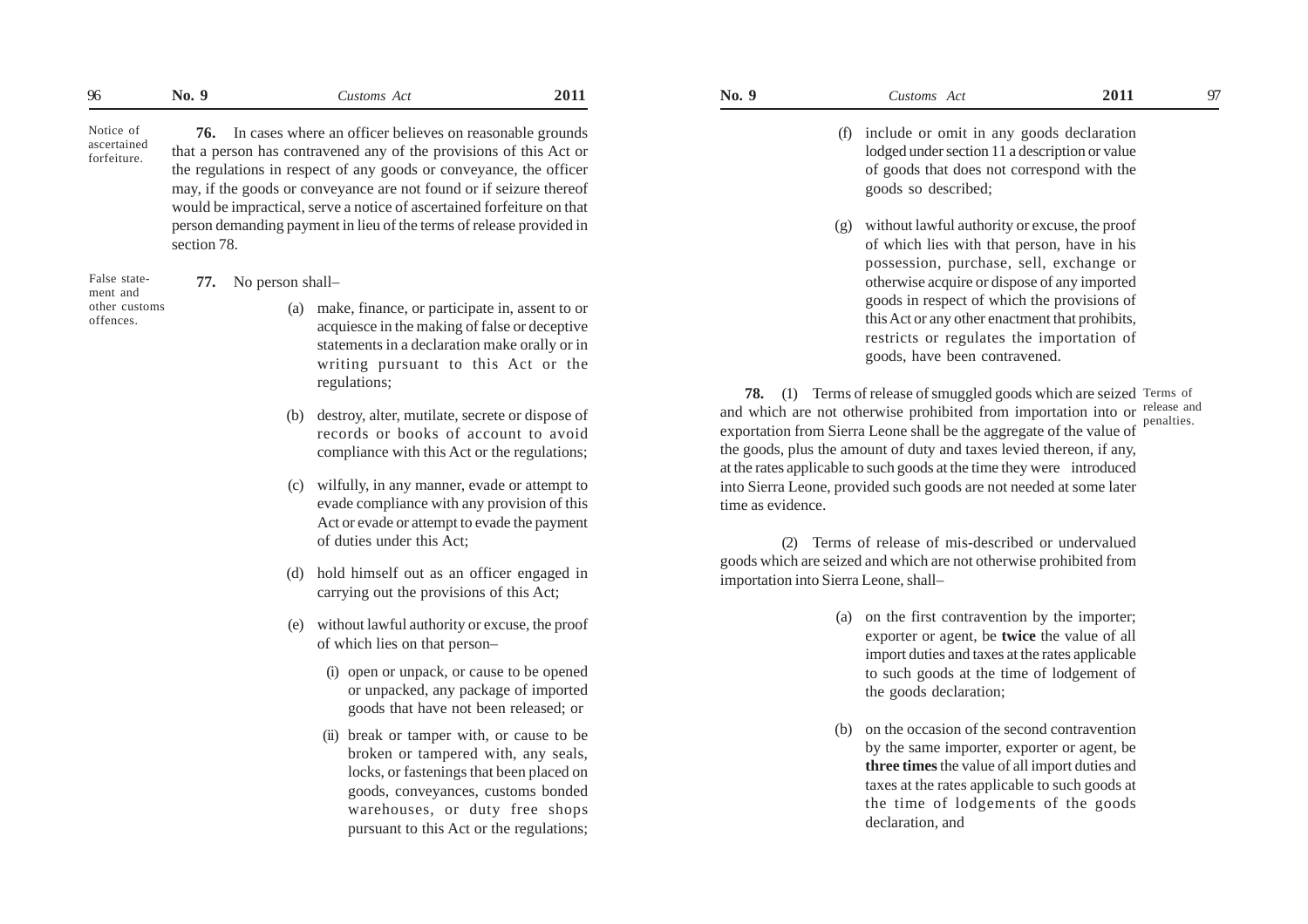## (a) bulk is broken; or

- (b) any alteration is made in the stowage of any goods carried so as to facilitate the unloading of any part thereof before due report has been made; or
- (c) anything is thrown overboard or any container is opened, and the matter is not explained to the satisfaction of the Commissioner-General, the master of the ship or pilot of the aircraft or the person in charge of the vehicle may be arrested and shall be liable on conviction to a fine not exceeding two hundred million leones.

(2) An importer who incorrectly reports imported or exported goods to Customs under section 8, incorrectly determines the classification of imported goods under sections 13, incorrectly determines the value of imported goods puruant under sections 14- 17, or incorrectly determines the origin of imported goods under sections 19-23, and lodges a goods declaration with the incorrect determinations in spite of receiving advice, in writing, on such determinations from an officer, may be subject to a fine in accordance with subsection 78(2), for each report or goods declaration so lodged.

(3) An officer may, within five years of the time that goods are illegally introduced into the territory of Sierra Leone, or in the event of a continuous breach of customs law, within five years from the date on which that breach comes to an end, may arrest and institute a criminal prosecution against the importer or other person having an interest in the importation of such goods; such a proceeding shall be instituted in any magistrate's court having jurisdiction within any area in which a contravention occurred.

(4) Any person who–

(c) on all subsequent contraventions by the same importer, exporter or agent, be **four times** the value of all import duties and taxes at the rates applicable to such goods at the time of lodgement of the Goods declaration.

(3) Terms of release of conveyances seized under subsection 69(1) shall be the value of the conveyance at the time of the seizure in the case of the transportation of smuggled goods.

(4) Under such conditions as may be determined by the Commissioner-General, security may be posted in lieu of actual payment of penalties to secure the release of seized goods.

Due diligence and rewards.

**79.** (1) All importers, exporters and clearing agents have the obligation to voluntarily report to an officer any errors, omissions or infractions that come to their attention, immediately upon discovering or realising any such error, omission or infraction.

(2) In cases when an importer, exporter or clearing agent voluntarily reports to an officer an error, omission or infraction prior to the time that an audit or investigation is initiated in a case, no penalty shall be assessed.

 (3) The Commissioner-General may reward any person who brings forward information concerning any offence in contravention of this or any other Act, or who assists in the recovery of any fine or other penalty under this Act.

Fines and additional penalties.

**80.** (1) If at any time after a ship or aircraft carrying goods brought therein from any place outside Sierra Leone, or after a vehicle crosses the border into Sierra Leone, and before report has been made in accordance with section 8–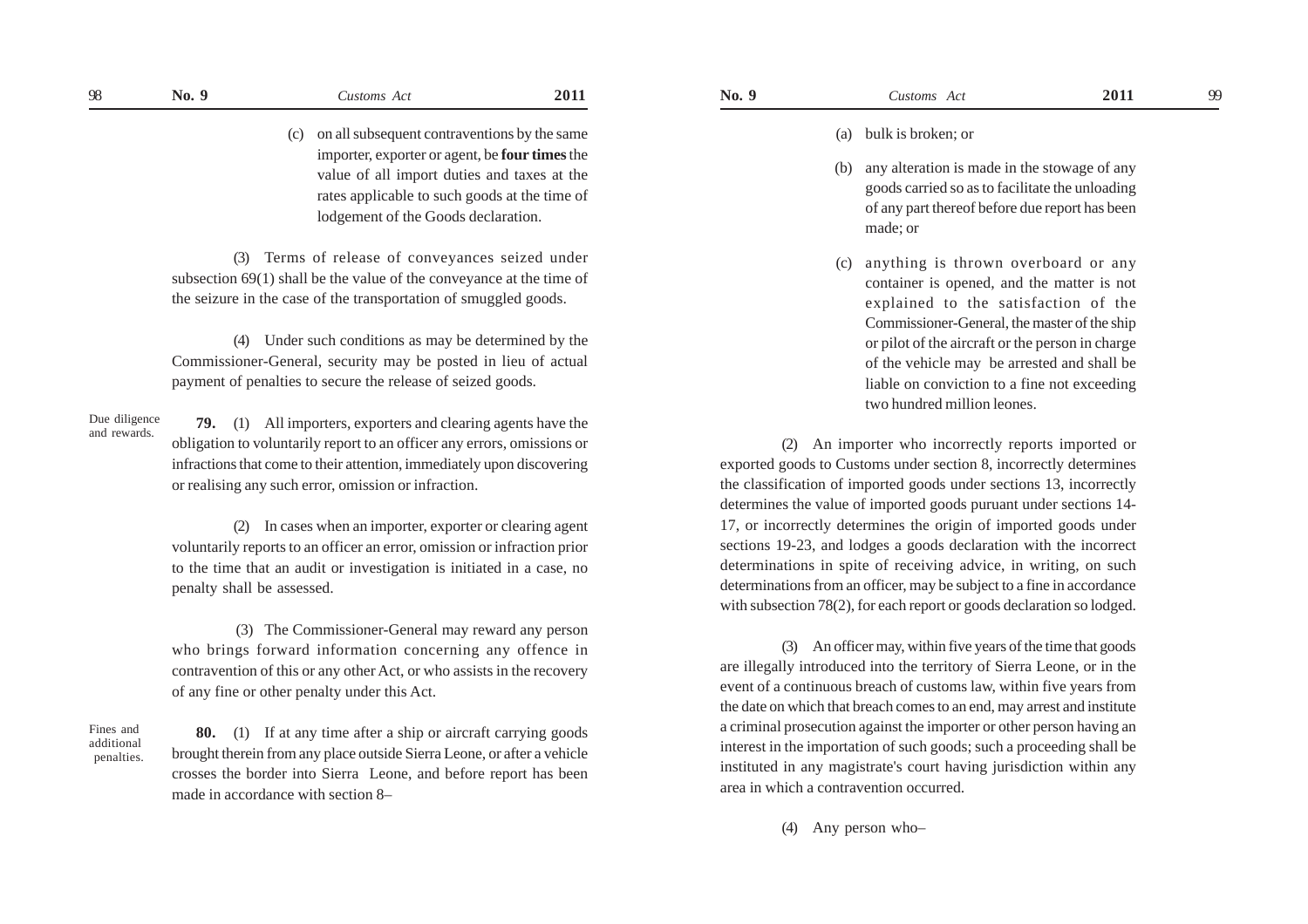(b) wilfully fails to comply with any lawful demand made by such officer in the performance of his/her duties or the exercise of his powers, shall be subject to arrest and may be found guilty of an offence and liable on conviction to a fine not exceeding ten million leones or to imprisonment for a period not exceeding 12 months.

(5) An officer may impose a fine not exceeding two hundred million leones and not less than two hundred thousand leones on the person responsible for certain contraventions of this or any other Act, including–

- (a) failure to report imported or exported goods in accordance with section 8;
- (b) unloading goods prior to the report required under section 8;
- (c) unauthorized removal of goods from a conveyance, transit warehouse, container depot, customs bonded warehouse, or duty free shop;
- (d) failure to lodge a goods declaration within the specified time period.

(6) If the importation or exportation of any goods for which a goods declaration is lodged under section 11 and the goods are found to be prohibited or restricted from importation into or exportation from Sierra Leone under this or any other Act, or if the goods do not correspond with the goods declaration, or the importer or exporter fails to comply with any of the requirements of this Act or the regulations in connection with that declaration, the goods may be liable to forfeiture, and the importer or exporter shall be liable to a fine not exceeding fifty million leones.

**No. 9** *Customs Act* **2011 No. 9** *Customs Act* **2011**  $100$  **No. 9 Customs Act 2011 No. 9 Customs Act 2011 No. 9 Customs Act 2011 101** 

> (7) Where a contravention arises from untrue particulars furnished in a goods declaration pursuant to section 11, the declarant's liability may be limited in exceptional circumstances if he has simply reproduced information communicated by his principal and had no reasonable cause to question the validity of the information so provided.

> (8) A person who contravenes any of the provisions of this Act or the regulations, or commits an offence punishable on conviction shall be liable to a fine of not more than two hundred million leones and not less than thirty million leones or to imprisonment for a term not exceeding two years, or to both fine and imprisonment.

> (9) Where a contravention is committed by a natural person acting for or on behalf of a legal person, that legal person may be held liable for the monetary penalties incurred.

> (10) A person who contravenes any provision of this Act or the regulations, and any accomplices may be held jointly and severally liable for the penalties under this section.

> (11) No account, books or records that have been seized as evidence alone under this Act shall be detained for a period of more than three months after the time of seizure unless before the expiration of that period–

- (a) the Commissioner-General is satisfied that a further specified period of detention is justified; or
- (b) a judicial proceeding is instituted in which the record, books or documents seized may be required.

(12) Anything that is seized under this Act as evidence alone shall be returned immediately on completion of all proceedings in which the thing seized may be required.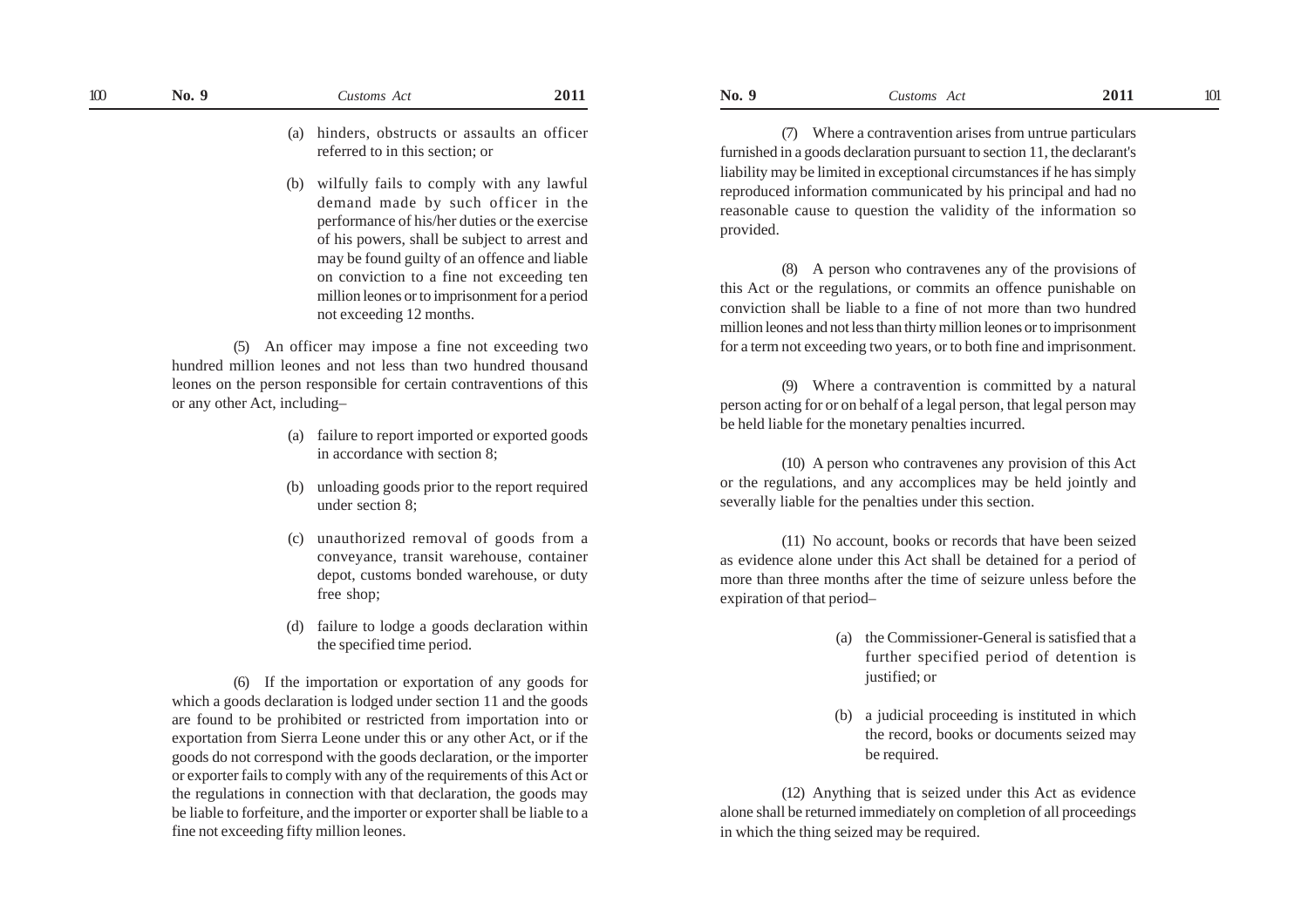| 102<br>2011<br>201<br>$\mathbf{a}$<br>u<br>N <sub>0</sub><br>Lustoms<br>NO.<br>Act<br>ustoms<br>- 7.10 | 17 Y<br>w |
|--------------------------------------------------------------------------------------------------------|-----------|
|--------------------------------------------------------------------------------------------------------|-----------|

- **81.** Any officer, if he considers the exigencies of the case so to require, may of and detain any person whom he reasonably suspects to be committing, arrest or to have committed, or to be or to have been concerned in the commission of, any evasion of or offence against the provisions of this Act. Powers of arrest.
- **82.** (1) Bribery of any customs officer or employee is prohibited. For the purposes of this subsection, "bribery" is defined as the offering, giving, receiving or soliciting of any item of value to influence the actions of a customs officer or employee in the discharge of a public or legal duty. Corruption.

 (2) The penalty upon conviction of persons found guilty of contravening subsection (1) shall be a minimum of thirty million leones to a maximum of five hundred million leones or a term of imprisonment not exceeding three years, or to both such fine and imprisonment.

(3) Customs officers found guilty of contravening subsection (1) shall be immediately dismissed from further employment by Customs.

Right of appeal on goods seized and penalties.

**83.** (1) Any person implicated in a contravention of this Act that has been the subject of a penalty shall have the right of first appeal to the Commissioner-General, within the time and in the form and manner as prescribed in regulations.

(2) The Commissioner-General shall take the necessary measures to ensure, where applicable, that as soon as possible after a Customs offence is discovered, that–

- (a) the administrative settlement of the matter is initiated, and
- (b) the person concerned is informed about the terms and conditions of the settlement, the avenues of appeal and the time limits for such appeals.

(3) When a Customs offence is discovered, which is regarded as of minor importance, the local customs office which made the discovery shall settle the matter as soon as possible.

(4) Within 90 days of receiving the decision of the Commissioner-General on any matter dealt with under subsection (1), a person who is aggrieved by such decision may lodge a further appeal to the High Court within any area in which he resides or carries on business, that–

- (a) the seizure be disallowed on the grounds that no reasonable cause for the seizure, or the continued detention, exists under this Act and that the goods be returned or otherwise made available to the applicant; and
- (b) the State pays to the applicant such sum by way of compensation for any depreciation in the value of the goods resulting from their seizure or detention, and for any transport and storage costs, as the Court thinks fit.

## PART VI–MISCELLANEOUS

**84.** (1) Importers and exporters shall have the choice of Third party transacting the business of importation, exportation, movement and representastorage of goods with Customs either directly or by designating any and third party to act as a customs clearing agent. liability.

(2) Customs procedures and transactions where an importer or exporter elects to do business on his own account shall not be treated more or less favourably, nor be subject to more or less stringent requirements than those customs procedures and transactions which are handled by a customs clearing agent.

**85.** (1) No person shall for compensation make entry of, or Licensing of lodge a goods declaration relating to any goods on behalf of any  $\frac{\text{cutsoms}}{\text{clearing}}$ importer or exporter of goods, as the case may be, unless licensed as  $\,$   $_{\rm agents.}$ a customs clearing agent under subsection (2). clearing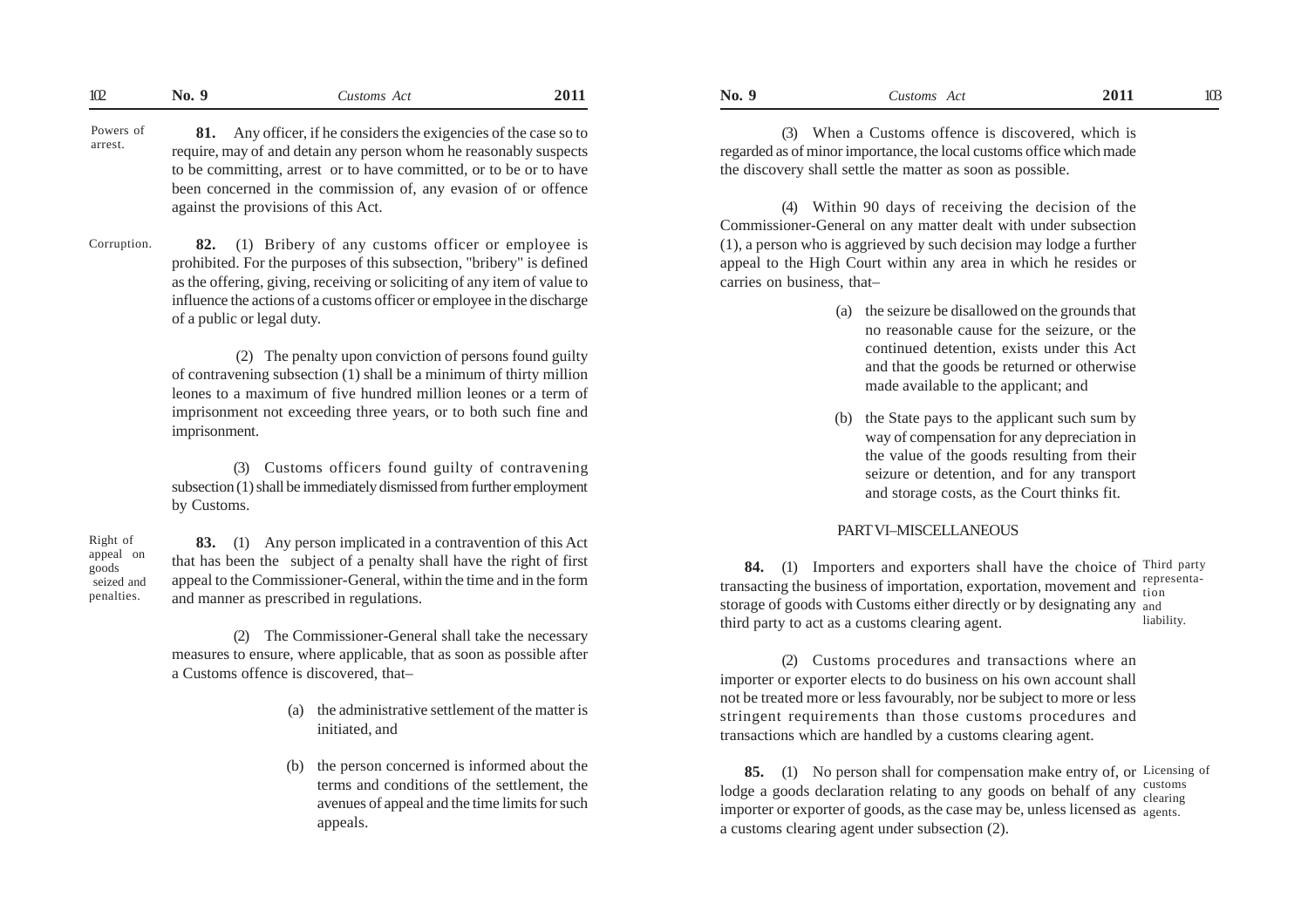(2) The Commissioner-General may make regulations concerning the requirements to be met and the formalities to be accomplished for third parties to be licensed as customs clearing agents, including the qualifications as to citizenship, residence, and knowledge of the laws and procedures of Sierra Leone relating to the importation and exportation of goods.

(3) Before any person is so licensed as a customs clearing agent, such person shall furnish such security as the Commissioner-General may require under the regulations.

(4) The Commissioner-General may at any time require that the form, nature or amount of such security shall be altered or renewed in any manner.

Proof of right to do business as customs clearing agent.

**86.** (1) A customs clearing agent may be required, at any time, to produce to an officer proof of the right to transact business with Customs for and on behalf of another person.

(2) The proof to be produced in accordance with subsection (1) shall be a document in such form as the Commissioner-General may direct, which gives authority to the designated agent to transact customs business for and on behalf of another person; an officer may refuse to transact business with a purported agent who does not produce such proof.

(3) Customs clearing agents so authorized shall have the same rights as the person who designated them as agents in those matters related to transacting business with Customs.

(4) With the exception of those documents bearing official stamps and signatures, customs clearing agents shall be allowed to maintain records and documents required for audit and inspection on media other than paper, such as computer disk or magnetic tape, provided the media affords ready access by an officer for audit and inspection purposes.

**87.** (1) Pursuant to subsection 12 (3), importers and exporters Joint and and their designated agents may be held jointly and severally  $\frac{\text{several}}{\text{liability}}$ responsible for the performance of any obligation under this Act, including the reporting of imported or exported goods, for lodgement of a goods declaration for the relevant customs procedure, for payment of any duties and taxes and for any irregularities and any consequent fine or penalties. liability.

(2) Performance of the obligation by any one of them shall be deemed to be performance by both of them, and whenever liability for duty or any penalty devolves on two or more persons, each person shall be jointly and severally liable.

**88.** (1) Customs shall not transact business with any customs Decision not clearing agent who– to conduct business;

revocation of

- (a) has been convicted of a serious customs license. offence within the previous five years; or
- (b) consistently failed to fulfill responsibilities to a principal or to customs, including repeated instances of gross negligence or infringement of customs legislation.

(2) Customs shall immediately revoke the licence issued under section 85 and identification issued pursuant to section 86 of any customs clearing agent that it has determined it will not transact business with.

(3) The Commissioner-General shall issue rules setting forth the procedures for revocation of a license for customs clearing and for permitting de-licensed customs clearing agents to reapply for re-licensing for good cause.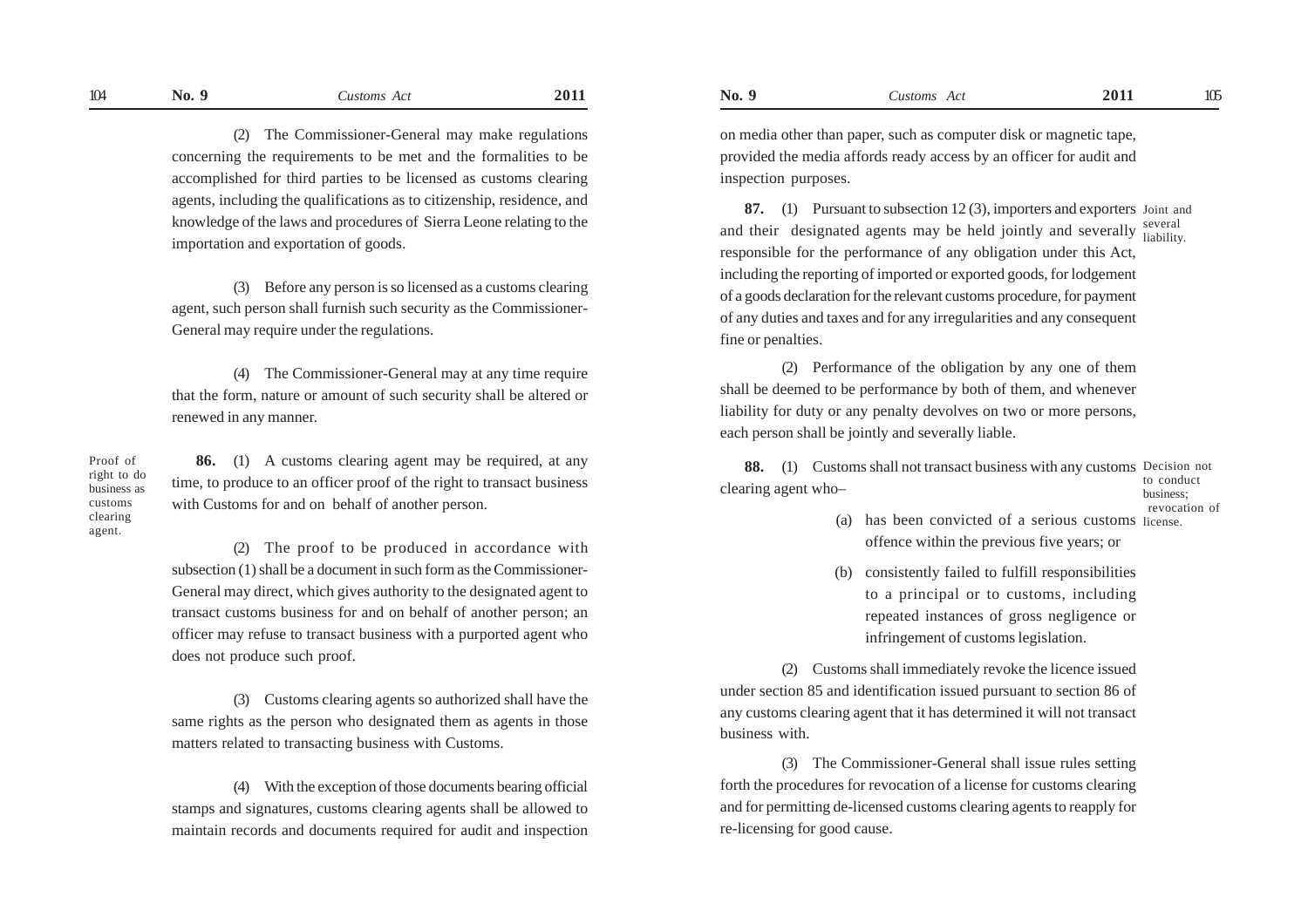Customs offices and facilities.

**89.** (1) The Commissioner-General may appoint or establish places inside or outside the Republic of Sierra Leone, and either within or outside a customs control zone appointed under to subsection 7 (2) as customs offices and facilities for the specified purpose of conducting customs business relating to the importation and exportation of goods, the reporting, examination, search, detention and storage of goods, persons and means of transport, the lodgement of declarations pertaining to such goods, and any other matter pertaining to Customs, and shall determine the competence and hours of business of such offices.

(2) The Commissioner-General shall designate those customs offices which goods may be reported and cleared. In determining the competence and location of these offices and their hours of business, the factors taken into account shall include, in particular, the requirements of importers and exporters.

(3) The Commissioner-General may revoke the appointment or establishment of any place as a customs office or facility.

(4) The Commissioner-General may–

- (a) make regulations determining and specifying what are adequate buildings, office accommodations or other facilities and appliances for the purposes referred to in subsection (1);
- (b) post, on or about such facilities, signs deemed appropriate for the safe use of the facilities or for the enforcement of any law relating to the importation or exportation of goods or the international movement of persons;
- (c) on thirty days' notice to the owner or operator of the premises, make such improvements as the Commissioner-General considers

necessary to any premises provided under subsection (1), for which the owner or operator is liable for any reasonable costs incurred.

(5) The person who owns or operates any international bridge, tunnel, port, airport, harbour, wharf, transit warehouse, container depot, postal terminal, customs bonded warehouse, or duty free shop shall provide, equip and maintain free of charge to Customs adequate buildings, office accommodation or other facilities and appliances for the exclusive use of an officer employed at that location for the proper detention and examination of imported or exported goods and conveyances, or for the proper search of persons entering or leaving Sierra Leone.

(6) A person to whom subsection (5) applies shall provide and maintain any fitting required for the purpose of affixing any lock which an officer may require to affix to the premises or any part thereof.

(7) At the request of importers, exporters or customs clearing agents, and for reasons deemed valid by the Commissioner-General, the latter shall, subject to the availability of resources, perform the functions related to the reporting, declaration and clearance of goods outside the designated hours of business, or at locations away from customs offices. Any expenses chargeable by Customs shall be limited to the approximate cost of the services rendered, in accordance with section 92.

**90.** (1) The Commissioner-General may establish shared joint Joint border border facilities for customs offices at or near the border of Sierra Leone, pursuant to a memorandum of understanding with the customs administration of any territory which borders directly on the territory of Sierra Leone, on the basis that the use and costs associated with the establishment and operation of such facilities on a common frontier will be shared by the governments concerned. operations.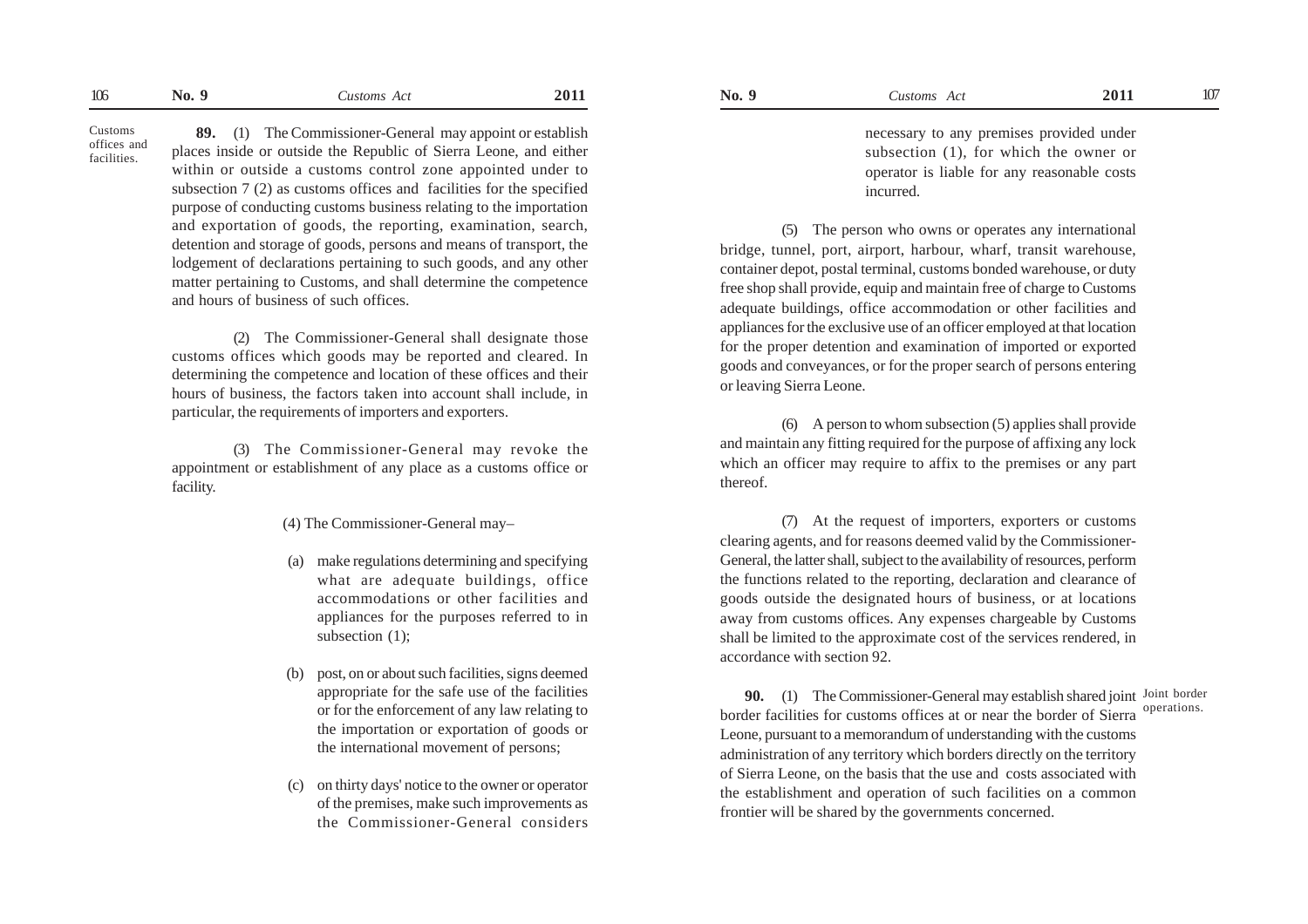(2) Where such joint customs facilities are established on a common frontier, the customs authorities concerned shall as far as possible, correlate the business hours and the competence of those offices.

(3) To the extent possible at international points of entry or exit from Sierra Leone, Customs shall arrange and introduce joint controls with the customs administration of any territory which borders directly on Sierra Leone.

**91.** (1) The Commissioner-General may appoint or establish Customs offices and traveler clearance facilities inside or outside Sierra Leone applicable to the clearance of goods and international travellers, and shall determine the competence and hours of business of such offices. International travelers.

> (2) In determining the location, features, competence and hours of business of such offices and facilities, due regard shall be had of the geographical situation, modes of transportation, and volumes of traveller traffic.

> (3) The Commissioner-General may make regulations concerning the facilitation of international travellers arriving in or departing from Sierra Leone, including a dual-channel system of customs control, and acceptance of oral declarations in respect of personal goods carried by such travellers.

> (4) In some cases, travellers arriving in or departing from Sierra Leone where there is an officer in attendance may accomplish all the necessary customs formalities on international vessels, aircraft or other such conveyances.

> (5) Transit passengers who do not leave a designated transit area may not be required to pass through any customs control.

> (6) Normal personal effects of non-residents may be granted temporary admission without any documentation or security required.

(7) Lodgement of a goods declaration for exportation may be required from travellers exporting goods for which any exemption from, or repayment of, internal duties or taxes are claimed.

(8) Former residents of Sierra Leone shall be permitted to re-import free of customs duty and GST, used personal effects and their means of transport for private use which they took with them upon departure from their former country of residence, and which were in free circulation in that country.

(9) Whenever possible, the use of credit or debit bank cards shall be accepted as a means of payment by travellers for duties, taxes, other levies and services rendered by Customs.

**92.** (1) The Minister may, by statutory instrument, make Regulations regulations– by Minister.

- (a) for any matter that this Act requires or permits to be prescribed; and
- (b) for any matter that is necessary or convenient to be prescribed in order to better carryout or give effect to this Act.

(2) Without prejudice to the generality of subsection (1), regulations thereunder may provide for the following special customs services and charges:–

- (a) what services performed by an officer at the request of a person in charge of imported goods or goods destined for exportation shall be considered to be special services subject to a special charge;
- (b) the charges, if any, that are payable for such special services by the person requesting them;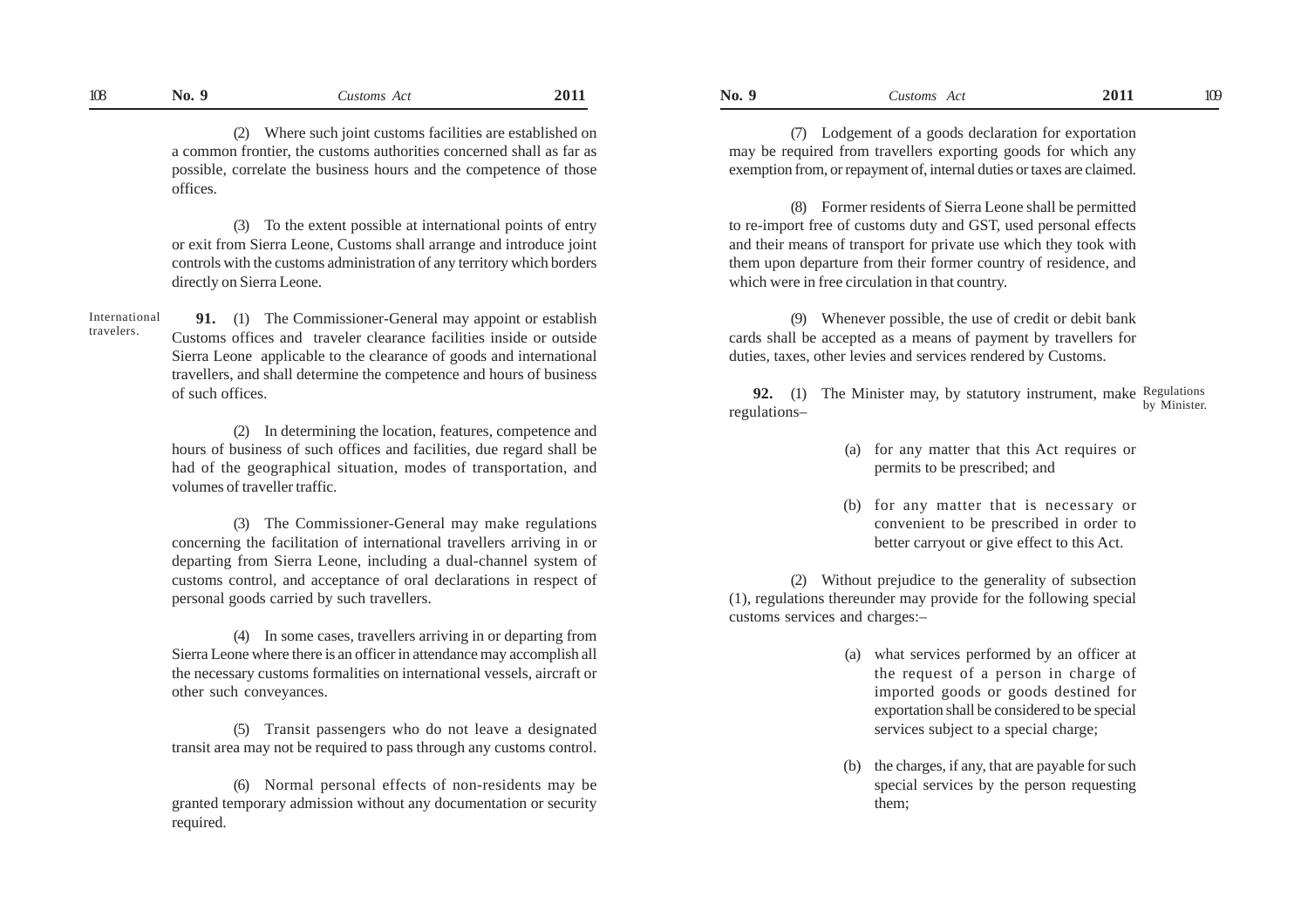| ПO                       | No. 9 |     | Customs Act                                                                                                                                                                                                                          | 2011 |
|--------------------------|-------|-----|--------------------------------------------------------------------------------------------------------------------------------------------------------------------------------------------------------------------------------------|------|
|                          |       |     | (c) the terms and conditions on which special<br>services shall be performed, including the<br>taking of bonds or other security as may be<br>prescribed; and,                                                                       |      |
|                          |       | (d) | all charges assessed shall be limited to the<br>approximate cost of the services rendered.                                                                                                                                           |      |
| Repeal of                | 93.   |     | (1) The Customs Act is repealed.                                                                                                                                                                                                     |      |
| Cap. 271<br>and savings. |       |     | (2) Notwithstanding the repeal in subsection (1) any<br>statutory instrument made under the repealed Act and in operation<br>immediately before the commencement of Act shall continue in<br>operation until revoked under this Act. |      |

# MOHAMED LEBBIE, *Officer-in-Charge Office of the Clerk of Parliament.*

THIS PRINTED IMPRESSION has been carefully compared by me with the Bill which has passed Parliament and found by me to be a true and correct printed copy of the said Bill.

# MOHAMED LEBBIE,

*Officer-in-Charge Office of the Clerk of Parliament.*

PRINTED AND PUBLISHED BY THE GOVERNMENT PRINTING DEPARTMENT, SIERRA LEONE. *GAZETTE* NO. 66 OF 20TH OCTOBER, 2011.